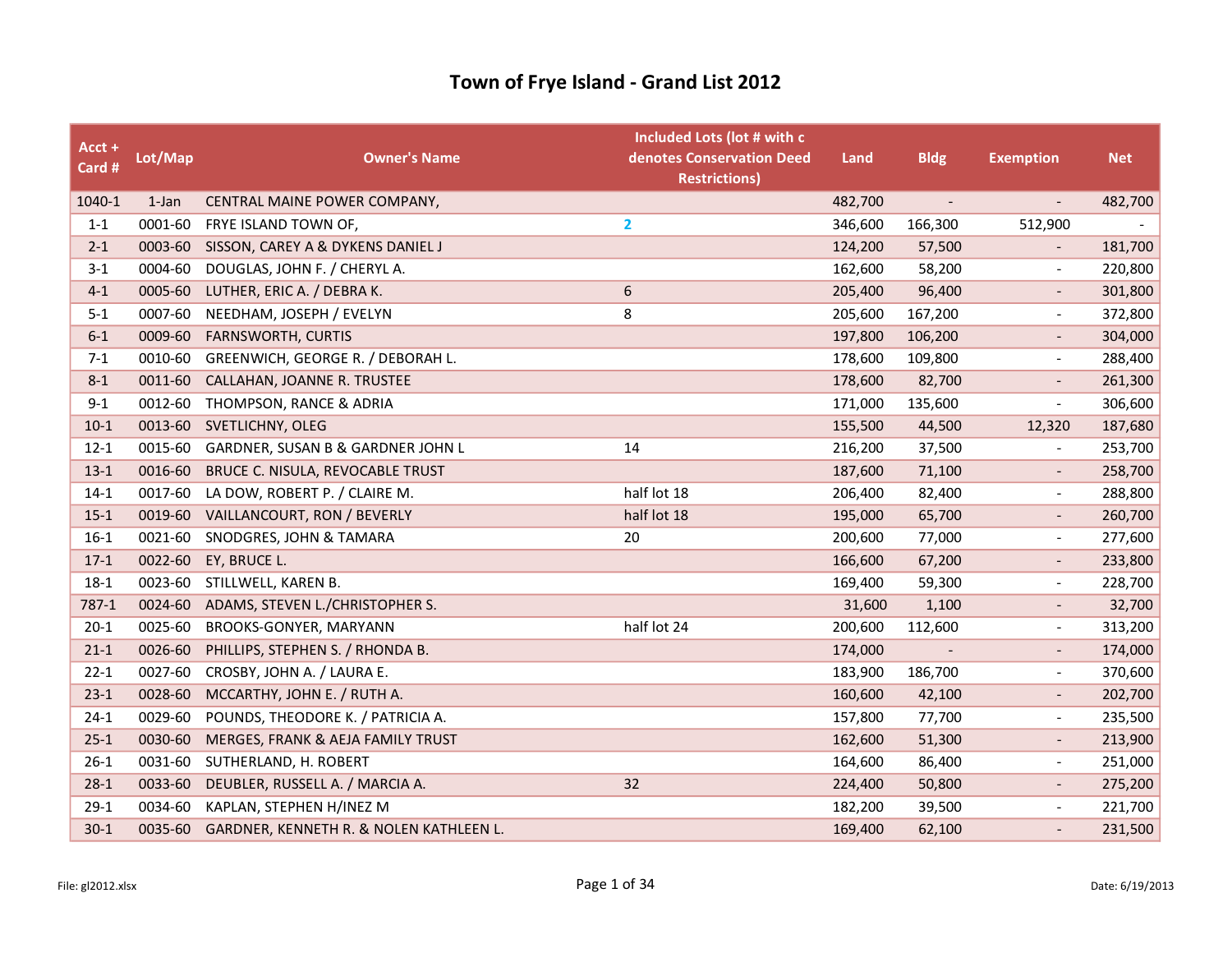| Acct +<br>Card # | Lot/Map | <b>Owner's Name</b>                 | Included Lots (lot # with c<br>denotes Conservation Deed<br><b>Restrictions)</b> | Land                     | <b>Bldg</b> | <b>Exemption</b>         | <b>Net</b> |
|------------------|---------|-------------------------------------|----------------------------------------------------------------------------------|--------------------------|-------------|--------------------------|------------|
| $31 - 1$         | 0036-60 | NOLEN, GARY E. & KAREN R.           |                                                                                  | 164,600                  | 37,800      | $\overline{\phantom{a}}$ | 202,400    |
| $32 - 1$         | 0037-60 | DONOVAN, JOHN H. / PATRICIA A.      |                                                                                  | 162,600                  | 44,500      |                          | 207,100    |
| $33-1$           | 0038-60 | CARR, RONALD D. / ROWENA            |                                                                                  | 159,800                  | 64,300      | $\overline{\phantom{a}}$ | 224,100    |
| $34-1$           | 0039-60 | PURTELL, RICHARD N. / MAUREEN G.    |                                                                                  | 161,400                  | 112,900     | $\overline{\phantom{a}}$ | 274,300    |
| $35 - 1$         | 0040-60 | BAZEMORE, TODD M. & KELLIANN        |                                                                                  | 163,400                  | 121,800     | $\overline{\phantom{a}}$ | 285,200    |
| $36-1$           | 0041-60 | HICKEY, MARGARET F.                 |                                                                                  | 172,600                  | 30,100      |                          | 202,700    |
| $37-1$           | 0042-60 | CARR, GARY A. MICHELLE L.           |                                                                                  | 165,800                  | 41,300      | $\overline{\phantom{a}}$ | 207,100    |
| $38-1$           | 0044-60 | LICHTENBERGER, FRANCIS & MARJORIE E | 43                                                                               | 205,600                  | 205,500     | $\overline{\phantom{a}}$ | 411,100    |
| $38-2$           | 0044-60 | LICHTENBERGER, FRANCIS & MARJORIE E |                                                                                  | $\overline{\phantom{a}}$ | 100,200     | $\overline{\phantom{a}}$ | 100,200    |
| $39-1$           | 0045-60 | JOHNSON, JEAN M/HARRY W.            |                                                                                  | 176,600                  | 67,100      | $\overline{\phantom{a}}$ | 243,700    |
| $40 - 1$         | 0046-60 | PANSINI, JOSEPH E & SARA M          |                                                                                  | 178,600                  | 49,200      | $\overline{\phantom{a}}$ | 227,800    |
| $41 - 1$         | 0047-60 | SCHMIDT, LIVING TRUST               |                                                                                  | 177,000                  | 93,000      |                          | 270,000    |
| $42 - 1$         | 0048-60 | SPRAGUE, SHANNON F.                 |                                                                                  | 156,600                  | 152,800     | $\overline{\phantom{a}}$ | 309,400    |
| $43 - 1$         | 0049-60 | CHAMARD, THOMAS G & AMY M           | 50A                                                                              | 199,700                  | 92,000      | $\overline{\phantom{a}}$ | 291,700    |
| $44-1$           | 0050-60 | LAPATI, ANDREW J & RITA M TRUSTEES  |                                                                                  | 161,800                  | 72,800      | $\overline{\phantom{a}}$ | 234,600    |
| $45 - 1$         | 0051-60 | SPANGLER, KATHLEEN F                |                                                                                  | 176,600                  | 47,700      | $\overline{\phantom{a}}$ | 224,300    |
| $46 - 1$         | 0052-60 | TINSMAN, TIMOTHY J & SUZANNE G      |                                                                                  | 151,100                  | 39,900      | $\overline{\phantom{a}}$ | 191,000    |
| $47 - 1$         | 0053-60 | PLAGE, ROBERT W. / PATRICIA         |                                                                                  | 157,400                  | 53,600      |                          | 211,000    |
| $48 - 1$         | 0054-60 | <b>ISLA VERDE, LLC</b>              |                                                                                  | 156,600                  | 63,700      | $\overline{\phantom{a}}$ | 220,300    |
| $50-1$           | 0056-60 | DONOVAN, JOSEPH A & MARLENE         | 55                                                                               | 207,400                  | 88,400      | $\overline{\phantom{a}}$ | 295,800    |
| $51-1$           | 0057-60 | GASS, JOHN & KELLY A                |                                                                                  | 167,800                  | 122,100     | $\overline{\phantom{a}}$ | 289,900    |
| $52 - 1$         | 0058-60 | THERRIEN, JEFFREY / ROSALIND        |                                                                                  | 167,400                  | 114,800     | $\overline{\phantom{a}}$ | 282,200    |
| $53-1$           | 0059-60 | GEORGETTE, ROGER P.                 |                                                                                  | 167,400                  | 77,600      | $\blacksquare$           | 245,000    |
| $54-1$           | 0060-60 | MINER, MARGARET / ROBERT            |                                                                                  | 169,800                  | 138,800     |                          | 308,600    |
| $55 - 1$         | 0061-60 | THE ELISSA NORRIS, TRUST            |                                                                                  | 172,600                  | 265,700     | $\overline{\phantom{a}}$ | 438,300    |
| $56-1$           | 0062-60 | BERGMAN, GUNARD E.                  |                                                                                  | 174,600                  | 62,500      | $\overline{\phantom{a}}$ | 237,100    |
| $57-1$           | 0063-60 | MASAYDA, JOHN E.                    |                                                                                  | 173,400                  | 144,000     | $\overline{\phantom{a}}$ | 317,400    |
| $58-1$           | 0064-60 | DESFOSSES, ROBERT R. / CAROLINE S.  |                                                                                  | 173,000                  | 40,800      | $\overline{\phantom{a}}$ | 213,800    |
| $59-1$           | 0065-60 | DIANA G. LUCHOR, LIVING TRUST       |                                                                                  | 163,400                  | 109,100     | $\overline{\phantom{a}}$ | 272,500    |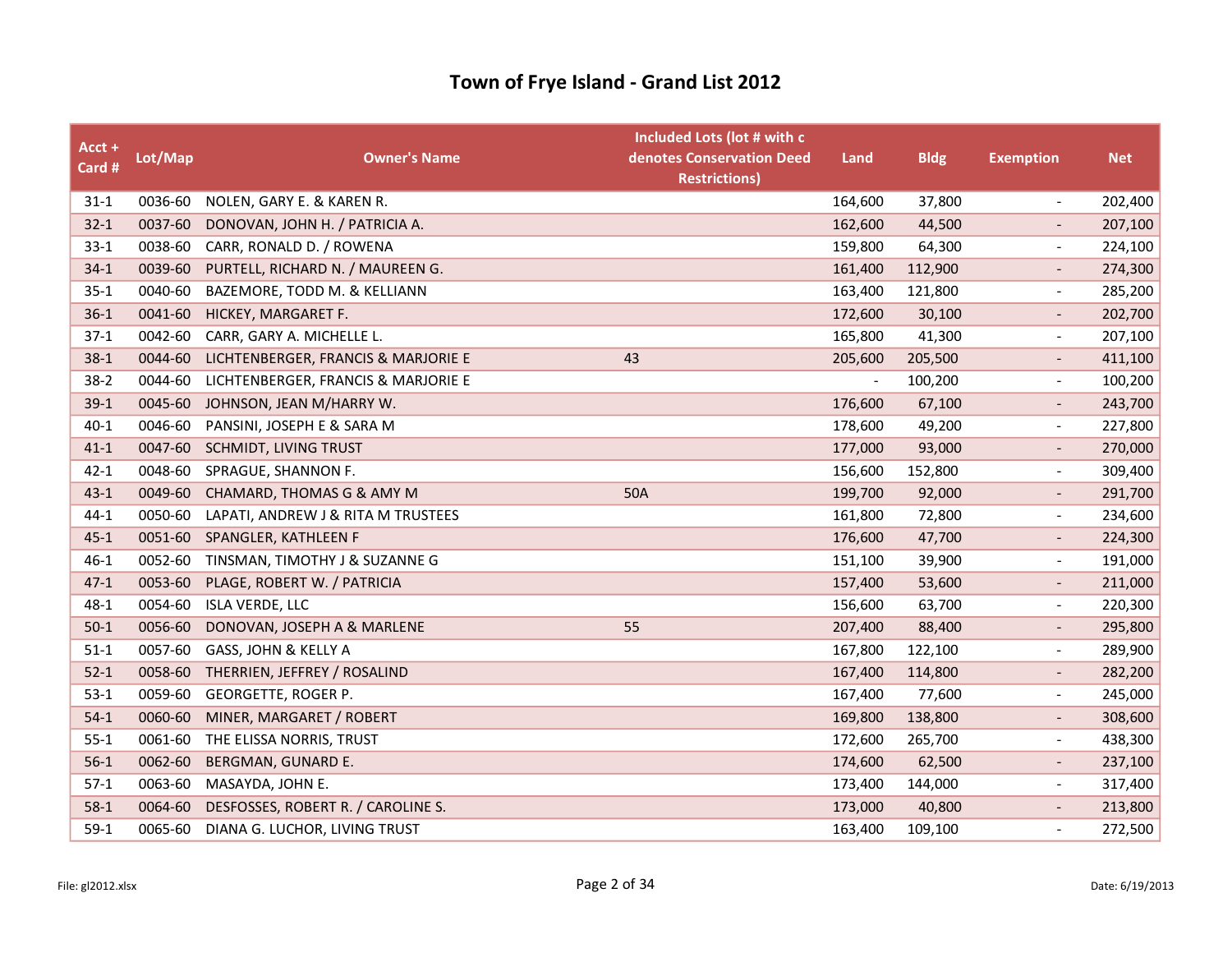| Acct +<br>Card # | Lot/Map | <b>Owner's Name</b>                           | Included Lots (lot # with c<br>denotes Conservation Deed<br><b>Restrictions)</b> | Land    | <b>Bldg</b>                 | <b>Exemption</b>         | <b>Net</b>               |
|------------------|---------|-----------------------------------------------|----------------------------------------------------------------------------------|---------|-----------------------------|--------------------------|--------------------------|
| $60 - 1$         |         | 0066-60 STANFORD, LELAND P. / KATHLEEN P.     |                                                                                  | 160,600 | 141,500                     | $\overline{\phantom{a}}$ | 302,100                  |
| $61-1$           | 0067-60 | CIULLA, STEPHEN M.                            |                                                                                  | 162,600 | 169,400                     |                          | 332,000                  |
| $62 - 1$         |         | 0068-60 SAUNDERS, MICHAEL G.                  |                                                                                  | 161,400 | 79,000                      |                          | 240,400                  |
| $63-1$           | 0069-60 | SAUNDERS, MARY JO                             |                                                                                  | 165,800 | 205,100                     | $\overline{\phantom{a}}$ | 370,900                  |
| $64-1$           | 0070-60 | ORSZAG, STEVEN / REBA                         |                                                                                  | 165,800 | 99,100                      |                          | 264,900                  |
| $65 - 1$         | 0071-60 | ORSZAG ASSOCIATION, ORSZAG ASSOCIATION        |                                                                                  | 170,600 | 288,600                     |                          | 459,200                  |
| $66-1$           |         | 0072-60 TRAVIS, FAMILY TRUST                  |                                                                                  | 182,600 | 283,200                     | $\overline{\phantom{a}}$ | 465,800                  |
| $67-1$           | 0073-60 | JOHNSON, MONROE J. / NAN M.                   |                                                                                  | 191,600 | 119,200                     | $\overline{\phantom{a}}$ | 310,800                  |
| 68-1             | 0074-60 | LIMAURO, REBECCA A TRUSTEE                    |                                                                                  | 196,600 | 98,700                      |                          | 295,300                  |
| 866-1            | 0075-60 | FRYE ISLAND INC.,                             |                                                                                  | 16,200  | $\overline{\phantom{a}}$    | 16,200                   |                          |
| $867-1$          | 0076-60 | FRYE ISLAND INC.,                             | 76 77                                                                            | 13,100  | $\mathcal{L}_{\mathcal{A}}$ | 13,100                   | $\overline{\phantom{a}}$ |
| $70-1$           | 0079-60 | CHARRETTE, EDMOND E./MARIA T. TRUST           | 78                                                                               | 205,400 | 118,600                     |                          | 324,000                  |
| $71-1$           |         | 0080-60 COGLIANDRO, RICHARD                   |                                                                                  | 164,200 | 53,800                      | $\overline{\phantom{a}}$ | 218,000                  |
| $72-1$           | 0081-60 | BULLOCK, ROBERT J. / MAURA N.                 |                                                                                  | 168,600 | 49,100                      | $\overline{\phantom{a}}$ | 217,700                  |
| $73-1$           | 0082-60 | BURBANK, ROBERT F. / MARIE R.                 |                                                                                  | 175,800 | 57,400                      |                          | 233,200                  |
| $74-1$           | 0083-60 | BLAND, SHAWN & ANN MARIE                      |                                                                                  | 173,400 | 149,100                     | $\overline{\phantom{a}}$ | 322,500                  |
| $75-1$           | 0084-60 | COMERFORD, ROBERT B & JANET L.                |                                                                                  | 178,600 | 68,700                      |                          | 247,300                  |
| $76-1$           |         | 0085-60 CEDRONE, RONALD M / ELLEN F           |                                                                                  | 171,400 | 158,400                     | $\overline{\phantom{a}}$ | 329,800                  |
| $77-1$           | 0086-60 | MEYER, PATRICIA D.                            |                                                                                  | 162,600 | 135,800                     |                          | 298,400                  |
| $78-1$           | 0087-60 | ANNE M. DUPUY, REVOCABLE TRUST                |                                                                                  | 158,600 | 50,700                      | $\overline{\phantom{a}}$ | 209,300                  |
| $79-1$           | 0088-60 | FITZGERALD, WILLIAM A. / BARBARA TRUSTEES     |                                                                                  | 174,600 | 174,500                     |                          | 349,100                  |
| $80 - 1$         | 0089-60 | PATTERSON, ELLEN M.                           |                                                                                  | 182,600 | 231,900                     | $\overline{\phantom{a}}$ | 414,500                  |
| $81 - 1$         | 0090-60 | RUSSELL, ALAN C. / LAURA W.                   |                                                                                  | 187,600 | 191,200                     | $\overline{\phantom{a}}$ | 378,800                  |
| 874-1            | 0091-60 | FRYE ISLAND INC.,                             |                                                                                  | 15,500  | $\overline{\phantom{a}}$    | 15,500                   | $\overline{\phantom{a}}$ |
| $83 - 1$         | 0093-60 | <b>GRUNER, CHRISTOPHER &amp; YOUNG JEANNE</b> | 92                                                                               | 204,600 | 99,500                      |                          | 304,100                  |
| $84-1$           | 0094-60 | CONTROVILLAS, WM J. & ELEANOR TRSS            |                                                                                  | 170,600 | 50,400                      |                          | 221,000                  |
| $85 - 1$         | 0099-60 | LEPAGE, ALBERT A. / DIANE M.                  | 100                                                                              | 55,900  | 47,500                      |                          | 103,400                  |
| $86-1$           | 0101-60 | GILMAN, STEVEN A                              |                                                                                  | 32,000  |                             |                          | 32,000                   |
| $87 - 1$         | 0102-60 | <b>BERK, JENNIFER</b>                         |                                                                                  | 32,000  | $\overline{\phantom{a}}$    |                          | 32,000                   |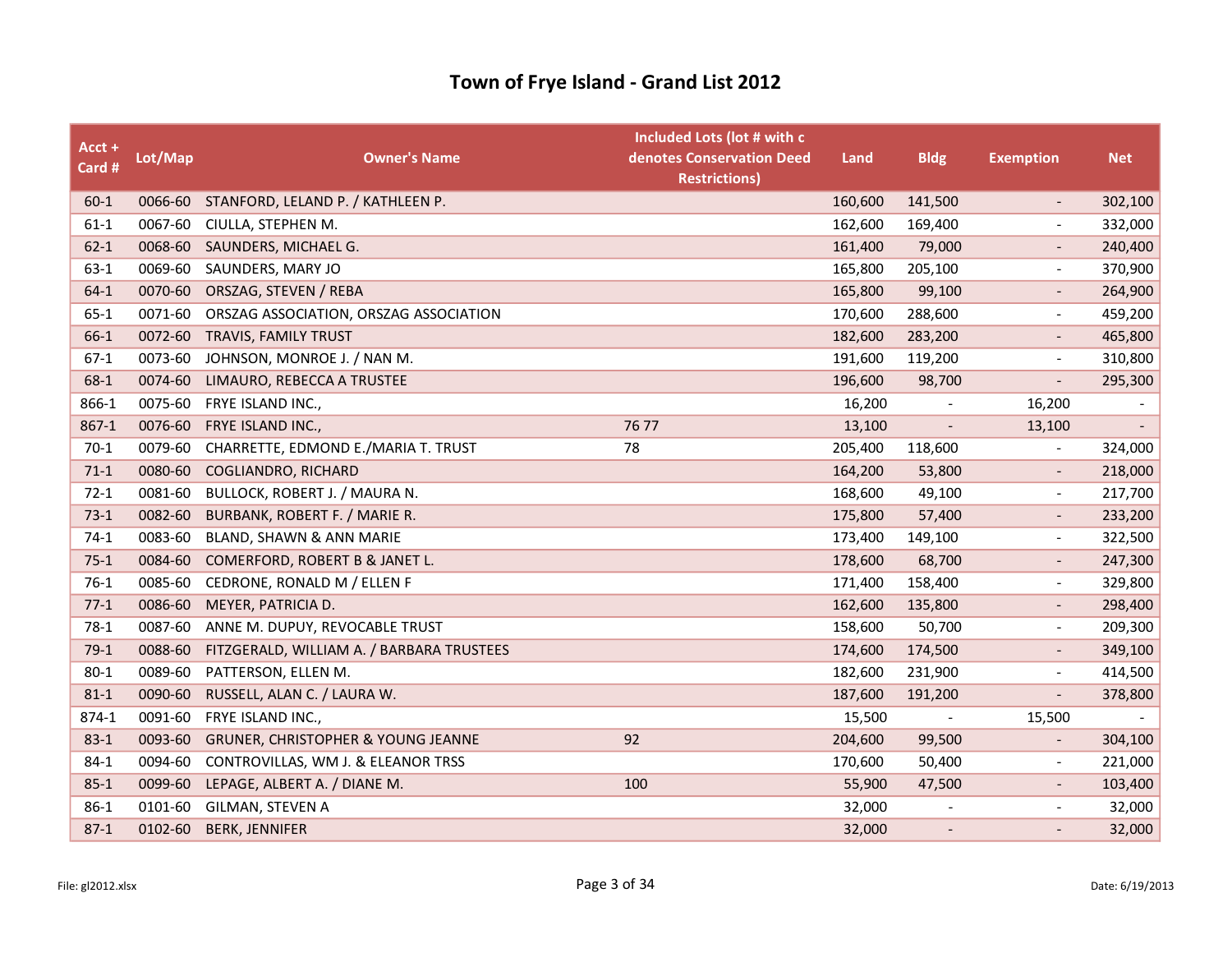| Acct +<br>Card # | Lot/Map | <b>Owner's Name</b>                  | Included Lots (lot # with c<br>denotes Conservation Deed<br><b>Restrictions)</b> | Land   | <b>Bldg</b>              | <b>Exemption</b>         | <b>Net</b>               |
|------------------|---------|--------------------------------------|----------------------------------------------------------------------------------|--------|--------------------------|--------------------------|--------------------------|
| 885-1            | 0104-60 | FRYE ISLAND, TOWN OF                 | 103c 104c                                                                        | 4,000  | $\overline{\phantom{a}}$ | 4,000                    | $\overline{\phantom{a}}$ |
| 884-1            | 0105-60 | FRYE ISLAND INC.,                    |                                                                                  | 2,000  |                          | 2,000                    | $\overline{\phantom{a}}$ |
| $88-1$           | 0106-60 | GILMAN, STEVEN A.                    |                                                                                  | 32,000 | 52,300                   | $\overline{\phantom{a}}$ | 84,300                   |
| $89-1$           | 0107-60 | NASRULLAH, MOHAMMED / SALEEM         |                                                                                  | 32,000 |                          | $\overline{\phantom{a}}$ | 32,000                   |
| $90 - 1$         | 0108-60 | BRUCE C. NISULA, REVOCABLE TRUST     |                                                                                  | 43,800 | 105,100                  | $\overline{\phantom{a}}$ | 148,900                  |
| $91 - 1$         | 0109-60 | BRAGA, ZELIA F.                      |                                                                                  | 36,700 |                          |                          | 36,700                   |
| 815-1            | 0110-60 | BRAGA JR., RICHARD A / ZELIA         |                                                                                  | 47,000 | 55,800                   | $\overline{\phantom{a}}$ | 102,800                  |
| $92 - 1$         | 0111-60 | ADAMS, CHRISTOPHER S & STEVEN L      | <b>112 half lot 24</b>                                                           | 56,600 | 132,200                  | $\overline{\phantom{a}}$ | 188,800                  |
| $94-1$           | 0113-60 | NORGREN, ERIK                        |                                                                                  | 26,300 | 121,900                  | $\overline{\phantom{a}}$ | 148,200                  |
| $95 - 1$         | 0114-60 | BROWN JR., NORMAN W.                 |                                                                                  | 46,600 | 88,600                   |                          | 135,200                  |
| $96-1$           | 0115-60 | STEWART, PHILLIP N.                  |                                                                                  | 46,600 | 127,000                  | $\blacksquare$           | 173,600                  |
| $97-1$           | 0116-60 | DUTTON, ARLENE CLOUSER TRUSTEE       |                                                                                  | 46,600 | 51,100                   |                          | 97,700                   |
| $98-1$           | 0117-60 | DUTTON, ARLENE CLOUSER               |                                                                                  | 33,500 |                          | $\overline{\phantom{a}}$ | 33,500                   |
| $99-1$           | 0118-60 | RAY, CREED/BARBARA                   |                                                                                  | 47,900 | 96,000                   | $\overline{\phantom{a}}$ | 143,900                  |
| $101-1$          |         | 0120-60 HEITZ, KENNETH W. / LISA A.  | 119                                                                              | 56,600 | 138,100                  | $\overline{\phantom{a}}$ | 194,700                  |
| $102 - 1$        | 0121-60 | HEITZ, KENNETH W. & LISA A.          |                                                                                  | 32,000 | $\overline{\phantom{a}}$ | $\overline{\phantom{a}}$ | 32,000                   |
| $103-1$          | 0122-60 | SUTHERLAND, H. ROBERT                |                                                                                  | 32,000 | $\overline{\phantom{a}}$ |                          | 32,000                   |
| $104-1$          | 0123-60 | ROBINSON, TODD & JILL                |                                                                                  | 43,600 | 41,600                   |                          | 85,200                   |
| 105-1            | 0124-60 | Town of Frye Island,                 | 125                                                                              | 29,000 | $\overline{\phantom{a}}$ | 29,000                   | $\overline{\phantom{a}}$ |
| 818-1            | 0127-60 | Town of Frye Island,                 | 126                                                                              | 30,000 | $\overline{\phantom{a}}$ | 30,000                   | $\overline{\phantom{a}}$ |
| 861-1            | 0128-60 | FRYE ISLAND, TOWN OF                 | 128c                                                                             | 1,900  |                          | 1,900                    |                          |
| $106-1$          | 0129-60 | SULLIVAN, MARK W. / MARILYN A.       |                                                                                  | 44,100 | 111,400                  | $\overline{\phantom{a}}$ | 155,500                  |
| $107-1$          | 0130-60 | KEANE, CHRISTOPHER & MURDOCK LIND    |                                                                                  | 32,000 |                          | $\overline{\phantom{a}}$ | 32,000                   |
| 108-1            | 0132-60 | FRYE ISLAND, TOWN OF                 | 131c 132c 133c                                                                   | 3,600  |                          | 3,600                    | $\overline{\phantom{a}}$ |
| 109-1            | 0134-60 | DAVIS, KENNETH B./BRENDA R.          |                                                                                  | 46,600 | 113,200                  | $\overline{\phantom{a}}$ | 159,800                  |
| $110-1$          | 0135-60 | VON HUSEN, JOHN/SALLY FORD VON HUSEN |                                                                                  | 32,800 | $\overline{\phantom{a}}$ |                          | 32,800                   |
| $111 - 1$        | 0136-60 | LUBAS, JOHN M. & TRACEY L.           |                                                                                  | 52,000 | 57,900                   | $\overline{\phantom{a}}$ | 109,900                  |
| 863-1            | 0137-60 | FRYE ISLAND, TOWN OF                 | 137c                                                                             | 1,900  | $\overline{\phantom{a}}$ | 1,900                    |                          |
| $112 - 1$        | 0138-60 | PLAGE, MICHAEL R AND MARINE          |                                                                                  | 30,000 | $\overline{\phantom{a}}$ |                          | 30,000                   |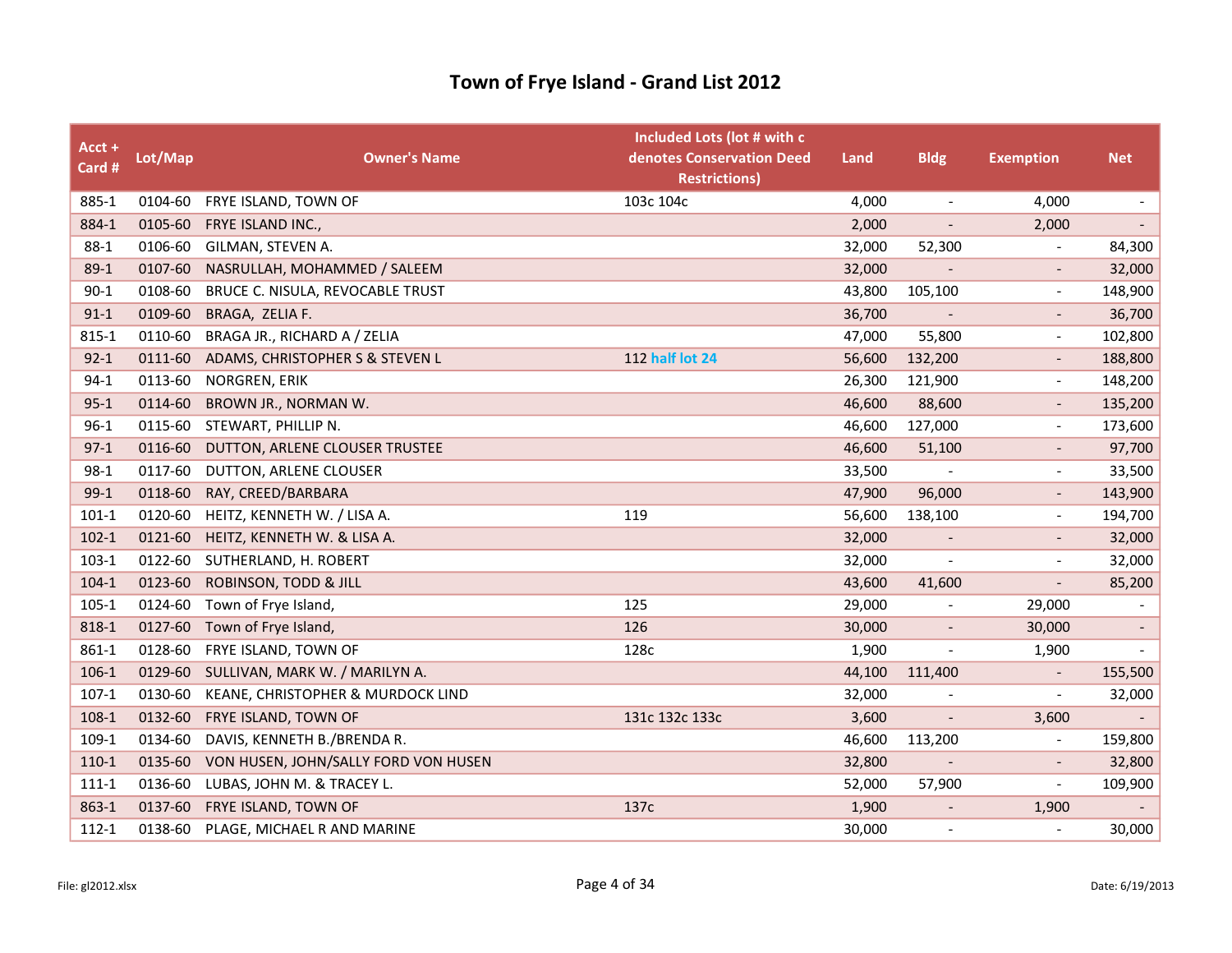| Acct +<br>Card # | Lot/Map | <b>Owner's Name</b>                   | Included Lots (lot # with c<br>denotes Conservation Deed<br><b>Restrictions)</b> | Land   | <b>Bldg</b>              | <b>Exemption</b>         | <b>Net</b> |
|------------------|---------|---------------------------------------|----------------------------------------------------------------------------------|--------|--------------------------|--------------------------|------------|
| 113-1            | 0139-60 | PLAGE, MICHAEL R                      |                                                                                  | 45,600 | 111,800                  | $\overline{\phantom{a}}$ | 157,400    |
| 114-1            | 0140-60 | OCONNOR, LOIS A.                      |                                                                                  | 31,000 |                          |                          | 31,000     |
| $115 - 1$        | 0141-60 | HIRSCH, JAMES R. / BETH A.            |                                                                                  | 45,900 | 150,100                  |                          | 196,000    |
| 116-1            | 0142-60 | CORTHELL, JAMES                       |                                                                                  | 31,600 |                          | $\overline{\phantom{a}}$ | 31,600     |
| $117-1$          | 0143-60 | WILSON, DONALD / JANE M.              |                                                                                  | 46,300 | 71,100                   | $\overline{\phantom{a}}$ | 117,400    |
| 118-1            | 0144-60 | PHELAN, DAVID M.                      |                                                                                  | 31,900 |                          |                          | 31,900     |
| 119-1            | 0145-60 | ATKINSON, JOHN A. / JACQUELINE A.     |                                                                                  | 44,900 | 133,500                  | $\overline{\phantom{a}}$ | 178,400    |
| 120-1            | 0146-60 | TULLOCH, COLLEEN M. & JOHN G          |                                                                                  | 47,900 | 84,200                   | $-$                      | 132,100    |
| 121-1            | 0147-60 | <b>BRYANT, JAY</b>                    |                                                                                  | 47,500 |                          |                          | 47,500     |
| $122 - 1$        | 0148-60 | 5G'S, TRUST                           |                                                                                  | 48,000 | 115,100                  | $\overline{\phantom{a}}$ | 163,100    |
| $123-1$          | 0149-60 | LACERTE, REALTY TRUST OF 2007         |                                                                                  | 48,500 | 227,700                  | $\overline{\phantom{a}}$ | 276,200    |
| 124-1            | 0150-60 | SAUNDERS, MICHAEL / MARY JO           |                                                                                  | 32,700 |                          |                          | 32,700     |
| $125 - 1$        | 0151-60 | <b>BROWN, JOHN R &amp; PATRICIA P</b> |                                                                                  | 46,300 | 105,500                  | $\overline{\phantom{a}}$ | 151,800    |
| 126-1            | 0152-60 | <b>BROWN, PATRICIA</b>                |                                                                                  | 34,300 |                          | $\overline{\phantom{0}}$ | 34,300     |
| $127-1$          | 0153-60 | JOHNSON, MONROE J. / NAN M.           |                                                                                  | 33,900 |                          |                          | 33,900     |
| 128-1            | 0154-60 | ANTON, JAY E.                         |                                                                                  | 48,100 | 53,600                   | $\overline{\phantom{a}}$ | 101,700    |
| 129-1            | 0155-60 | ALBINO, STEPHEN A.                    |                                                                                  | 45,700 | 78,500                   | $\overline{\phantom{a}}$ | 124,200    |
| 130-1            | 0156-60 | TORIGIAN, STEVEN / MICHELLE           |                                                                                  | 47,500 | 47,600                   | $\overline{\phantom{a}}$ | 95,100     |
| 132-1            | 0158-60 | CLARK, WATSON / JOANNE                | 157                                                                              | 57,300 | 167,600                  | $\overline{\phantom{a}}$ | 224,900    |
| 133-1            | 0159-60 | MCCARTHY, TIMOTHY E. / MARY A.        |                                                                                  | 46,600 | 128,600                  | $\overline{\phantom{a}}$ | 175,200    |
| 134-1            | 0160-60 | BRAUN, WILLIAM / ELENOR               | 161                                                                              | 56,600 | 215,700                  |                          | 272,300    |
| 136-1            | 0162-60 | BOYD, ROBERT E. / GERALDINE A.        |                                                                                  | 46,600 | 95,800                   | $\overline{\phantom{a}}$ | 142,400    |
| $137-1$          | 0163-60 | MACLEOD, SCOTT & ERIN                 |                                                                                  | 34,700 | $\overline{\phantom{a}}$ | $\overline{\phantom{a}}$ | 34,700     |
| 138-1            | 0164-60 | HURLEY, MICHAEL / ANNE                | 165                                                                              | 56,400 | 47,200                   | $\overline{\phantom{a}}$ | 103,600    |
| 139-1            | 0166-60 | SHAUGHNESSEY, DAVID G. / JOAN E.      |                                                                                  | 46,200 | 86,300                   | $\overline{\phantom{a}}$ | 132,500    |
| 140-1            | 0167-60 | KILBURN, STEVEN P.                    |                                                                                  | 45,200 | 78,400                   | $\overline{\phantom{a}}$ | 123,600    |
| 141-1            | 0168-60 | MEAD, ANDREW & DEIDRE                 |                                                                                  | 26,800 |                          |                          | 26,800     |
| 142-1            | 0169-60 | KIRNER, MICHAL K. / MARIANNE E.       |                                                                                  | 43,300 | 108,800                  | $\overline{\phantom{a}}$ | 152,100    |
| $143-1$          | 0170-60 | CIARCIA, MICHAEL A. / MARGARET A.     |                                                                                  | 46,600 | 85,300                   |                          | 131,900    |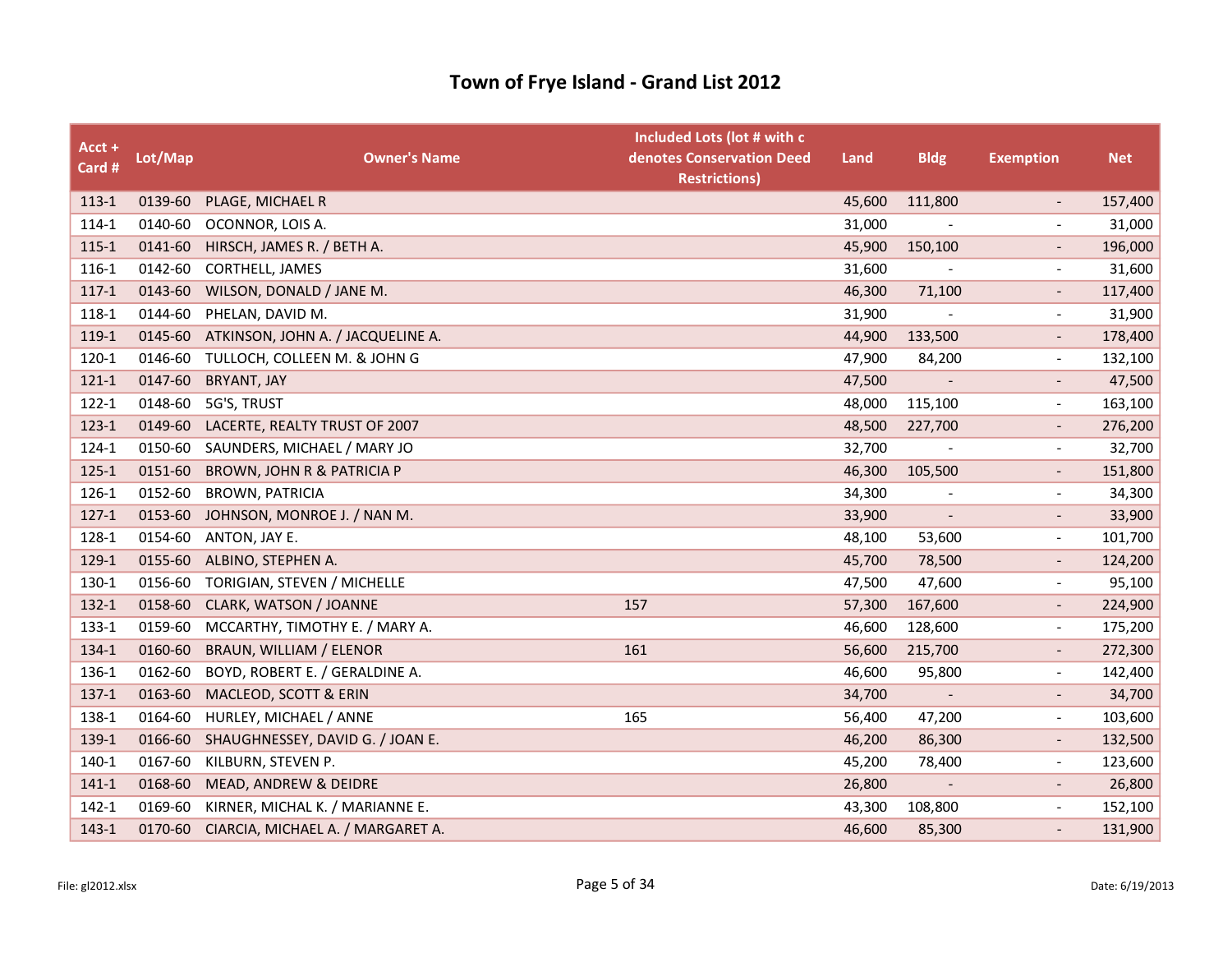| Acct +<br>Card # | Lot/Map | <b>Owner's Name</b>                                | Included Lots (lot # with c<br>denotes Conservation Deed<br><b>Restrictions)</b> | Land    | <b>Bldg</b>              | <b>Exemption</b>             | <b>Net</b>               |
|------------------|---------|----------------------------------------------------|----------------------------------------------------------------------------------|---------|--------------------------|------------------------------|--------------------------|
| 144-1            | 0171-60 | CIARCIA, MARGARET A.                               |                                                                                  | 32,000  | $\overline{\phantom{a}}$ | $\overline{\phantom{a}}$     | 32,000                   |
| $145 - 1$        | 0172-60 | LAMPARELLI, MICHAEL D & SUSAN R                    |                                                                                  | 46,600  | 52,500                   |                              | 99,100                   |
| 146-1            | 0173-60 | KOCH-GOVERT, KIMBERLY L.                           |                                                                                  | 33,700  |                          |                              | 33,700                   |
| $147 - 1$        |         | 0174-60 TETLER, ERIC & REBECCA                     | 175                                                                              | 55,900  | 183,100                  | $\overline{\phantom{a}}$     | 239,000                  |
| 148-1            | 0176-60 | FRYE ISLAND INC.,                                  |                                                                                  | 2,100   |                          | 2,100                        |                          |
| 149-1            | 0201-60 | FLOWERDEW, LOUISE A.                               | 202                                                                              | 225,500 | 227,200                  |                              | 452,700                  |
| $151-1$          | 0203-60 | MACARTHUR, GORDON R. & LESLEY                      |                                                                                  | 176,900 | 149,800                  | $\qquad \qquad \blacksquare$ | 326,700                  |
| 892-1            | 0204-60 | FRYE ISLAND INC.,                                  |                                                                                  | 13,900  | $\overline{\phantom{a}}$ | 13,900                       | $\sim$                   |
| $152 - 1$        | 0205-60 | KANE, CATHERINE D. TRUSTEE                         |                                                                                  | 172,200 | 248,100                  |                              | 420,300                  |
| $153-1$          | 0206-60 | ROSEN, CRAIG H. / CAMMI L.                         |                                                                                  | 238,100 | 217,700                  | $\qquad \qquad \blacksquare$ | 455,800                  |
| 891-1            | 0207-60 | FRYE ISLAND INC.,                                  |                                                                                  | 13,900  | $\overline{\phantom{a}}$ | 13,900                       |                          |
| 154-1            | 0208-60 | TEDFORD, GREGORY S. / MARIE T.                     |                                                                                  | 162,000 | 162,600                  |                              | 324,600                  |
| $155 - 1$        | 0209-60 | ROSS, WILLIAM J. & PAULA M.                        |                                                                                  | 166,800 | 71,500                   | $\qquad \qquad \blacksquare$ | 238,300                  |
| 156-1            | 0210-61 | EPSTEIN, RONALD A. / EILEEN M.                     |                                                                                  | 171,100 | 58,600                   | $\overline{\phantom{0}}$     | 229,700                  |
| $157-1$          |         | 0211-61 SANSONETTI, ROBERT / ANDREA                |                                                                                  | 196,900 | 74,500                   | $\overline{\phantom{a}}$     | 271,400                  |
| 158-1            | 0212-61 | ROGERS JR., SIDNEY D. / ANNE M.                    |                                                                                  | 171,900 | 106,900                  | $\overline{\phantom{a}}$     | 278,800                  |
| 159-1            | 0213-61 | MACK, JOHN R. & PENDA LAURA M.                     | 214 215                                                                          | 220,200 | 129,400                  | $\overline{\phantom{a}}$     | 349,600                  |
| 160-1            | 0216-61 | <b>CHALMERS JR., EDWARD</b>                        |                                                                                  | 149,000 |                          |                              | 149,000                  |
| $161-1$          | 0217-61 | SALINGER PETER D. & NANCI E., TRUSTEES             |                                                                                  | 174,800 | 44,800                   | $\qquad \qquad \blacksquare$ | 219,600                  |
| $162-1$          | 0218-61 | JOHNSON, DAVID R.                                  |                                                                                  | 177,700 | 45,600                   | $\overline{\phantom{a}}$     | 223,300                  |
| $163-1$          | 0219-61 | NANNOLA, PATRICK L. / NANCY                        | 220                                                                              | 214,200 | 128,700                  | $\overline{\phantom{a}}$     | 342,900                  |
| $165 - 1$        | 0221-61 | DAVID WAGNER & AMY T. WAGNER REVOCABLE LIVING TRUS |                                                                                  | 171,800 | 85,000                   | $\overline{\phantom{a}}$     | 256,800                  |
| 166-1            | 0222-61 | WAGNER, AMY / DAVE                                 |                                                                                  | 171,800 | 203,900                  | $\overline{\phantom{0}}$     | 375,700                  |
| $167-1$          | 0223-61 | TRUEMAN, CHERYL & CRAIG TRUSTEES                   | 224                                                                              | 218,000 | 92,800                   |                              | 310,800                  |
| 169-1            | 0225-61 | TOOMEY, TIMOTHY A                                  |                                                                                  | 59,300  | $\overline{\phantom{a}}$ | $\overline{\phantom{a}}$     | 59,300                   |
| $911 - 1$        | 0226-61 | FRYE ISLAND, TOWN OF                               | 226c 227c 228c                                                                   | 15,600  | $\overline{\phantom{a}}$ | 15,600                       |                          |
| 1016-1           |         | 0230-61 FRYE ISLAND, TOWN OF                       | 230c 231c 232c 235c                                                              | 30,900  | $\overline{\phantom{a}}$ | 30,900                       |                          |
| $170-1$          |         | 0236-61 FRYE ISLAND, TOWN OF                       | 236с                                                                             | 25,900  | $\overline{\phantom{a}}$ | 25,900                       | $\overline{\phantom{a}}$ |
| $171-1$          | 0237-61 | <b>BREEN, JAMES / DIANE</b>                        |                                                                                  | 3,300   | $\overline{\phantom{a}}$ |                              | 3,300                    |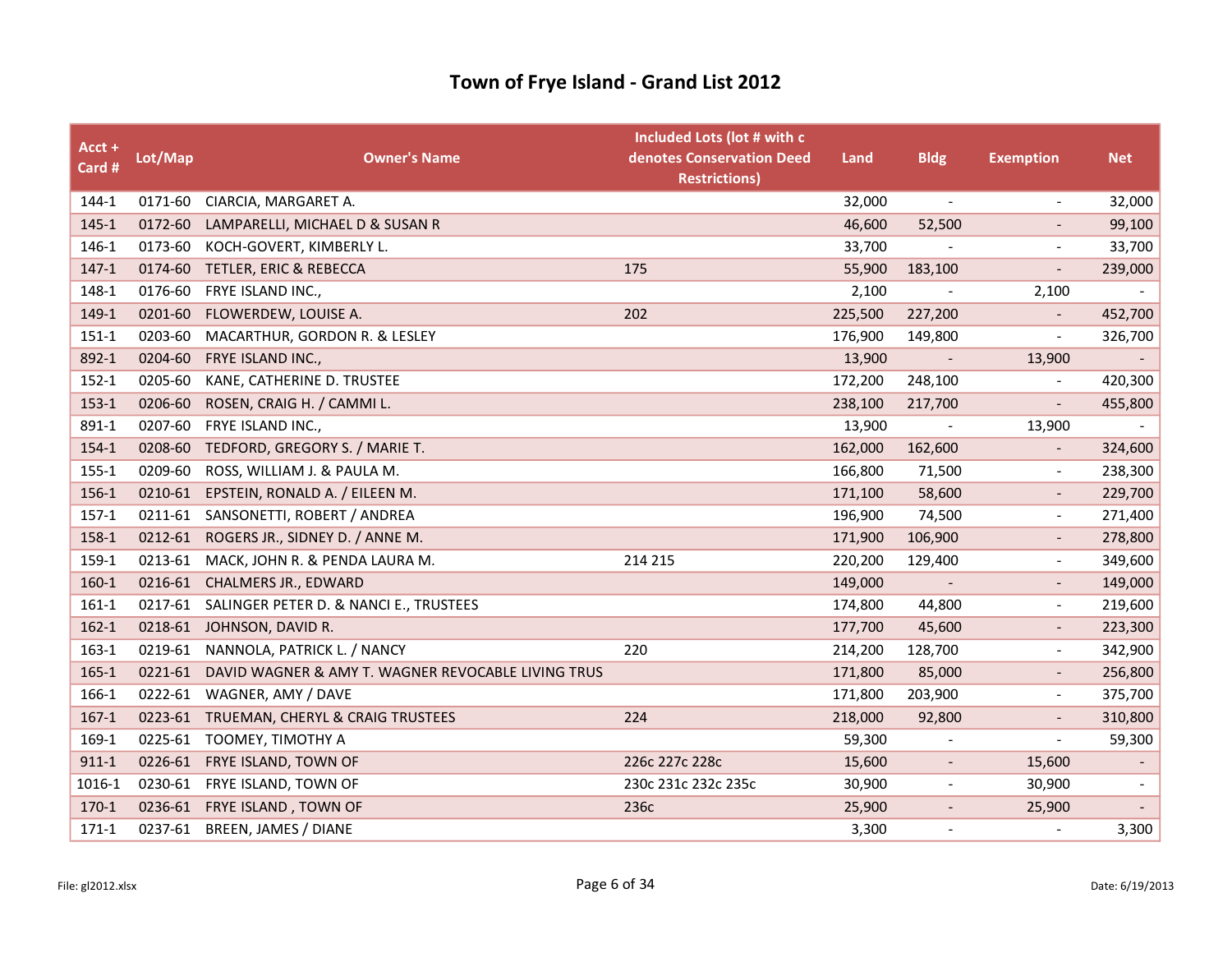| Acct +<br>Card # | Lot/Map | <b>Owner's Name</b>                        | Included Lots (lot # with c<br>denotes Conservation Deed<br><b>Restrictions)</b> | Land    | <b>Bldg</b> | <b>Exemption</b>         | <b>Net</b> |
|------------------|---------|--------------------------------------------|----------------------------------------------------------------------------------|---------|-------------|--------------------------|------------|
| $172-1$          |         | 0238-61 SAVAGE, TODD S. / LINDA M. & PRENT |                                                                                  | 41,200  | 116,700     | $\overline{\phantom{a}}$ | 157,900    |
| $173-1$          | 0239-61 | RACKLEY FAMILY, LLC                        | 240                                                                              | 54,800  | 135,100     |                          | 189,900    |
| $174-1$          |         | 0241-61 LEAVITT, WILLIAM Z. / PATRICIA M.  |                                                                                  | 167,700 | 66,900      |                          | 234,600    |
| 175-1            |         | 0242-61 STONE, STEPHANIE T.                |                                                                                  | 176,600 | 129,700     | $\overline{\phantom{a}}$ | 306,300    |
| 176-1            | 0243-61 | <b>BREEN, JAMES / DIANE</b>                |                                                                                  | 175,900 | 133,900     |                          | 309,800    |
| $177-1$          | 0244-61 | CONLON, NANCY M.                           |                                                                                  | 169,200 | 65,200      |                          | 234,400    |
| 178-1            | 0245-61 | EASTMAN, WARREN O. / PATRICIA LIVI         |                                                                                  | 163,600 | 71,000      | $\overline{\phantom{a}}$ | 234,600    |
| 179-1            | 0246-61 | STORER, SANDRA A. / JAMES A.               |                                                                                  | 195,100 | 113,700     | $\overline{\phantom{a}}$ | 308,800    |
| 180-1            | 0247-61 | LEONARD, DOROTHY L TRUSTEE                 |                                                                                  | 172,000 | 111,300     |                          | 283,300    |
| 181-1            | 0248-61 | WELTER, MAINE REALTY TRUST                 |                                                                                  | 164,100 | 108,500     | $\overline{\phantom{a}}$ | 272,600    |
| 182-1            | 0249-61 | BARRY, JAMES F. / CORNELIA M.              |                                                                                  | 157,900 | 84,400      |                          | 242,300    |
| 183-1            | 0250-61 | MORIARTY, WILLIAM F.                       |                                                                                  | 161,700 | 79,300      |                          | 241,000    |
| 184-1            | 0251-61 | BROWNSTEIN, SYLVIA R. TRUSTEE              | 252                                                                              | 205,100 | 140,100     | $\overline{\phantom{a}}$ | 345,200    |
| 186-1            | 0253-61 | OLCOTT JR, JOHN Z / LISA M                 |                                                                                  | 165,800 | 91,700      | $\overline{\phantom{a}}$ | 257,500    |
| 187-1            | 0254-61 | DOYLE, MARY E & ROBERT                     | 255                                                                              | 201,800 | 229,400     |                          | 431,200    |
| 189-1            | 0256-61 | SULLIVAN, JOSEPH D. / EILEEN               |                                                                                  | 140,700 | 102,000     | $\overline{\phantom{a}}$ | 242,700    |
| 190-1            | 0257-61 | GIGGEY, ROBERT W. / KATHLEEN T.            | half lot 258                                                                     | 156,700 | 102,000     |                          | 258,700    |
| 191-1            | 0259-61 | <b>BOVE, SUZANNE</b>                       | half lot 258                                                                     | 156,900 | 81,500      |                          | 238,400    |
| $192 - 1$        | 0260-61 | KURGAN, ANTHONY M. JR. & JOSEPHINE         | 261                                                                              | 190,800 | 152,900     | $\overline{\phantom{a}}$ | 343,700    |
| 193-1            | 0262-61 | KURGAN FAMILY, 2011 REALTY TRUST           |                                                                                  | 137,200 |             | $\overline{\phantom{a}}$ | 137,200    |
| 194-1            | 0263-61 | HUSSELBEE, CARL & MICHELLE                 |                                                                                  | 154,100 | 238,500     |                          | 392,600    |
| 195-1            | 0265-61 | PORELL, JANICE A. FAMILY TRUST             | 264                                                                              | 179,200 | 121,500     | $\overline{\phantom{a}}$ | 300,700    |
| 197-1            | 0266-61 | RICHARD E. GIGGEY, TRUST                   |                                                                                  | 148,400 | 115,900     |                          | 264,300    |
| 198-1            | 0267-61 | SMART, JOHN F. & PATRICIA E.               |                                                                                  | 154,600 | 160,600     | $\overline{\phantom{a}}$ | 315,200    |
| 199-1            | 0268-61 | SPEED, WILLIAM J.                          |                                                                                  | 155,200 | 109,400     | $\overline{\phantom{a}}$ | 264,600    |
| $200-1$          | 0269-61 | NUN, JOHN B. / MIRIAM J. TRUSTEES          |                                                                                  | 154,900 | 163,000     | $\overline{\phantom{a}}$ | 317,900    |
| $201-1$          | 0270-61 | GAUDET, ANNE M & DELLACROCE K J            |                                                                                  | 152,400 | 101,700     |                          | 254,100    |
| $202 - 1$        | 0271-61 | ARANYI, STEVEN F. / BARBARA A.             |                                                                                  | 143,000 | 66,100      | $\overline{\phantom{a}}$ | 209,100    |
| $203-1$          |         | 0272-61 SCARRITT, SUSAN D. & EVANS BETH D  |                                                                                  | 138,800 | 108,700     |                          | 247,500    |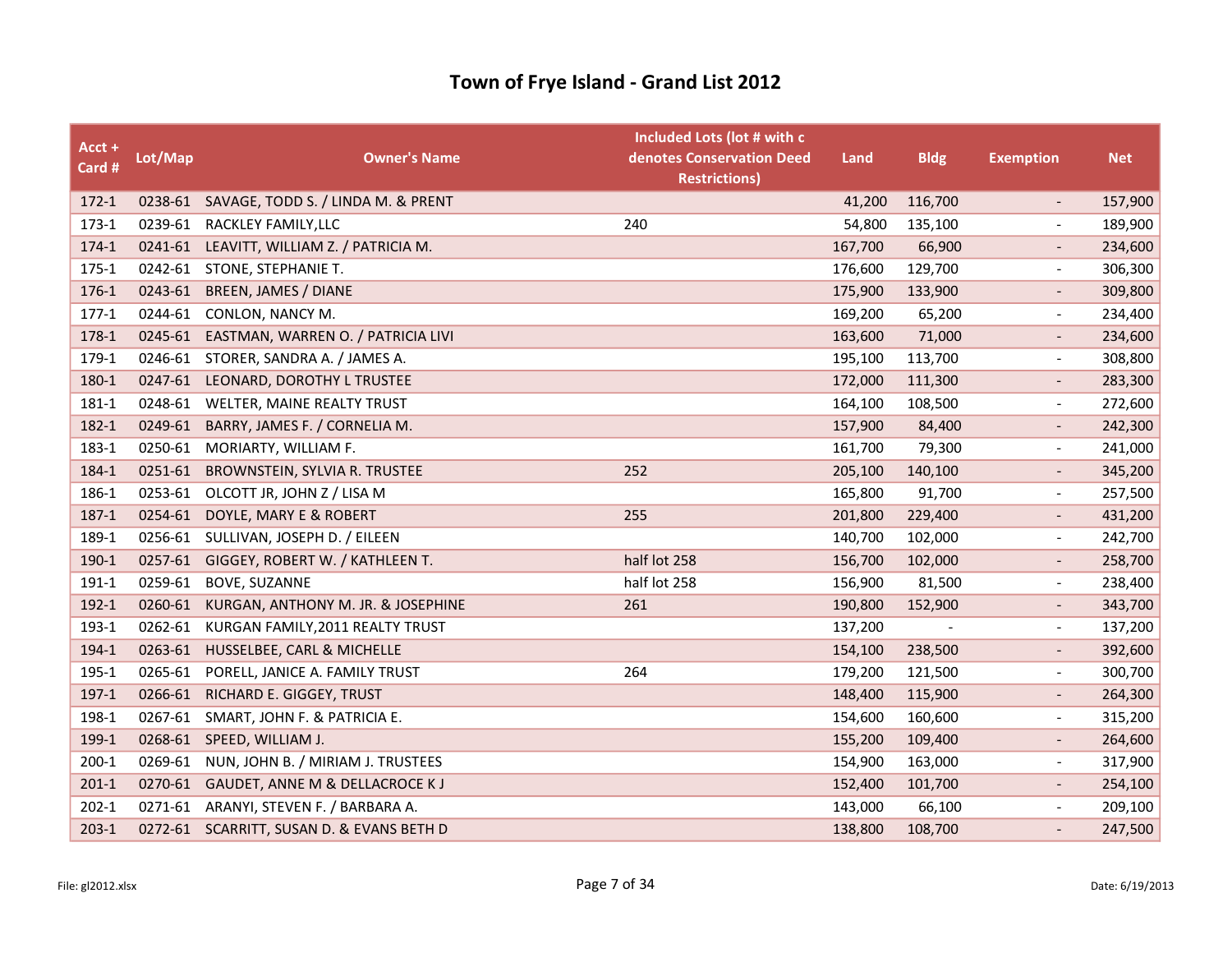| Acct +<br>Card # | Lot/Map | <b>Owner's Name</b>                           | Included Lots (lot # with c<br>denotes Conservation Deed<br><b>Restrictions)</b> | Land    | <b>Bldg</b>              | <b>Exemption</b>         | <b>Net</b>               |
|------------------|---------|-----------------------------------------------|----------------------------------------------------------------------------------|---------|--------------------------|--------------------------|--------------------------|
| $204-1$          |         | 0273-61 ZEA, H. MICHAEL                       |                                                                                  | 164,000 | 18,900                   | $\overline{\phantom{a}}$ | 182,900                  |
| $205 - 1$        | 0274-61 | RICE, GEOFFREY I.                             |                                                                                  | 128,100 | $\blacksquare$           |                          | 128,100                  |
| 206-1            |         | 0275-61 RICE, HARRIET S.                      |                                                                                  | 178,700 | 197,900                  | $\overline{\phantom{a}}$ | 376,600                  |
| $207-1$          |         | 0276-61 PERRY, PHIL M. / NANCY S. TTEES       |                                                                                  | 160,200 | 259,600                  | $\overline{\phantom{a}}$ | 419,800                  |
| 208-1            | 0277-61 | VANDE HEI, RICHARD P. / ELAINE A.             |                                                                                  | 151,800 | 145,000                  | $\overline{\phantom{a}}$ | 296,800                  |
| $209-1$          |         | 0278-61 REALI, FRANK / CARMELA A.             |                                                                                  | 146,600 | 8,900                    |                          | 155,500                  |
| $210-1$          |         | 0279-61 SCHIESSER, WILLIAM D.                 |                                                                                  | 144,400 | 103,700                  | $\overline{\phantom{a}}$ | 248,100                  |
| $211-1$          |         | 0280-61 VESPRINI, MICHAEL / ALECIA            |                                                                                  | 168,000 | 106,300                  | $\overline{\phantom{0}}$ | 274,300                  |
| $212 - 1$        |         | 0281-62 LENTINE, PETER J                      |                                                                                  | 167,200 | 184,500                  | $\overline{\phantom{a}}$ | 351,700                  |
| $213-1$          |         | 0282-62 PETERSON, PAUL T.                     |                                                                                  | 166,700 | 83,900                   | $\overline{\phantom{a}}$ | 250,600                  |
| $912 - 1$        | 0283-61 | ROSS, ALAN / KATHLEEN                         |                                                                                  | 56,400  |                          |                          | 56,400                   |
| $214 - 1$        | 0284-62 | LUTZ, RONALD W. / JEAN C.                     |                                                                                  | 168,400 | 80,500                   |                          | 248,900                  |
| $215 - 1$        |         | 0285-62 WRZESINSKY, ERNEST R. / LORRAINE TTEE |                                                                                  | 167,500 | 95,100                   | $\overline{\phantom{a}}$ | 262,600                  |
| $216-1$          | 0286-62 | SONDRA CLEMENT, TRUST                         |                                                                                  | 168,200 | 176,200                  | $\overline{\phantom{a}}$ | 344,400                  |
| $217-1$          |         | 0287-62 MORIN, GRACE M.                       |                                                                                  | 170,300 | 44,600                   | 12,320                   | 202,580                  |
| 218-1            |         | 0288-62 SULLIVAN, MARK W. / MARILYN A.        |                                                                                  | 154,400 | 214,600                  |                          | 369,000                  |
| 219-1            | 0289-62 | HANCHETT, PATRICIA B.                         |                                                                                  | 163,000 | 132,600                  |                          | 295,600                  |
| $220 - 1$        |         | 0290-62 HANCHETT, KENNETH                     |                                                                                  | 139,700 |                          |                          | 139,700                  |
| $221-1$          | 0291-62 | OHANESIAN, JACOB H. / CHARLOTTE               |                                                                                  | 160,600 | 130,600                  | $\overline{\phantom{a}}$ | 291,200                  |
| $222 - 1$        | 0292-62 | DEFELICE, ROBERT J                            |                                                                                  | 162,100 | 132,100                  |                          | 294,200                  |
| $223-1$          | 0293-62 | NANNOLA, VALERIE CAVANAUGH                    |                                                                                  | 165,100 | 168,700                  | $\overline{\phantom{a}}$ | 333,800                  |
| $223 - 2$        | 0293-62 | NANNOLA, VALERIE CAVANAUGH                    |                                                                                  |         |                          |                          | $\overline{\phantom{a}}$ |
| $913 - 1$        | 0294-60 | FRYE ISLAND INC.,                             |                                                                                  | 13,000  | $\overline{\phantom{a}}$ | 13,000                   | $\blacksquare$           |
| $224-1$          | 0295-62 | FREDERICK, MARION H.                          | 296                                                                              | 204,700 | 276,000                  |                          | 480,700                  |
| $225 - 1$        | 0297-62 | BOND, DAVID M & HEIDI L                       |                                                                                  | 146,900 | 122,600                  | $\overline{\phantom{a}}$ | 269,500                  |
| $226-1$          | 0298-62 | BELL, DENISE B.                               |                                                                                  | 173,100 | 214,000                  | $\overline{\phantom{a}}$ | 387,100                  |
| $227-1$          | 0299-62 | DAVIS, DONALD E. / LAURA C.                   |                                                                                  | 172,200 | 130,600                  | $\blacksquare$           | 302,800                  |
| $228-1$          | 0300-62 | CATALANO, STEVEN D & CHRISTIN L               |                                                                                  | 165,000 | 127,000                  |                          | 292,000                  |
| 229-1            | 0301-60 | BONNESON, WADE R. & MELISSA                   |                                                                                  | 51,800  | 85,400                   |                          | 137,200                  |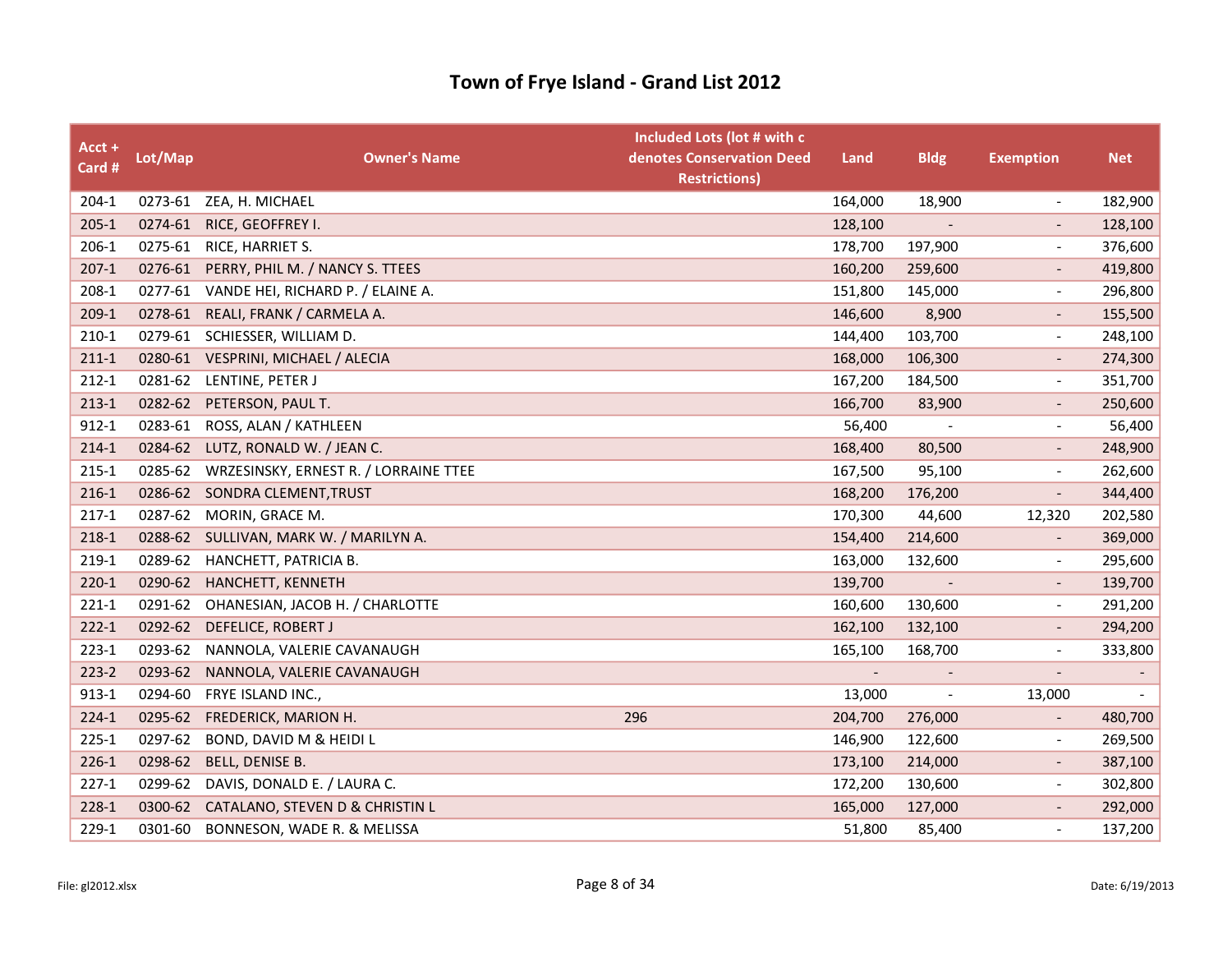| Acct +<br>Card # | Lot/Map | <b>Owner's Name</b>                       | Included Lots (lot # with c<br>denotes Conservation Deed<br><b>Restrictions)</b> | Land   | <b>Bldg</b>              | <b>Exemption</b>             | <b>Net</b> |
|------------------|---------|-------------------------------------------|----------------------------------------------------------------------------------|--------|--------------------------|------------------------------|------------|
| 230-1            | 0302-60 | DYSENCHUK, PAUL B. / DAVID J.             |                                                                                  | 51,700 | 46,300                   | $\overline{\phantom{a}}$     | 98,000     |
| $231-1$          | 0303-60 | FLAHIVE, LINDA C.                         |                                                                                  | 34,500 | $\overline{\phantom{a}}$ | $\overline{a}$               | 34,500     |
| $232-1$          | 0304-60 | FLAHIVE, PAUL E. / LINDA C.               |                                                                                  | 33,800 |                          |                              | 33,800     |
| $233 - 1$        | 0305-60 | SPRING, PHILIP / KAREN                    |                                                                                  | 46,100 | 84,200                   | $\qquad \qquad \blacksquare$ | 130,300    |
| 234-1            | 0306-60 | PHELAN, DAVID & PAMELA                    |                                                                                  | 31,500 |                          | $\qquad \qquad \blacksquare$ | 31,500     |
| $235 - 1$        | 0307-60 | TALVY, PETER R. / NANCY L.                |                                                                                  | 46,600 | 104,900                  | $\frac{1}{2}$                | 151,500    |
| $236-1$          | 0308-60 | ZARRELLA, ALEXANDER F. / ROBERTA E        |                                                                                  | 45,600 | 118,000                  | $\overline{\phantom{a}}$     | 163,600    |
| 893-1            | 0310-60 | FRYE ISLAND INC.,                         | 310                                                                              | 2,100  |                          | 2,100                        |            |
| $237-1$          | 0311-60 | CASEY, JOSEPH P/MICHELLE M.               |                                                                                  | 46,400 | 180,300                  | $\qquad \qquad -$            | 226,700    |
| 238-1            | 0312-61 | RUSSO, ROBERT T. / JEAN L.                |                                                                                  | 46,700 | 48,800                   | $\overline{a}$               | 95,500     |
| 239-1            | 0313-61 | TEDFORD, GREGORY S. / MARIE T.            |                                                                                  | 47,800 | 96,300                   | $\qquad \qquad -$            | 144,100    |
| 240-1            | 0314-61 | TRENCHARD, WILLIAM A. / JOYCE L.          |                                                                                  | 48,900 | 95,300                   | $\overline{\phantom{a}}$     | 144,200    |
| $242 - 1$        | 0316-61 | RILEY, BRIAN / CAROL                      | 315                                                                              | 57,400 | 66,500                   | $\qquad \qquad \blacksquare$ | 123,900    |
| $243 - 1$        | 0317-61 | COUGHLIN, RICHARD J.                      |                                                                                  | 46,200 | 83,200                   | $\overline{\phantom{a}}$     | 129,400    |
| $244-1$          | 0318-61 | ASPESI, RICHARD B. / MARY E.              |                                                                                  | 45,400 | 76,100                   |                              | 121,500    |
| 245-1            | 0320-61 | KIRSCHENBAUM, MELVIN / ARLENE R.          | 319                                                                              | 53,400 | 59,600                   | $\overline{\phantom{a}}$     | 113,000    |
| $914 - 1$        | 0322-60 | FRYE ISLAND, TOWN OF                      | 322c 321c                                                                        | 1,600  | $\overline{\phantom{a}}$ | 1,600                        | $\sim$     |
| 246-1            |         | 0323-61 KUIKEN, JAMES L. / JOYCE C.       |                                                                                  | 45,000 | 62,500                   | 12,320                       | 95,180     |
| $915 - 1$        | 0326-60 | FRYE ISLAND, TOWN OF                      | 324c 325c 326c 327c 328c<br>329c 330c 336c 339c                                  | 6,400  |                          | 6,400                        |            |
| $247-1$          |         | 0331-61 JORDAN, JAMES / STEPHANIE A.      |                                                                                  | 31,800 | $\overline{\phantom{a}}$ | $\overline{\phantom{a}}$     | 31,800     |
| 248-1            | 0337-61 | SHARPE, BERNARD N & PATRICIA A TRUSTEES   |                                                                                  | 48,700 | 104,700                  | $\overline{\phantom{a}}$     | 153,400    |
| 249-1            | 0338-61 | HODGE, JOHN A. / THERESA B.               |                                                                                  | 50,400 | 76,600                   | $\qquad \qquad \blacksquare$ | 127,000    |
| $250-1$          | 0340-61 | FLEISCHMAN, STEPHEN H                     |                                                                                  | 49,500 | 101,600                  |                              | 151,100    |
| $251-1$          |         | 0341-61 KURGAN JR., ANTHONY M & JOSEPHINE |                                                                                  | 47,800 | 100,400                  | $\overline{a}$               | 148,200    |
| $252 - 1$        | 0342-61 | MUSOROFITI, JOHN / LENORE                 |                                                                                  | 46,500 | 123,500                  | $\overline{\phantom{0}}$     | 170,000    |
| $253-1$          | 0343-61 | MUSOROFITI, LENORE                        |                                                                                  | 31,900 |                          | $\qquad \qquad \blacksquare$ | 31,900     |
| $254-1$          | 0344-61 | LIMING, STEPHEN C. / MICHELLE             |                                                                                  | 46,100 | 97,100                   | $\overline{\phantom{a}}$     | 143,200    |
| $255 - 1$        | 0345-61 | LANNON, MICHAEL C & DIANNA                |                                                                                  | 42,700 | 62,500                   | $\overline{a}$               | 105,200    |
| $256-1$          |         | 0347-61 WILSON, SCOTT G.                  | 346                                                                              | 44,800 | 172,800                  |                              | 217,600    |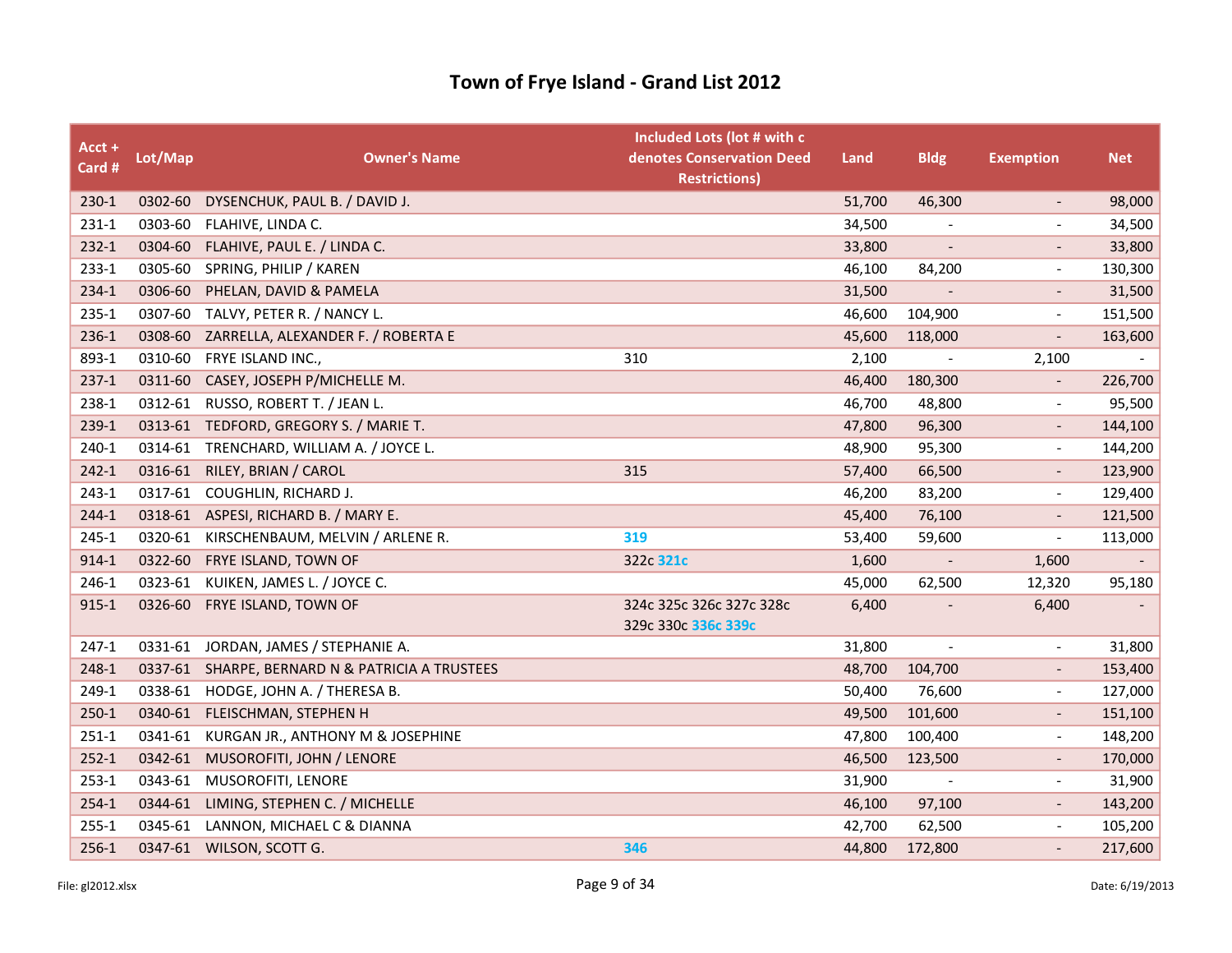| Acct +<br>Card # | Lot/Map | <b>Owner's Name</b>                         | Included Lots (lot # with c<br>denotes Conservation Deed<br><b>Restrictions</b> ) | Land   | <b>Bldg</b>              | <b>Exemption</b>         | <b>Net</b>               |
|------------------|---------|---------------------------------------------|-----------------------------------------------------------------------------------|--------|--------------------------|--------------------------|--------------------------|
| $257-1$          |         | 0348-61 OLCOTT JR., JOHN Z / LISA M         |                                                                                   | 3,700  | $\overline{\phantom{a}}$ | $\overline{\phantom{a}}$ | 3,700                    |
| $917-1$          |         | 0349-61 FRYE ISLAND INC.,                   |                                                                                   | 1,900  | $\overline{\phantom{a}}$ | 1,900                    | $\blacksquare$           |
| 258-1            |         | 0350-61 FRYE ISLAND, TOWN OF                |                                                                                   | 18,200 | $\overline{\phantom{a}}$ | 18,200                   |                          |
| $259-1$          | 0351-61 | <b>BROWN, JANICE</b>                        |                                                                                   | 27,800 | $\overline{\phantom{a}}$ | $\overline{\phantom{a}}$ | 27,800                   |
| $260 - 1$        | 0352-61 | BROWN, CHARLES H. / JANICE                  |                                                                                   | 44,000 | 104,700                  | $\overline{\phantom{a}}$ | 148,700                  |
| $261-1$          | 0353-61 | GIGGEY, KATHLEEN T. TRUST                   |                                                                                   | 31,600 |                          |                          | 31,600                   |
| $262 - 1$        | 0354-61 | LEWIS, SARA                                 |                                                                                   | 46,200 | 104,300                  | $\overline{\phantom{a}}$ | 150,500                  |
| $263-1$          | 0355-61 | BICKUM, CHRISTOPHER D. / ALLISON M          |                                                                                   | 49,700 | 75,900                   | $\overline{\phantom{a}}$ | 125,600                  |
| 264-1            | 0356-61 | DAVIS, RICHARD A.                           |                                                                                   | 49,600 | 101,000                  |                          | 150,600                  |
| $265 - 1$        |         | 0357-61 WALENCEWICZ, DAVID/JODI             |                                                                                   | 32,400 |                          |                          | 32,400                   |
| 266-1            | 0358-61 | LARHETTE, SIDNEY W. / MARLENE A.            |                                                                                   | 47,000 | 101,000                  |                          | 148,000                  |
| $267-1$          |         | 0359-61 SULLIVAN, MARK W. / MARILYN A.      |                                                                                   | 33,000 |                          |                          | 33,000                   |
| 268-1            |         | 0360-61 FRYE ISLAND INC.,                   |                                                                                   | 23,200 | $\overline{\phantom{a}}$ | 23,200                   | $\overline{\phantom{a}}$ |
| $269-1$          |         | 0361-61 O'CONNOR, JAMES L./LAURETTA L.      |                                                                                   | 7,200  | $\overline{\phantom{a}}$ |                          | 7,200                    |
| 918-1            |         | 0362-61 FRYE ISLAND INC.,                   |                                                                                   | 2,000  | $\overline{\phantom{a}}$ | 2,000                    |                          |
| $270-1$          |         | 0363-61 FRYE ISLAND INC.,                   |                                                                                   | 6,300  | $\overline{\phantom{a}}$ | 6,300                    | $\overline{\phantom{a}}$ |
| $271-1$          | 0364-61 | Town of Frye Island,                        |                                                                                   | 19,400 | $\overline{\phantom{a}}$ | 19,400                   | $\overline{\phantom{a}}$ |
| 919-1            | 0365-61 | FRYE ISLAND INC.,                           |                                                                                   | 1,900  | $\overline{\phantom{a}}$ | 1,900                    |                          |
| $272-1$          | 0366-61 | ZINCK, TRACEY                               |                                                                                   | 2,000  | $\overline{\phantom{a}}$ |                          | 2,000                    |
| $920 - 1$        | 0368-61 | FRYE ISLAND INC.,                           | 367c 368c 369c                                                                    | 4,000  | $\overline{\phantom{a}}$ | 4,000                    |                          |
| $273-1$          | 0370-61 | REALI, FRANK / CARMELA A.                   |                                                                                   | 33,400 |                          |                          | 33,400                   |
| $274-1$          |         | 0371-61 HUGHES, KATHERINE C & SWEET JASON E |                                                                                   | 50,900 | 90,900                   | $\overline{\phantom{a}}$ | 141,800                  |
| $275-1$          | 0372-61 | HOUSE, PHYLLIS S. & HOUSE RICHARD           | 373                                                                               | 56,400 | 64,800                   | $\overline{\phantom{a}}$ | 121,200                  |
| $276-1$          | 0374-61 | ANTHONY, DEBORAH A & WESLEY R               |                                                                                   | 47,700 | 153,300                  |                          | 201,000                  |
| 278-1            | 0376-62 | BELMORE, RALPH P & JANET E                  | 375                                                                               | 58,400 | 81,700                   | $\overline{\phantom{a}}$ | 140,100                  |
| $279-1$          | 0377-62 | CAMPBELL, WILFRED P. / KATHLEEN H.          |                                                                                   | 47,000 | 84,800                   | $\overline{\phantom{a}}$ | 131,800                  |
| 280-1            | 0378-62 | KANNIARD, RANDY / KATHY                     |                                                                                   | 47,000 | 189,400                  | $\overline{\phantom{a}}$ | 236,400                  |
| $281 - 1$        | 0379-62 | RICHARD, PAUL B                             |                                                                                   | 46,900 | 107,300                  |                          | 154,200                  |
| 282-1            | 0380-62 | ROSS, ALAN W. / KATHLEEN A.                 |                                                                                   | 46,900 | 112,700                  |                          | 159,600                  |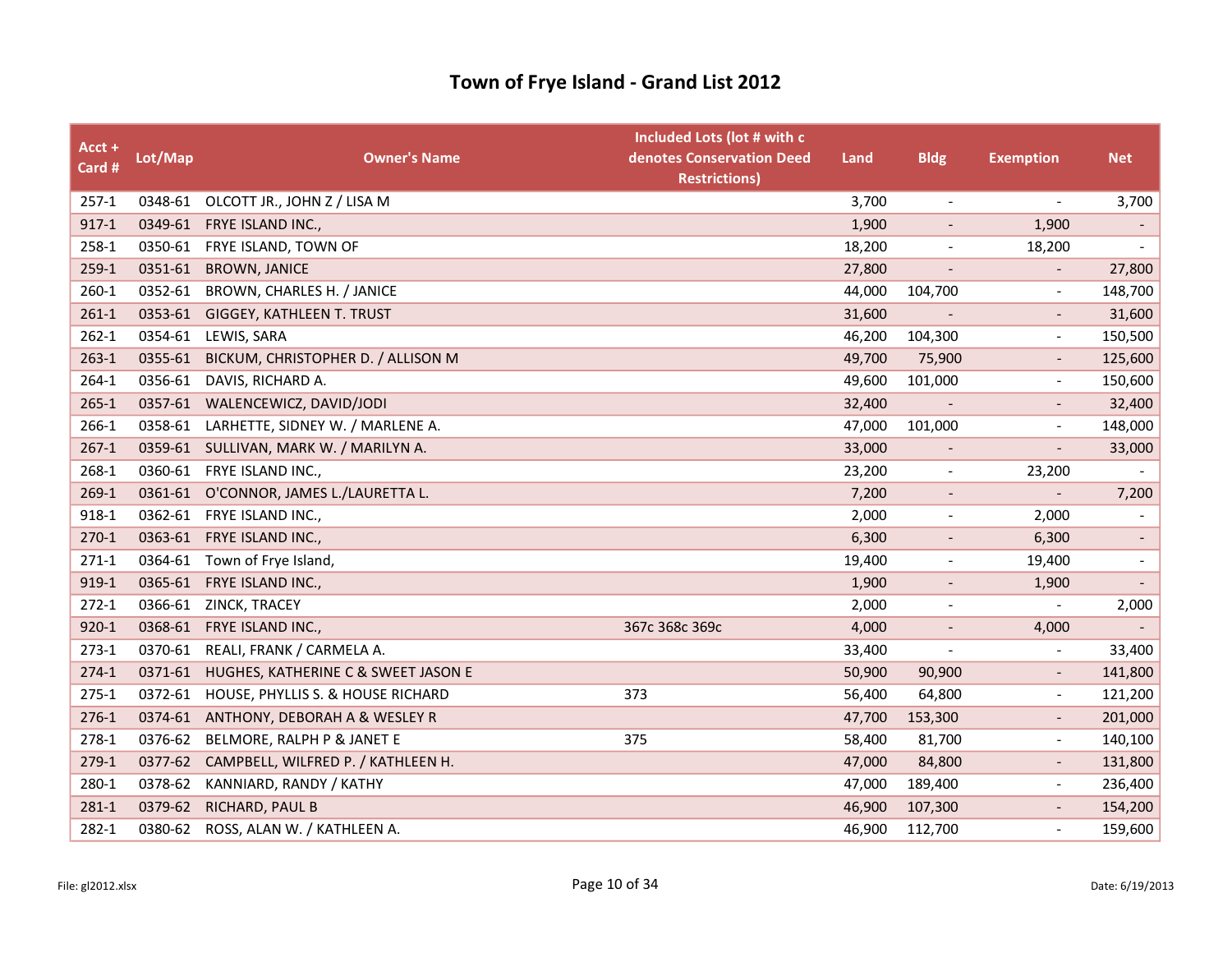| Acct +<br>Card # | Lot/Map | <b>Owner's Name</b>                     | Included Lots (lot # with c<br>denotes Conservation Deed<br><b>Restrictions)</b> | Land                     | <b>Bldg</b>              | <b>Exemption</b>         | <b>Net</b> |
|------------------|---------|-----------------------------------------|----------------------------------------------------------------------------------|--------------------------|--------------------------|--------------------------|------------|
| $283 - 1$        |         | 0381-62 MELLO, RICHARD J.               |                                                                                  | 46,800                   | 133,700                  | $\overline{\phantom{a}}$ | 180,500    |
| 284-1            | 0382-62 | SONDRA CLEMENT, TRUST                   |                                                                                  | 32,100                   |                          |                          | 32,100     |
| $285 - 1$        |         | 0383-62 CLEMENT, JULIE A.               |                                                                                  | 32,100                   |                          |                          | 32,100     |
| 286-1            | 0384-62 | GILMAN, PATRICIA A                      |                                                                                  | 46,600                   | 120,200                  | $\overline{\phantom{a}}$ | 166,800    |
| $287-1$          | 0385-62 | GLEESON, DAVID S. / DIANNE L.           |                                                                                  | 47,100                   | 69,300                   |                          | 116,400    |
| 288-1            | 0386-62 | HUCHTHAUSEN, PETER / KATHLEEN           |                                                                                  | 45,700                   | 44,600                   |                          | 90,300     |
| 289-1            |         | 0387-62 EDWARDS, DEBORAH L              | 388                                                                              | 41,100                   | $\overline{\phantom{a}}$ | $\overline{\phantom{a}}$ | 41,100     |
| 829-1            | 0389-62 | EDWARDS, DEBORAH L                      | 390                                                                              | 44,600                   |                          | $\blacksquare$           | 44,600     |
| $290-1$          | 0391-62 | <b>CARON, DENNIS T.</b>                 |                                                                                  | 47,100                   | 104,600                  |                          | 151,700    |
| 291-1            |         | 0392-62 SCHRIMMER, LISA M               | 393                                                                              | 56,000                   | 99,600                   | $\overline{\phantom{a}}$ | 155,600    |
| 1065-1           | 0394-62 | BOND, DAVID M & HEIDI L                 | Front half 394                                                                   | 38,900                   |                          |                          | 38,900     |
| 1066-1           | 0394-62 | FRYE ISLAND INC.,                       | Back half 394                                                                    | 12,300                   | $\overline{\phantom{a}}$ | 12,300                   |            |
| 293-1            | 0395-62 | DAVIS, BARBARA J & TERESA E             |                                                                                  | 32,800                   | $\overline{\phantom{a}}$ | $\overline{\phantom{a}}$ | 32,800     |
| $921 - 1$        | 0396-62 | FRYE ISLAND INC.,                       | 396c 397c                                                                        | 3,700                    | $\overline{\phantom{a}}$ | 3,700                    |            |
| 294-1            |         | 0398-62 CUSHMAN, ROBERT A.& MARGARET F. |                                                                                  | 52,900                   | 142,800                  |                          | 195,700    |
| 295-1            | 0399-62 | WAGNER, DAVID & AMY T                   | 400                                                                              | 63,600                   | 70,000                   | $\overline{\phantom{a}}$ | 133,600    |
| $922 - 1$        | 0401-62 | FRYE ISLAND INC.,                       |                                                                                  | 2,100                    |                          | 2,100                    |            |
| 296-1            | 0402-62 | WHITE, COONEY SHIRLEY                   |                                                                                  | 6,000                    |                          | $\tilde{\phantom{a}}$    | 6,000      |
| $297-1$          | 0403-62 | WILSON, KEVIN R. / SUSAN J.             |                                                                                  | 44,500                   | 134,700                  | $\overline{\phantom{a}}$ | 179,200    |
| 298-1            | 0500-62 | BLACK, DWAYNE R & MARCIA P              |                                                                                  | 233,600                  | 77,700                   | $\overline{\phantom{a}}$ | 311,300    |
| 299-1            | 0501-60 | TREACY, LOIS E. TTEE & BEDELL ERIC N    |                                                                                  | 386,600                  | 122,300                  |                          | 508,900    |
| 299-2            | 0501-60 | TREACY, LOIS E. TTEE & BEDELL ERIC N    |                                                                                  | $\overline{\phantom{a}}$ | 25,200                   | $\overline{\phantom{a}}$ | 25,200     |
| 299-3            | 0501-60 | TREACY, LOIS E. TTEE & BEDELL ERIC N    |                                                                                  | $\overline{\phantom{a}}$ | 61,300                   | $\overline{\phantom{a}}$ | 61,300     |
| 299-4            | 0501-60 | TREACY, LOIS E. TTEE & BEDELL ERIC N    |                                                                                  | $\overline{\phantom{a}}$ | 106,400                  | $\overline{a}$           | 106,400    |
| $301 - 1$        | 0503-61 | DALEY, JEFFREY M. & MARY ANN            |                                                                                  | 202,600                  | 29,800                   | $\overline{\phantom{a}}$ | 232,400    |
| $301 - 2$        | 0503-61 | DALEY, JEFFREY M. & MARY ANN            |                                                                                  |                          | 8,600                    | $\blacksquare$           | 8,600      |
| $301-3$          | 0503-61 | DALEY, JEFFREY M. & MARY ANN            |                                                                                  | $\overline{\phantom{a}}$ | 6,500                    |                          | 6,500      |
| $302 - 1$        | 0504-60 | HEITZ, KENNETH W. & LISA A.             |                                                                                  | 38,600                   | 1,500                    | $\overline{\phantom{a}}$ | 40,100     |
| $303 - 1$        |         | 0505-61 THOMAS, MARK / ROBERTA          |                                                                                  | 162,600                  | 105,600                  |                          | 268,200    |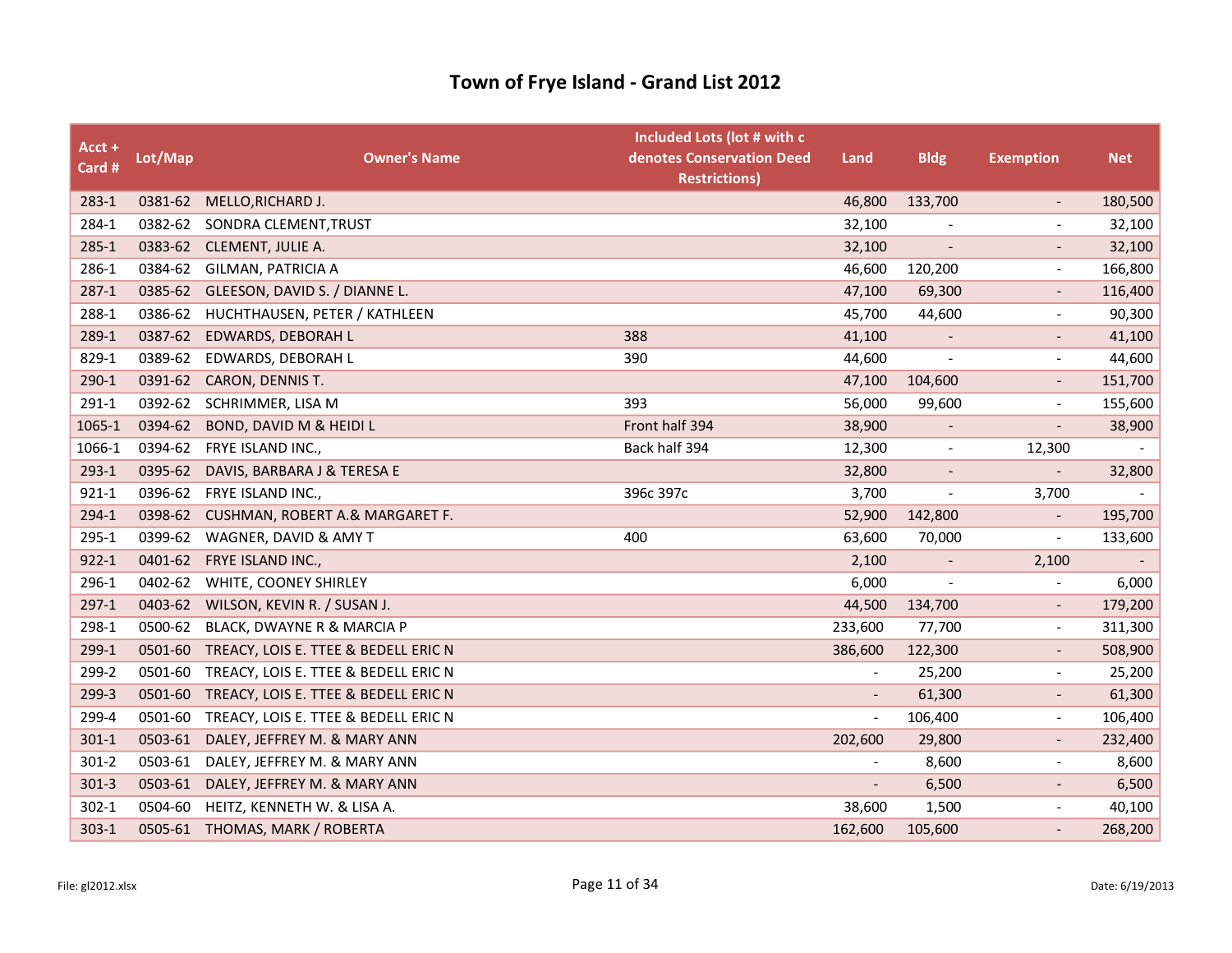| Acct +<br>Card # | Lot/Map | <b>Owner's Name</b>                  | Included Lots (lot # with c<br>denotes Conservation Deed<br><b>Restrictions)</b> | Land    | <b>Bldg</b>              | <b>Exemption</b>             | <b>Net</b>               |
|------------------|---------|--------------------------------------|----------------------------------------------------------------------------------|---------|--------------------------|------------------------------|--------------------------|
| $304-1$          |         | 0506-62 MCFARLAND, JANISE            |                                                                                  | 490,200 | 138,600                  | $\overline{\phantom{a}}$     | 628,800                  |
| $305 - 1$        | 0507-60 | HEIMANN, ANTHONY J. & CECILE         |                                                                                  | 115,800 | 87,900                   |                              | 203,700                  |
| 306-1            | 0508-62 | MACGREGOR III, JOHN W TRUSTEE        |                                                                                  | 205,000 | 250,200                  | $\qquad \qquad \blacksquare$ | 455,200                  |
| $307-1$          | 0800-60 | FRYE ISLAND TOWN OF,                 | <b>Ball Field</b>                                                                | 9,500   |                          | 9,500                        |                          |
| 308-1            | 0801-60 | LEDGARD II, HARRY J & LEVY PERRI     |                                                                                  | 36,100  | 37,400                   |                              | 73,500                   |
| 309-1            | 0802-60 | SAVAGE, TODD S. & LINDA M. & PRENT   |                                                                                  | 25,700  |                          |                              | 25,700                   |
| 310-1            | 0803-60 | CORNEAU, DAWNMARIE & ROBERT M        |                                                                                  | 36,100  | 96,400                   | $\qquad \qquad \blacksquare$ | 132,500                  |
| 865-1            | 0804-60 | FRYE ISLAND, TOWN OF                 | 804c 805c                                                                        | 1,400   | $\overline{\phantom{a}}$ | 1,400                        | $\overline{\phantom{a}}$ |
| $311 - 1$        | 0806-60 | TOWN, OF FRYE ISLAND                 |                                                                                  | 25,500  | 5,800                    |                              | 31,300                   |
| 864-1            | 0807-60 | FRYE ISLAND, TOWN OF                 | 807c                                                                             | 900     |                          | 900                          |                          |
| $312 - 1$        | 0808-60 | MARTYN, RICHARD / CONSTANCE          | 809                                                                              | 39,600  | 59,600                   | $\qquad \qquad \blacksquare$ | 99,200                   |
| $313 - 1$        | 0810-60 | RIVARD, JOAN M.                      |                                                                                  | 25,700  |                          |                              | 25,700                   |
| 808-1            | 0812-60 | RIVARD, JOHN E & Joan M CO-TRUSTEES  | 811                                                                              | 40,100  | 134,000                  | $\qquad \qquad \blacksquare$ | 174,100                  |
| $314-1$          | 0813-60 | RASHID, MARK J. / BARBARA J.         | 814                                                                              | 40,100  | 62,500                   | $\overline{\phantom{a}}$     | 102,600                  |
| $315 - 1$        | 0815-60 | LACERTE, RICHARD & JEANNINE TRUSTEES | 816                                                                              | 40,100  | 121,400                  | $\overline{\phantom{a}}$     | 161,500                  |
| 316-1            | 0817-60 | GIELLA, ESTATE OF                    |                                                                                  | 25,700  | $\overline{\phantom{a}}$ | $\overline{\phantom{a}}$     | 25,700                   |
| $317-1$          | 0818-60 | FOSTER, BERNARD S. / LINDA T.        |                                                                                  | 25,300  |                          | $\overline{\phantom{0}}$     | 25,300                   |
| 318-1            | 0819-60 | POLONKA, CHRISTINE                   |                                                                                  | 35,700  | 113,200                  | $\overline{a}$               | 148,900                  |
| 319-1            | 0820-60 | BAGLEY, CHRISTOPHER C. & PAULA L.    |                                                                                  | 25,300  | 7,000                    | $\overline{a}$               | 32,300                   |
| 320-1            | 0821-60 | <b>BRISTOL, SALLY A.</b>             |                                                                                  | 35,100  | 114,800                  | $\qquad \qquad -$            | 149,900                  |
| 321-1            | 0822-60 | LOCKE, STEPHEN K/BARBARA A           |                                                                                  | 36,100  | 111,400                  | $\overline{\phantom{a}}$     | 147,500                  |
| $322 - 1$        | 0823-60 | WALDRON, KAREN A.                    |                                                                                  | 36,100  | 116,300                  | $\qquad \qquad \blacksquare$ | 152,400                  |
| $323 - 1$        | 0824-60 | <b>GIBSON, THERESE B</b>             |                                                                                  | 25,700  |                          |                              | 25,700                   |
| 324-1            | 0825-60 | GIBSON, ROBERT A / THERESE B         |                                                                                  | 36,100  | 48,800                   |                              | 84,900                   |
| $325 - 1$        | 0826-60 | GASS, JOHN                           |                                                                                  | 9,500   | 5,000                    | $\overline{\phantom{0}}$     | 14,500                   |
| $326-1$          | 0827-60 | GASS, KELLY A                        |                                                                                  | 9,500   | 5,000                    | $\overline{\phantom{a}}$     | 14,500                   |
| $327-1$          | 0828-60 | KIVEKAS, STEVEN A. / SUZANNE         |                                                                                  | 36,100  | 90,900                   | $\overline{\phantom{a}}$     | 127,000                  |
| 328-1            | 0829-60 | KAPLAN, MICHAEL D.                   |                                                                                  | 36,100  | 110,500                  | $\qquad \qquad -$            | 146,600                  |
| 809-1            | 0831-60 | O'LEARY, STEPHEN M. & NANCY I.       | 830                                                                              | 54,600  | 98,300                   | $\overline{\phantom{0}}$     | 152,900                  |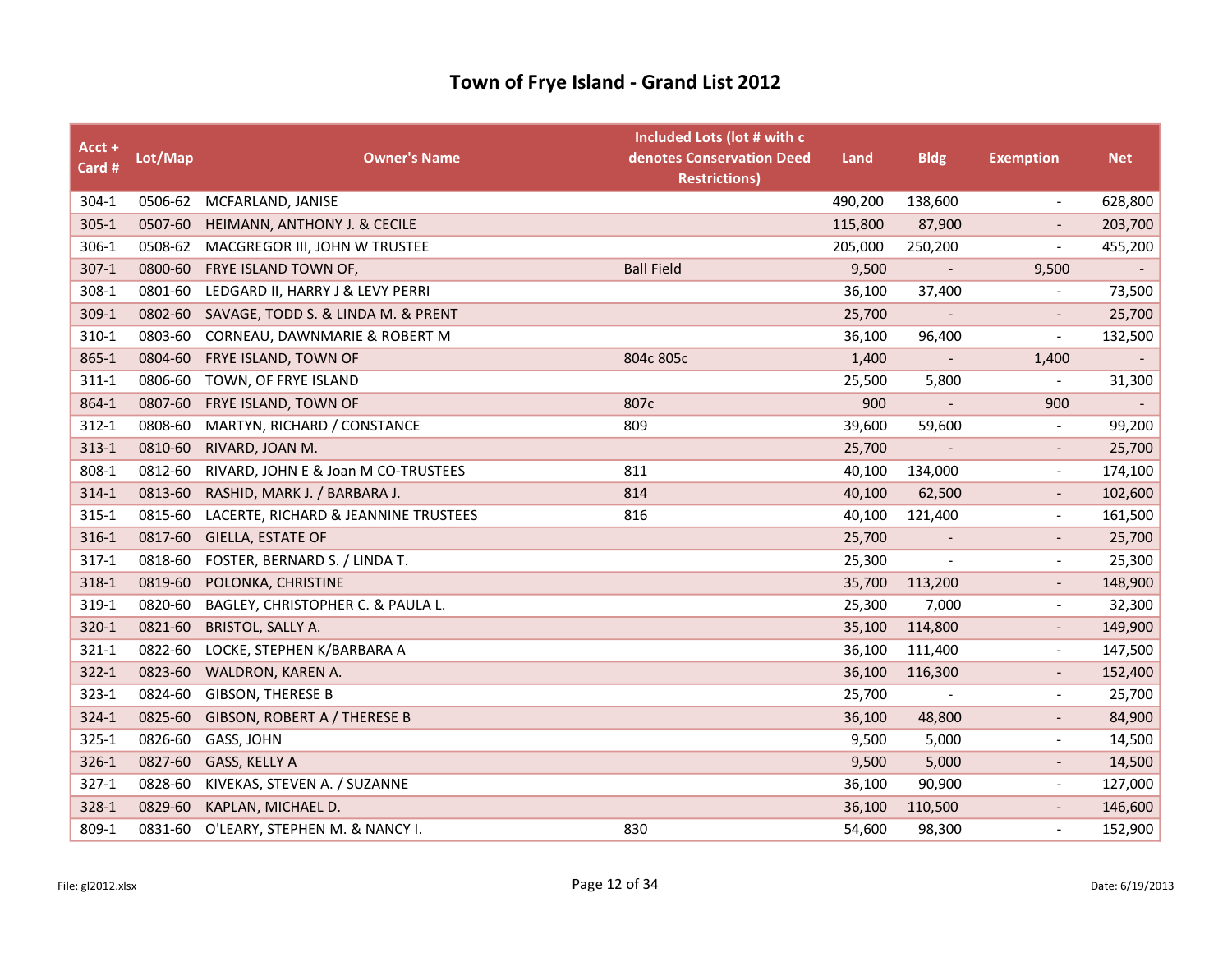| Acct +<br>Card # | Lot/Map | <b>Owner's Name</b>                    | Included Lots (lot # with c<br>denotes Conservation Deed<br><b>Restrictions)</b> | Land   | <b>Bldg</b>              | <b>Exemption</b>             | <b>Net</b>               |
|------------------|---------|----------------------------------------|----------------------------------------------------------------------------------|--------|--------------------------|------------------------------|--------------------------|
| 887-1            | 0851-60 | FRYE ISLAND INC.,                      |                                                                                  | 1,000  | $\blacksquare$           | 1,000                        | $\overline{\phantom{a}}$ |
| 330-1            | 0852-60 | KELLY, DANA R. / LESLIE M.             |                                                                                  | 27,500 |                          | $\overline{\phantom{a}}$     | 27,500                   |
| 888-1            | 0853-60 | FRYE ISLAND INC.,                      |                                                                                  | 1,100  |                          | 1,100                        |                          |
| 331-1            | 0854-60 | HOLGERSEN, HAROLD M./KATHRYN J.        |                                                                                  | 37,600 | 67,000                   | $\overline{\phantom{a}}$     | 104,600                  |
| 889-1            | 0855-60 | FRYE ISLAND INC.,                      |                                                                                  | 1,100  | $\overline{\phantom{a}}$ | 1,100                        |                          |
| 332-1            | 0856-60 | VEINOT, JAN ELLEN                      |                                                                                  | 27,200 |                          | $\overline{\phantom{a}}$     | 27,200                   |
| 890-1            | 0858-60 | FRYE ISLAND INC.,                      | 857                                                                              | 1,500  | $\overline{\phantom{a}}$ | 1,500                        |                          |
| 333-1            | 0859-60 | DONIO JR., SAMUEL A. / NANCY M.        |                                                                                  | 38,600 | 114,900                  | $\overline{\phantom{a}}$     | 153,500                  |
| 334-1            | 0860-60 | MILLEY, WARREN L.                      | 861                                                                              | 42,100 | 32,700                   |                              | 74,800                   |
| $877-1$          | 0862-60 | FRYE ISLAND INC.,                      |                                                                                  | 1,100  |                          | 1,100                        |                          |
| 336-1            | 0863-60 | MASULLA, RONALD J.                     |                                                                                  | 37,600 | 44,800                   | $\overline{\phantom{a}}$     | 82,400                   |
| 876-1            | 0866-60 | FRYE ISLAND INC.,                      | 864 865 866c 867                                                                 | 2,100  |                          | 2,100                        |                          |
| $337-1$          | 0868-60 | LEPENVEN, MAURICE E                    |                                                                                  | 37,600 | 38,300                   | $\overline{\phantom{a}}$     | 75,900                   |
| 338-1            | 0869-60 | LEPENVEN, MAURICE E.                   |                                                                                  | 27,200 | $\overline{\phantom{a}}$ | $\overline{\phantom{a}}$     | 27,200                   |
| $875 - 1$        | 0870-60 | FRYE ISLAND INC.,                      |                                                                                  | 1,100  |                          | 1,100                        |                          |
| 340-1            | 0872-60 | HICKIE, BRUCE E/ KATHLEEN F/ CAROLYN A | 871                                                                              | 42,100 | 109,500                  | $\overline{\phantom{a}}$     | 151,600                  |
| 878-1            | 0873-60 | FRYE ISLAND INC.,                      |                                                                                  | 1,100  | $\overline{\phantom{a}}$ | 1,100                        |                          |
| 341-1            | 0874-60 | <b>BROWNE, MARY T.</b>                 |                                                                                  | 37,500 | 78,700                   |                              | 116,200                  |
| $342 - 1$        | 0875-60 | SIBLEY, MICHELE LEE                    |                                                                                  | 37,500 | 75,700                   | $\overline{\phantom{a}}$     | 113,200                  |
| 343-1            | 0876-60 | FRYE ISLAND, TOWN OF                   |                                                                                  | 2,200  | $\overline{\phantom{a}}$ | 2,200                        |                          |
| 344-1            | 0877-60 | LARSON, J. BRYAN & LEIGH &             |                                                                                  | 37,500 | 79,100                   |                              | 116,600                  |
| 345-1            | 0878-60 | HAFEY, HEIDI MOSES                     |                                                                                  | 27,100 | $\overline{\phantom{a}}$ | $\qquad \qquad \blacksquare$ | 27,100                   |
| 879-1            | 0880-60 | FRYE ISLAND INC.,                      | 879,880                                                                          | 1,700  | $\overline{\phantom{a}}$ | 1,700                        |                          |
| 346-1            | 0881-60 | LARSON, BRYAN & MILLER BLAINE N.       |                                                                                  | 27,100 | $\overline{\phantom{a}}$ |                              | 27,100                   |
| $347 - 1$        | 0884-60 | SULLIVAN, MARK W. JR. & MARK W.        |                                                                                  | 27,100 | $\overline{\phantom{a}}$ | $\overline{\phantom{a}}$     | 27,100                   |
| 881-1            | 0885-60 | FRYE ISLAND INC.,                      | 885 883 1954 1955                                                                | 2,200  | $\overline{\phantom{a}}$ | 2,200                        |                          |
| 834-1            | 0887-60 | <b>BUCKLEY, BRIAN D/LISA G</b>         | 886 and half lot 888                                                             | 48,900 | 119,800                  |                              | 168,700                  |
| $350 - 1$        | 0889-60 | PERSSON, STEPHEN / KATHLEEN            | Half lot 888                                                                     | 37,400 | 73,000                   | $\overline{\phantom{a}}$     | 110,400                  |
| $351 - 1$        | 0890-60 | PIRA, DAVID P./RULE LYNN C             |                                                                                  | 27,200 |                          |                              | 27,200                   |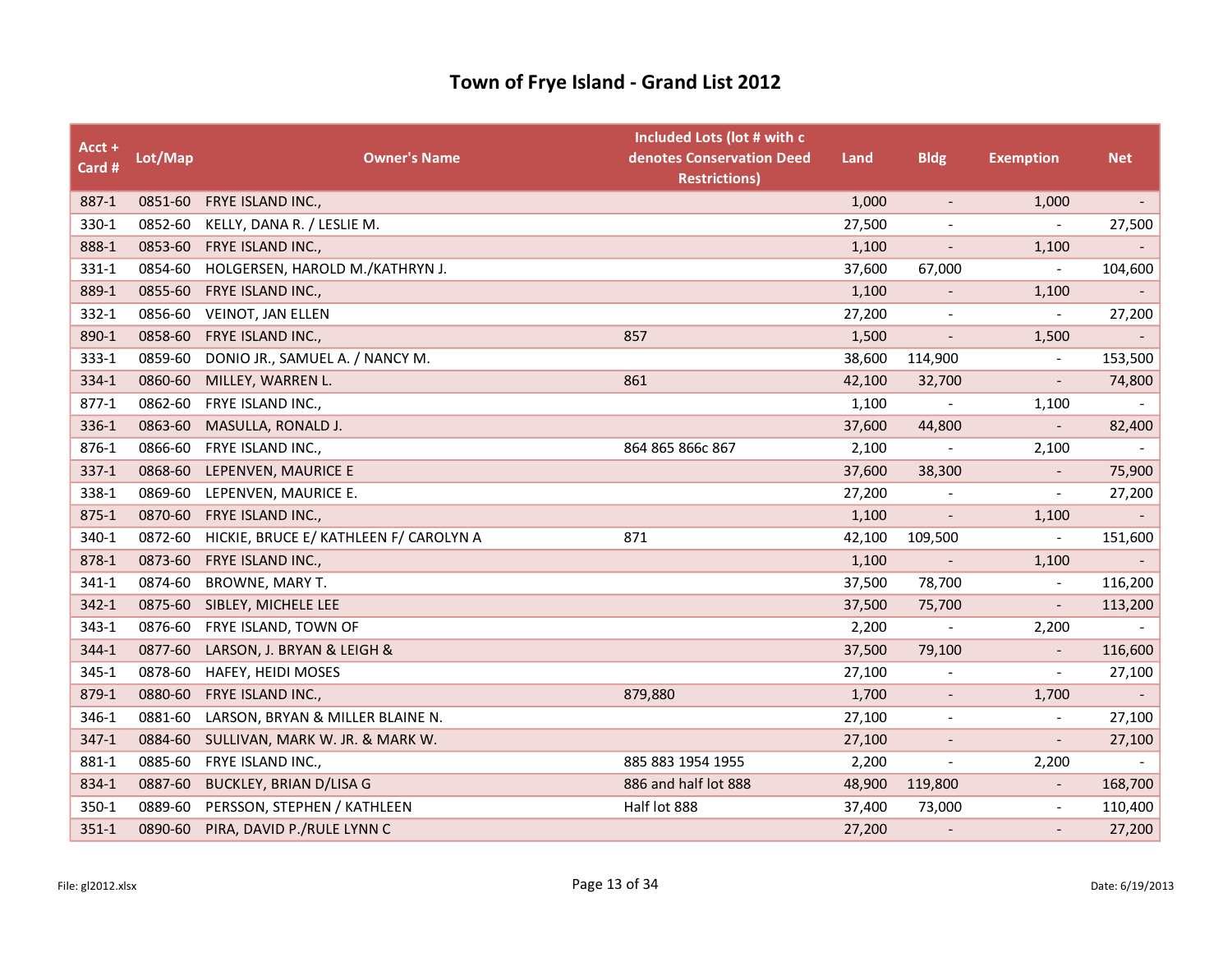| Acct +<br>Card # | Lot/Map | <b>Owner's Name</b>                 | Included Lots (lot # with c<br>denotes Conservation Deed<br><b>Restrictions)</b> | Land   | <b>Bldg</b>              | <b>Exemption</b>             | <b>Net</b>               |
|------------------|---------|-------------------------------------|----------------------------------------------------------------------------------|--------|--------------------------|------------------------------|--------------------------|
| $352 - 1$        | 0891-60 | BROADDUS, JACQUELINE H.             | 892                                                                              | 41,600 | 90,000                   | $\overline{\phantom{a}}$     | 131,600                  |
| 882-1            | 0893-60 | FRYE ISLAND INC.,                   |                                                                                  | 1,200  | $\overline{\phantom{a}}$ | 1,200                        | $\omega_{\rm c}$         |
| 354-1            | 0895-60 | JACKSON, WILLIAM R JR               |                                                                                  | 38,600 | 43,200                   |                              | 81,800                   |
| $355 - 1$        | 0896-60 | KOCHON, KENT L.& BARBARA H.         | 1023 897                                                                         | 32,900 | $\overline{\phantom{a}}$ | $\qquad \qquad \blacksquare$ | 32,900                   |
| $357-1$          | 0898-60 | PETERSON, CARL / PATRICIA           |                                                                                  | 27,200 |                          |                              | 27,200                   |
| 358-1            | 0899-60 | FOSHER, CATHERINE A.                |                                                                                  | 38,400 | 43,600                   |                              | 82,000                   |
| 359-1            | 0900-60 | SPITZ, S. LEONARD / IRENE E.        |                                                                                  | 38,700 | 66,100                   | $\qquad \qquad \blacksquare$ | 104,800                  |
| $360 - 1$        | 0901-60 | PAISLEY, MARGARET MORRILL           |                                                                                  | 27,200 | $\overline{\phantom{a}}$ |                              | 27,200                   |
| 799-1            | 0902-60 | HAFEY, HEIDI MOSES                  |                                                                                  | 27,200 | $\overline{\phantom{a}}$ | $\overline{a}$               | 27,200                   |
| $361 - 1$        | 0903-60 | REMILLARD, JEANNETTE                |                                                                                  | 3,600  | $\overline{\phantom{a}}$ | $\overline{\phantom{a}}$     | 3,600                    |
| $362 - 1$        | 0904-60 | HARTLEY, CAMERON F/KELLY M          |                                                                                  | 27,200 | $\overline{\phantom{a}}$ | $\qquad \qquad \blacksquare$ | 27,200                   |
| 363-1            | 0905-60 | KELLEHER, MICHAEL P.                |                                                                                  | 37,600 | 114,800                  |                              | 152,400                  |
| 871-1            | 0906-60 | FRYE ISLAND INC.,                   |                                                                                  | 1,100  | $\overline{\phantom{a}}$ | 1,100                        | $\overline{\phantom{a}}$ |
| $364-1$          | 0907-60 | LACERTE, JEFFREY P/PAMELA J         |                                                                                  | 37,600 | 147,100                  | $\overline{\phantom{a}}$     | 184,700                  |
| 870-1            | 0908-60 | FRYE ISLAND INC.,                   |                                                                                  | 1,100  |                          | 1,100                        |                          |
| $365 - 1$        | 0909-60 | Town of Frye Island, (Tax Acquired) | 910                                                                              | 15,400 | $\overline{\phantom{a}}$ | $\overline{\phantom{a}}$     | 15,400                   |
| 869-1            | 0911-60 | FRYE ISLAND INC.,                   |                                                                                  | 500    | $\overline{\phantom{a}}$ | 500                          |                          |
| 366-1            | 0912-60 | <b>BARNES, GILFORD</b>              |                                                                                  | 2,700  |                          | $\qquad \qquad \blacksquare$ | 2,700                    |
| $367-1$          | 0914-60 | BURGESS, GREGORY R. & DOROTHY T.    | 913                                                                              | 41,400 | 138,300                  | $\overline{\phantom{a}}$     | 179,700                  |
| 369-1            | 0916-60 | WALSH, PATRICIA P.                  | 915                                                                              | 40,300 | 53,900                   | $\overline{a}$               | 94,200                   |
| 370-1            | 0917-60 | RICH, TODD B. & RICH JOSEPH C.      |                                                                                  | 27,500 |                          | $\overline{\phantom{a}}$     | 27,500                   |
| $371-1$          | 0918-60 | HASKELL, STEVEN J. & NANCY C.       |                                                                                  | 37,900 | 128,500                  | $\qquad \qquad -$            | 166,400                  |
| 868-1            | 0919-60 | FRYE ISLAND, TOWN OF                | 919c                                                                             | 1,000  |                          | 1,000                        |                          |
| $372 - 1$        | 0920-60 | HILLS, JOHN H. & DEBRA A.           | 1107                                                                             | 25,700 | $\overline{\phantom{a}}$ |                              | 25,700                   |
| $373 - 1$        | 0921-60 | DRYDEN, CAROL A.                    |                                                                                  | 25,700 | $\overline{\phantom{a}}$ | $\qquad \qquad \blacksquare$ | 25,700                   |
| $374-1$          | 0922-60 | WEED, BRIAN & EVELEIGH & CHERYL     |                                                                                  | 25,700 |                          | $\overline{\phantom{a}}$     | 25,700                   |
| $375 - 1$        | 0923-60 | ASLANIAN, GREGORY J/JANET M         |                                                                                  | 25,700 | $\overline{\phantom{a}}$ | $\tilde{\phantom{a}}$        | 25,700                   |
| 376-1            | 0924-60 | KOCH, WILLIAM / LADONNA             |                                                                                  | 25,700 | $\overline{\phantom{a}}$ | $\overline{\phantom{a}}$     | 25,700                   |
| $377-1$          | 0925-60 | RADUNE, KARL F. / ELIZABETH D.      |                                                                                  | 39,200 | 69,500                   | $\overline{\phantom{a}}$     | 108,700                  |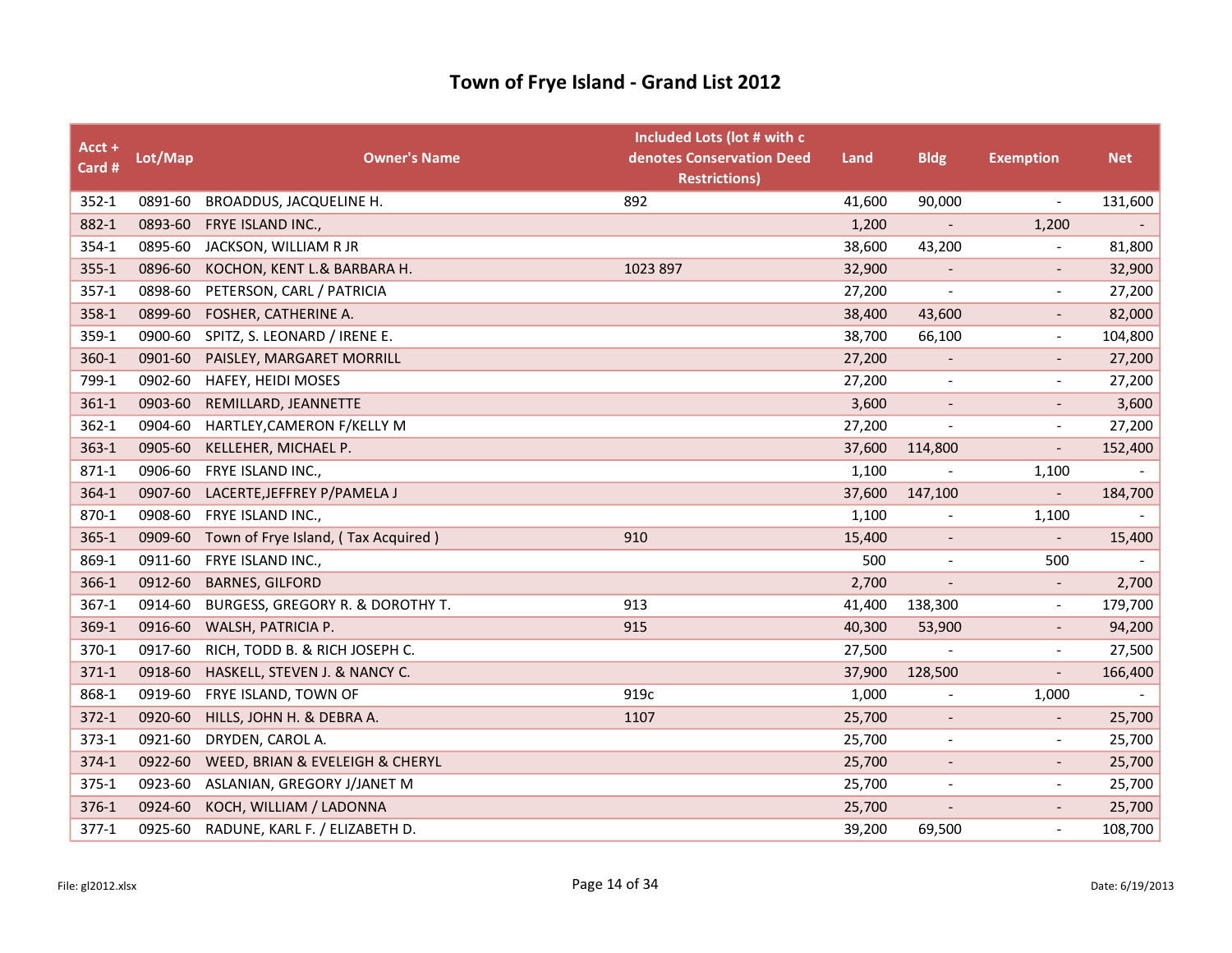| Acct +<br>Card # | Lot/Map | <b>Owner's Name</b>                          | Included Lots (lot # with c<br>denotes Conservation Deed<br><b>Restrictions)</b> | Land   | <b>Bldg</b>              | <b>Exemption</b>             | <b>Net</b> |
|------------------|---------|----------------------------------------------|----------------------------------------------------------------------------------|--------|--------------------------|------------------------------|------------|
| $872 - 1$        | 0926-60 | FRYE ISLAND, TOWN OF                         | 926c                                                                             | 1,400  | $\overline{\phantom{a}}$ | 1,400                        | $\sim$     |
| 378-1            | 0927-60 | KELLY, STEPHEN J. / MARILYN D.               |                                                                                  | 29,400 |                          |                              | 29,400     |
| 379-1            | 0928-60 | O'NEILL, DANIEL C. & PATRICIA L.             |                                                                                  | 37,700 | 98,300                   | $\overline{a}$               | 136,000    |
| 380-1            | 0929-60 | FRYE ISLAND INC.,                            |                                                                                  | 2,700  |                          | 2,700                        |            |
| 381-1            | 0930-60 | STENZ, ROGER H. / CAROL D.                   |                                                                                  | 38,400 | 134,100                  |                              | 172,500    |
| 382-1            | 0931-60 | STENZ, CHRISTOPHER S/TODD D                  |                                                                                  | 28,500 |                          | $\overline{\phantom{a}}$     | 28,500     |
| 383-1            | 0932-60 | MCOSKER, THOMAS RYAN                         | 933                                                                              | 32,600 | $\overline{\phantom{a}}$ | $\qquad \qquad -$            | 32,600     |
| 384-1            | 0934-60 | MCOSKER, TOM                                 |                                                                                  | 38,700 | 81,200                   | $\overline{a}$               | 119,900    |
| 385-1            | 1001-60 | DUDICS, JOSEPH R. / JERI L.                  | 1002                                                                             | 39,700 | 70,700                   |                              | 110,400    |
| 909-1            | 1004-60 | FRYE ISLAND INC.,                            | 1003c 1004c                                                                      | 1,300  | $\overline{\phantom{a}}$ | 1,300                        |            |
| 386-1            | 1005-60 | CUOCO, CHERYL A. / GREGORY                   |                                                                                  | 39,500 | 53,700                   |                              | 93,200     |
| 387-1            | 1006-60 | BATES, DONNA M TRUSTEE                       |                                                                                  | 38,800 | 96,500                   | $\overline{\phantom{a}}$     | 135,300    |
| 388-1            | 1007-60 | <b>BATES, DONNA MANSOLILLI</b>               |                                                                                  | 21,700 | $\overline{\phantom{a}}$ | $\overline{a}$               | 21,700     |
| $910 - 1$        | 1008-60 | FRYE ISLAND INC.,                            |                                                                                  | 900    |                          | 900                          |            |
| 389-1            | 1009-60 | WINSLOW, BRAIN B. & JENNIFER F.              |                                                                                  | 26,000 |                          | $\overline{\phantom{a}}$     | 26,000     |
| 390-1            | 1010-60 | <b>GARDNER, STEVEN &amp; SCHNAUCK MARGAR</b> |                                                                                  | 36,100 | 102,500                  | $\overline{a}$               | 138,600    |
| 391-1            | 1011-60 | WILMOT SR, WARREN & MARY ROSS                |                                                                                  | 36,100 | 54,500                   |                              | 90,600     |
| 908-1            | 1012-60 | FRYE ISLAND INC.,                            | 1013 1012 1019 1020 1021                                                         | 2,000  | $\overline{\phantom{a}}$ | 2,000                        |            |
| 392-1            | 1014-60 | CUOCO, JOHN B                                |                                                                                  | 25,700 | $\overline{\phantom{a}}$ | $\qquad \qquad \blacksquare$ | 25,700     |
| 393-1            | 1015-60 | THIBODEAU, RICHARD                           |                                                                                  | 1,900  |                          | $\overline{\phantom{a}}$     | 1,900      |
| $907 - 1$        | 1016-60 | FRYE ISLAND INC.,                            |                                                                                  | 900    |                          | 900                          |            |
| 394-1            | 1017-60 | HERGET, BARBARA D.                           |                                                                                  | 36,100 | 80,300                   | $\overline{\phantom{a}}$     | 116,400    |
| 395-1            | 1018-60 | MCMAHON JR., FRANCIS M. / ANN I.             |                                                                                  | 25,700 | $\overline{\phantom{a}}$ |                              | 25,700     |
| 396-1            | 1022-60 | OXMAN, ROBERT / NATALIE                      |                                                                                  | 35,300 | 51,400                   | $\overline{\phantom{a}}$     | 86,700     |
| $904 - 1$        | 1025-60 | FRYE ISLAND INC.,                            |                                                                                  | 900    | $\overline{\phantom{a}}$ | 900                          | $\sim$     |
| 398-1            | 1026-60 | DAVENPORT II, BURT / SHARON                  |                                                                                  | 36,100 | 95,800                   | $\overline{\phantom{a}}$     | 131,900    |
| 399-1            | 1027-60 | DAVENPORT, SHARON                            |                                                                                  | 25,700 | $\overline{\phantom{a}}$ | $\qquad \qquad \blacksquare$ | 25,700     |
| 400-1            | 1029-60 | LEITE, RODNEY AND AMY                        |                                                                                  | 25,700 | $\overline{\phantom{a}}$ | $\qquad \qquad \blacksquare$ | 25,700     |
| $401 - 1$        | 1030-60 | ROBINSON, THOMAS                             |                                                                                  | 1,900  |                          |                              | 1,900      |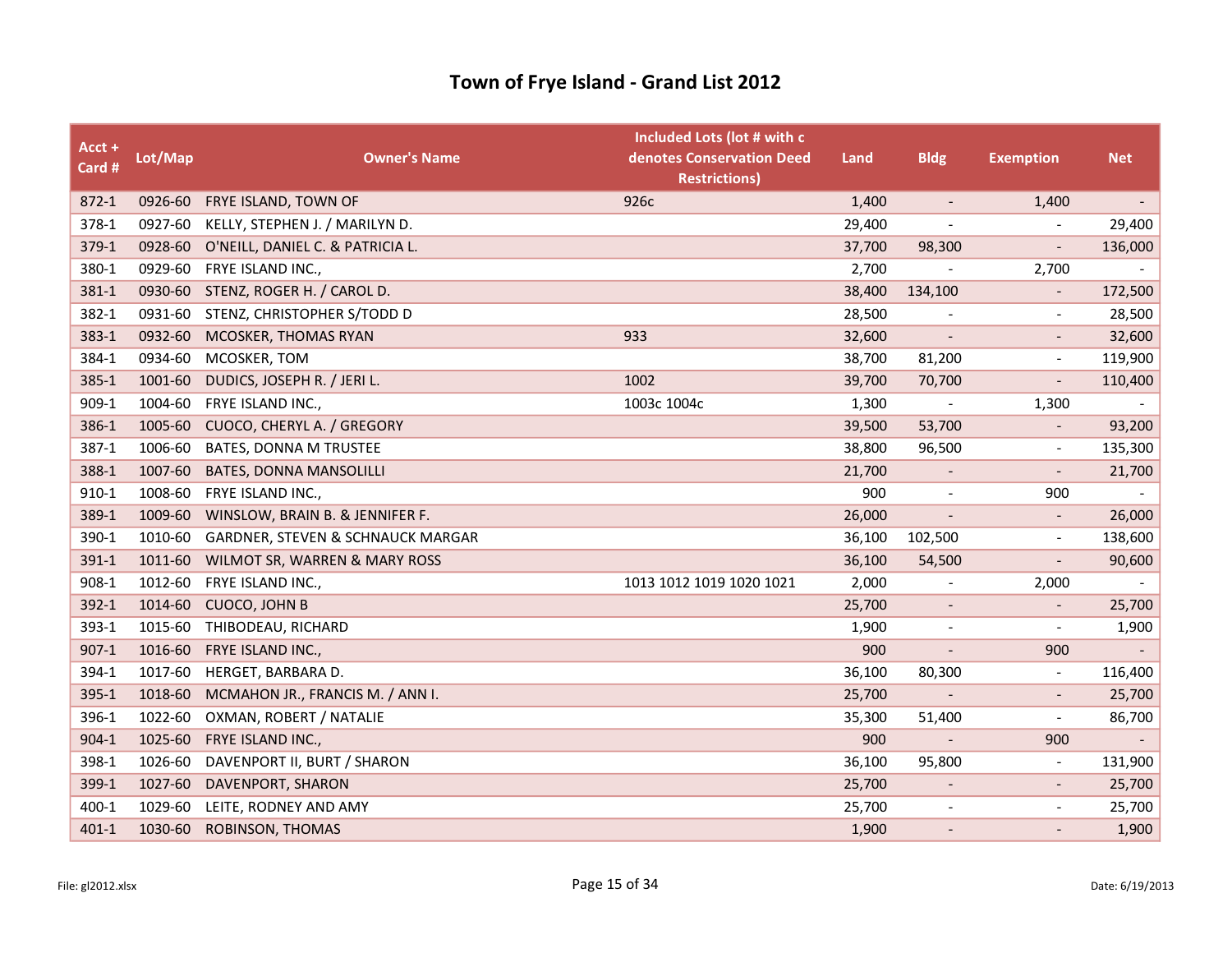| $Acct +$<br>Card # | Lot/Map | <b>Owner's Name</b>                             | Included Lots (lot # with c<br>denotes Conservation Deed<br><b>Restrictions)</b> | Land   | <b>Bldg</b>              | <b>Exemption</b>         | <b>Net</b>               |
|--------------------|---------|-------------------------------------------------|----------------------------------------------------------------------------------|--------|--------------------------|--------------------------|--------------------------|
| $402 - 1$          |         | 1032-60 FRYE ISLAND INC.,                       | 1031 1032 1028 1034 1035                                                         | 2,000  | $\overline{\phantom{a}}$ | 2,000                    | $\overline{\phantom{a}}$ |
| $403 - 1$          |         | 1033-60 SEGEE, DAVID M/JOYCE S. SEGEE           |                                                                                  | 36,100 | 77,400                   |                          | 113,500                  |
| 404-1              | 1036-60 | HAM II, WILLIAM                                 |                                                                                  | 25,700 |                          |                          | 25,700                   |
| $905 - 1$          | 1037-60 | FRYE ISLAND INC.,                               |                                                                                  | 1,000  | $\overline{\phantom{a}}$ | 1,000                    | $\overline{\phantom{a}}$ |
| 1063-1             | 1041-60 | FRYE ISLAND, TOWN OF                            | 1041c 1042c 1043c 1077c<br>1078c 309c                                            | 3,100  | $\overline{\phantom{a}}$ | 3,100                    | $\overline{\phantom{a}}$ |
| $405 - 1$          | 1044-60 | <b>EMERSON, MICHAEL R.</b>                      |                                                                                  | 35,300 | 70,300                   | $\overline{\phantom{a}}$ | 105,600                  |
| 406-1              | 1045-60 | GRIFFIN, JAMES G.                               |                                                                                  | 1,800  |                          |                          | 1,800                    |
| 894-1              | 1046-60 | FRYE ISLAND INC.,                               | 1046 1047 1081                                                                   | 1,500  | $\overline{\phantom{a}}$ | 1,500                    | $\blacksquare$           |
| $407 - 1$          | 1048-60 | WILLIAMSON, BRIAN / MARIBETH M.                 |                                                                                  | 25,300 | $\overline{\phantom{a}}$ | $\overline{a}$           | 25,300                   |
| 408-1              | 1049-60 | WETSON, JOHN L.                                 |                                                                                  | 25,300 |                          |                          | 25,300                   |
| 409-1              | 1050-60 | WETSON, JOHN LEIGHTON                           |                                                                                  | 35,800 | 74,400                   | $\overline{\phantom{a}}$ | 110,200                  |
| 895-1              | 1051-60 | FRYE ISLAND INC.,                               |                                                                                  | 900    | $\overline{\phantom{a}}$ | 900                      |                          |
| $923 - 1$          | 1052-61 | FRYE ISLAND INC.,                               |                                                                                  | 900    |                          | 900                      | $\overline{\phantom{a}}$ |
| 410-1              | 1053-61 | PALMISANO, RICHARD J.                           |                                                                                  | 35,900 | 63,800                   |                          | 99,700                   |
| $411 - 1$          | 1054-61 | OCONNOR, JAMES E. / SYLVIA A.                   | 1103                                                                             | 39,900 | 141,400                  | $\overline{\phantom{a}}$ | 181,300                  |
| $412 - 1$          | 1055-61 | AMATO, GREGORY                                  |                                                                                  | 35,900 | 89,000                   |                          | 124,900                  |
| $413 - 1$          |         | 1057-61 FRYE ISLAND INC.,                       |                                                                                  | 900    |                          | 900                      |                          |
| $414 - 1$          | 1058-61 | PEARSON, MICHAEL I. / BETSY J.                  |                                                                                  | 1,800  |                          | $\overline{\phantom{a}}$ | 1,800                    |
| $415 - 1$          | 1059-61 | MANNING, MARK                                   |                                                                                  | 35,800 | 45,900                   | $\overline{a}$           | 81,700                   |
| $416 - 1$          |         | 1060-61 STANDLEY, DAVID & ALISON                | 1061                                                                             | 39,700 | 85,600                   |                          | 125,300                  |
| 418-1              |         | 1064-61 FRYE ISLAND, TOWN OF                    | 1064с 1062с 1063с 1065с                                                          | 1,800  |                          | 1,800                    |                          |
|                    |         |                                                 | 1070c 1071c 1072c 1073c                                                          |        |                          |                          |                          |
|                    |         |                                                 | 1158c                                                                            |        |                          |                          |                          |
| 1025-1             | 1065-61 | FRYE ISLAND, TOWN OF                            |                                                                                  | 900    | $\overline{\phantom{a}}$ | 900                      | $\overline{\phantom{a}}$ |
| 419-1              |         | 1066-61 Town of Frye Island,                    |                                                                                  | 1,600  |                          | 1,600                    | $\overline{\phantom{a}}$ |
| 1026-1             | 1067-61 | FRYE ISLAND, TOWN OF                            | 1067c                                                                            | 800    |                          | 800                      |                          |
| 420-1              |         | 1068-61 TETLER, ERIC                            |                                                                                  | 35,800 | 43,200                   | $\overline{\phantom{a}}$ | 79,000                   |
| $421 - 1$          | 1069-61 | MANNING, MARK                                   |                                                                                  | 1,800  |                          |                          | 1,800                    |
| 423-1              |         | 1075-61 TENNEY, TRACY A. & LOXTERKAMP EDW TTEES | 1074                                                                             | 39,300 | 143,300                  | $\overline{\phantom{a}}$ | 182,600                  |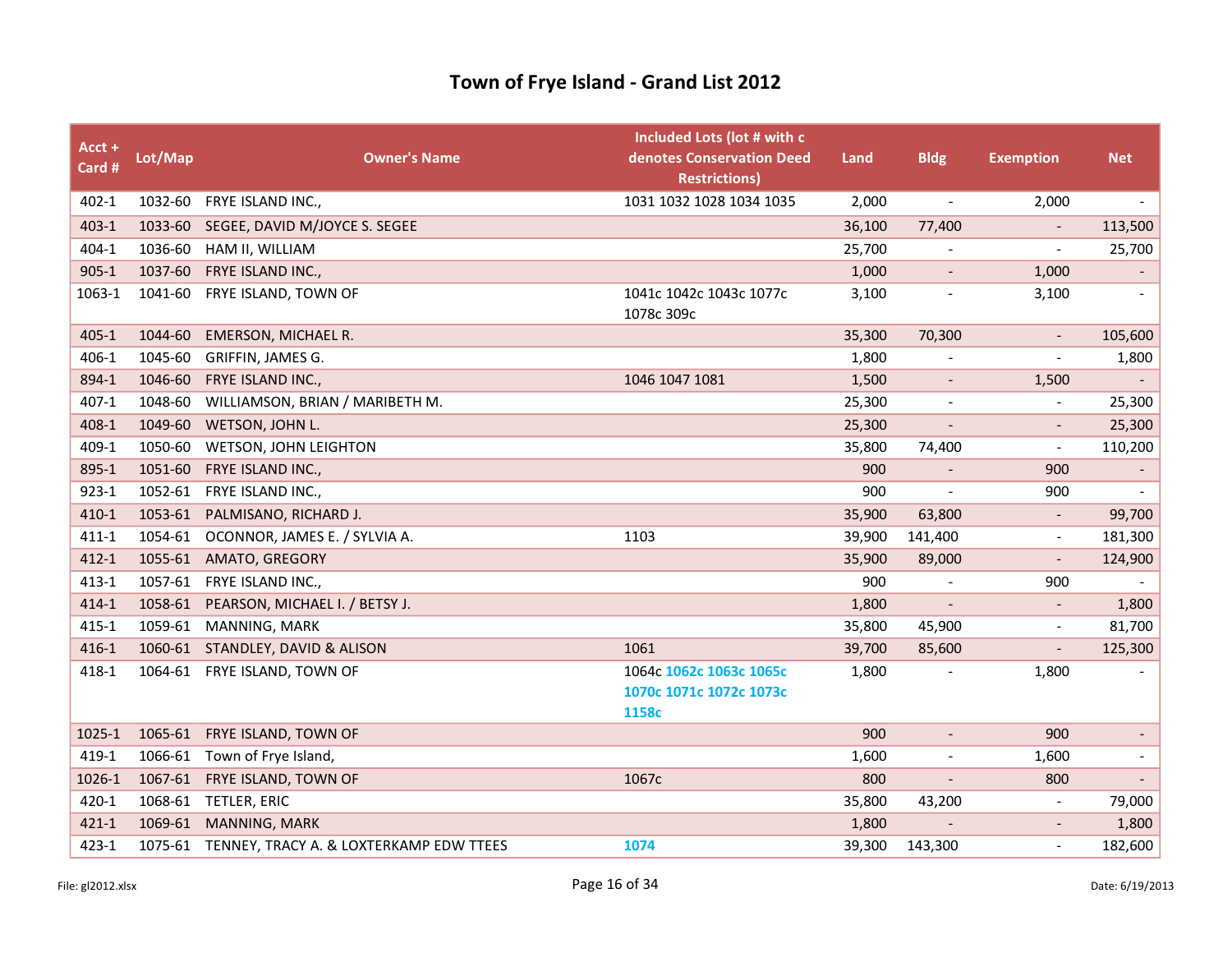| Acct +<br>Card # | Lot/Map | <b>Owner's Name</b>                      | Included Lots (lot # with c<br>denotes Conservation Deed<br><b>Restrictions)</b> | Land   | <b>Bldg</b>              | <b>Exemption</b>         | <b>Net</b> |
|------------------|---------|------------------------------------------|----------------------------------------------------------------------------------|--------|--------------------------|--------------------------|------------|
| 424-1            |         | 1076-61 GLEYSTEEN, ERIC A. / BETSY B.    |                                                                                  | 35,700 | 78,900                   | $\overline{\phantom{a}}$ | 114,600    |
| $425 - 1$        | 1079-60 | WHITE, KAREN L/MATTHEW B                 | 1080                                                                             | 39,400 | 127,000                  |                          | 166,400    |
| $426 - 1$        | 1082-60 | CAWLEY JR., WALTER G. / PATRICIA         |                                                                                  | 35,600 | 78,000                   |                          | 113,600    |
| 427-1            | 1083-60 | FENCER, MICHAEL / MARION                 |                                                                                  | 25,300 |                          | $\overline{\phantom{a}}$ | 25,300     |
| 428-1            | 1084-60 | ANGELO, LEONARD M & DANIELLE             |                                                                                  | 35,700 | 117,600                  |                          | 153,300    |
| 429-1            | 1087-60 | KEEGAN JR., JAMES J. / MARIE B.          |                                                                                  | 27,900 |                          |                          | 27,900     |
| 430-1            | 1088-60 | MAYNARD, ROBERT L/KELLI O'CONNOR         | 1089                                                                             | 15,000 | 160,900                  | $\overline{\phantom{a}}$ | 175,900    |
| 432-1            | 1090-61 | BORYSEWICZ, CHARLES                      |                                                                                  | 25,500 | $\blacksquare$           | $\overline{\phantom{a}}$ | 25,500     |
| 433-1            | 1091-61 | GLENN, BRIAN J.                          |                                                                                  | 25,600 |                          |                          | 25,600     |
| 434-1            |         | 1092-61 TERRACCIANO, EDMUND H. / MARY R. |                                                                                  | 25,600 | $\overline{\phantom{a}}$ | $\overline{\phantom{a}}$ | 25,600     |
| 435-1            | 1093-61 | BUTTRICK, DANIEL H/DIANNE L.             |                                                                                  | 36,100 | 121,400                  |                          | 157,500    |
| 436-1            |         | 1094-61 STEVENS, CAROLINE R.             |                                                                                  | 25,700 |                          |                          | 25,700     |
| 437-1            |         | 1095-61 WALKER, BRIAN W & SUSAN L        |                                                                                  | 39,500 | 90,700                   | $\overline{\phantom{a}}$ | 130,200    |
| 924-1            | 1098-61 | FRYE ISLAND INC.,                        | 1096 1097                                                                        | 1,500  | $\overline{\phantom{a}}$ | 1,500                    |            |
| 438-1            | 1099-61 | DRAKE, DWIGHT J. / CLAIRE S.             | 1100                                                                             | 40,100 | 126,000                  |                          | 166,100    |
| 439-1            | 1101-61 | HERSEY, DANA JR.                         |                                                                                  | 36,000 | 133,000                  | $\overline{\phantom{a}}$ | 169,000    |
| $925 - 1$        | 1102-61 | <b>FRYE ISLAND INC.,</b>                 |                                                                                  | 900    | $\blacksquare$           | 900                      |            |
| 441-1            | 1104-61 | MAHONEY, WILLIAM D. & JILL D.            |                                                                                  | 35,900 | 132,600                  | $\overline{\phantom{a}}$ | 168,500    |
| 442-1            | 1105-61 | RICHARDSON, CHERYL                       |                                                                                  | 25,600 | $\overline{\phantom{a}}$ | $\overline{\phantom{a}}$ | 25,600     |
| 443-1            | 1106-61 | DIGREGORIO, DAVID L.                     |                                                                                  | 36,000 | 103,200                  | $\overline{\phantom{a}}$ | 139,200    |
| 839-1            | 1107-61 | KALITA, JOSEPH S / MARJORY B             | 920                                                                              | 25,700 |                          |                          | 25,700     |
| 1043-1           |         | 1108-61 Town of Frye Island,             |                                                                                  | 9,400  | $\overline{\phantom{a}}$ | 9,400                    |            |
| 444-1            | 1109-61 | FARNSWORTH, CURTIS R./CHARLOTTE P.       |                                                                                  | 25,700 | $\overline{\phantom{a}}$ | $\overline{\phantom{a}}$ | 25,700     |
| 445-1            | 1110-61 | BLACKMORE, GERALD / JOANNE               |                                                                                  | 41,000 | 120,800                  | $\overline{\phantom{a}}$ | 161,800    |
| 446-1            | 1111-61 | PLOSKER, RYAN A & KELLY ANN              |                                                                                  | 26,700 | $\overline{\phantom{a}}$ | $\overline{\phantom{a}}$ | 26,700     |
| 447-1            | 1112-61 | OGRADY, DAVID S. / DOREEN R.             |                                                                                  | 36,200 | 112,600                  | $\overline{\phantom{a}}$ | 148,800    |
| 448-1            |         | 1113-61 FOURNIER, WAYNE M. / NANCY L.    |                                                                                  | 36,100 | 116,600                  |                          | 152,700    |
| $926 - 1$        |         | 1114-61 FOURNIER, ERIC & LISA            |                                                                                  | 25,700 |                          | $\overline{\phantom{a}}$ | 25,700     |
| 449-1            |         | 1115-61 CHALMERS JR., EDWARD             |                                                                                  | 25,700 | $\overline{\phantom{a}}$ |                          | 25,700     |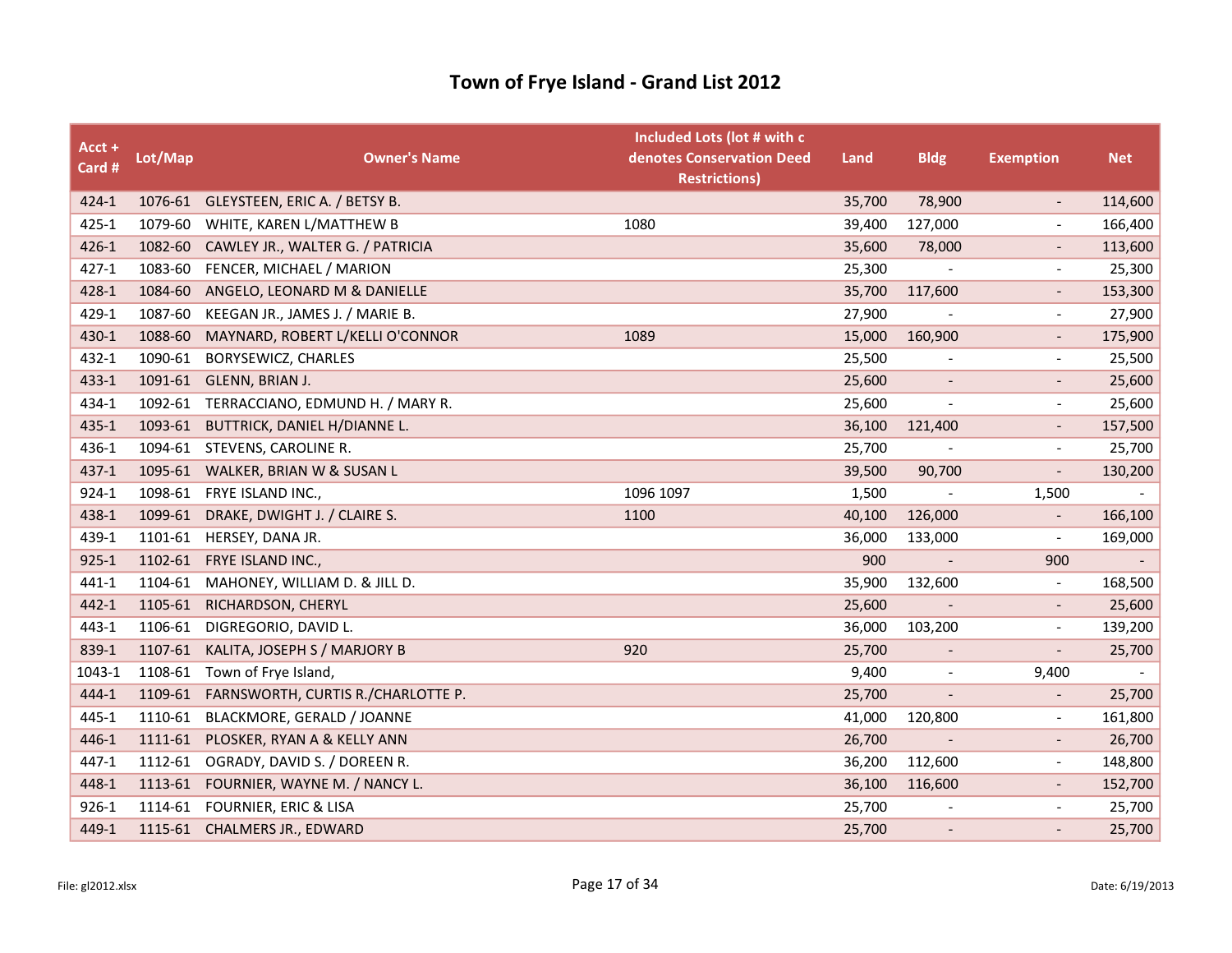| $Acct +$<br>Card # | Lot/Map | <b>Owner's Name</b>                    | Included Lots (lot # with c<br>denotes Conservation Deed<br><b>Restrictions)</b> | Land   | <b>Bldg</b>              | <b>Exemption</b>         | <b>Net</b>               |
|--------------------|---------|----------------------------------------|----------------------------------------------------------------------------------|--------|--------------------------|--------------------------|--------------------------|
| 450-1              |         | 1116-61 ERNST, MARK                    |                                                                                  | 36,000 | 131,600                  | $\overline{\phantom{a}}$ | 167,600                  |
| $451 - 1$          |         | 1117-61 AMERO, STEPHEN W. & CAROL A.   |                                                                                  | 36,000 | 82,800                   | $\overline{a}$           | 118,800                  |
| $927 - 1$          |         | 1118-61 FRYE ISLAND INC.,              | 1118 1119                                                                        | 1,300  |                          | 1,300                    |                          |
| 935-1              |         | 1120-61 FRYE ISLAND INC.,              | 1120c 1979c 1980c 1981c                                                          | 2,200  | $\overline{\phantom{a}}$ | 2,200                    |                          |
| $452 - 1$          |         | 1121-61 AUGER, ROLAND D. & JOLEEN G.   |                                                                                  | 36,000 | 135,000                  | $\overline{\phantom{a}}$ | 171,000                  |
| $453 - 1$          | 1122-61 | <b>ANTONELLIS, JAMES</b>               |                                                                                  | 25,700 | $\blacksquare$           |                          | 25,700                   |
| 454-1              | 1123-61 | MORROW, MICHAEL J.                     |                                                                                  | 35,700 | 49,100                   | $\overline{\phantom{a}}$ | 84,800                   |
| $455 - 1$          | 1124-61 | LAVALLEE, ROBERT L.                    |                                                                                  | 25,400 | 1,100                    |                          | 26,500                   |
| 934-1              | 1125-61 | FRYE ISLAND INC.,                      |                                                                                  | 900    | $\overline{\phantom{a}}$ | 900                      | $\overline{\phantom{a}}$ |
| 456-1              |         | 1126-61 FRYE ISLAND INC.,              |                                                                                  | 9,500  | $\overline{\phantom{a}}$ | 9,500                    |                          |
| $457 - 1$          |         | 1132-61 SPOSATO, STEPHEN J             |                                                                                  | 28,200 | $\overline{\phantom{a}}$ | $\overline{\phantom{a}}$ | 28,200                   |
| 1023-1             |         | 1134-61 FRYE ISLAND INC.,              | 1133 1134 1135 1931 1932<br>1933 1934                                            | 3,800  | $\overline{\phantom{a}}$ | 3,800                    |                          |
| 458-1              |         | 1136-61 LOVELY, DANA A/MARY B          |                                                                                  | 29,500 | $\overline{\phantom{a}}$ | $\overline{\phantom{a}}$ | 29,500                   |
| 1024-1             | 1138-61 | FRYE ISLAND INC.,                      | 1137c 1138c                                                                      | 1,700  | $\overline{\phantom{a}}$ | 1,700                    |                          |
| 459-1              |         | 1139-61 FRYE ISLAND INC.,              |                                                                                  | 2,700  | $\overline{\phantom{a}}$ | 2,700                    |                          |
| 460-1              |         | 1140-61 HEBERT, RICHARD M. / RONALD R. |                                                                                  | 36,100 | 100,000                  |                          | 136,100                  |
| 936-1              | 1141-61 | FRYE ISLAND INC.,                      |                                                                                  | 900    | $\frac{1}{2}$            | 900                      |                          |
| $461 - 1$          | 1142-61 | DOWNS, JOHN R AND NANCY                |                                                                                  | 26,000 |                          | $\overline{\phantom{a}}$ | 26,000                   |
| 937-1              |         | 1143-61 FRYE ISLAND INC.,              | 1143                                                                             | 3,800  | $\overline{\phantom{a}}$ | 3,800                    |                          |
| $462 - 1$          | 1144-61 | HODGE, JAMES B. & SUSAN M.             |                                                                                  | 36,100 | 75,100                   | $\overline{\phantom{a}}$ | 111,200                  |
| $463 - 1$          | 1148-61 | KING, DOUGLAS H.                       |                                                                                  | 1,900  | $\overline{\phantom{a}}$ |                          | 1,900                    |
| 464-1              | 1151-61 | MORIN, NICHOLAS / GLORIA               |                                                                                  | 36,100 | 45,300                   |                          | 81,400                   |
| $465 - 1$          | 1154-61 | HERZOG II, WILLIAM R & MARY A          | 1152 1153                                                                        | 42,500 | 155,700                  | $\overline{\phantom{a}}$ | 198,200                  |
| 466-1              | 1155-61 | MAGSAMEN, RON                          |                                                                                  | 36,100 | 65,800                   | $\overline{\phantom{a}}$ | 101,900                  |
| $467 - 1$          | 1156-61 | FRYE ISLAND, TOWN OF                   | 1156c                                                                            | 1,000  | $\overline{\phantom{a}}$ | 1,000                    |                          |
| 468-1              |         | 1157-61 COOK, VICTORIA L.              |                                                                                  | 37,600 | 41,000                   | $\qquad \qquad -$        | 78,600                   |
| 469-1              |         | 1159-61 SPEED, WILLIAM J               |                                                                                  | 27,200 | $\overline{\phantom{a}}$ | $\overline{\phantom{a}}$ | 27,200                   |
| 470-1              | 1201-61 | <b>HADLEY FAMILY TRUST</b>             |                                                                                  | 2,300  | $\overline{\phantom{a}}$ |                          | 2,300                    |
| 471-1              |         | 1202-61 HODGE, JOHN A. & THERESA B.    |                                                                                  | 27,300 | $\overline{\phantom{a}}$ |                          | 27,300                   |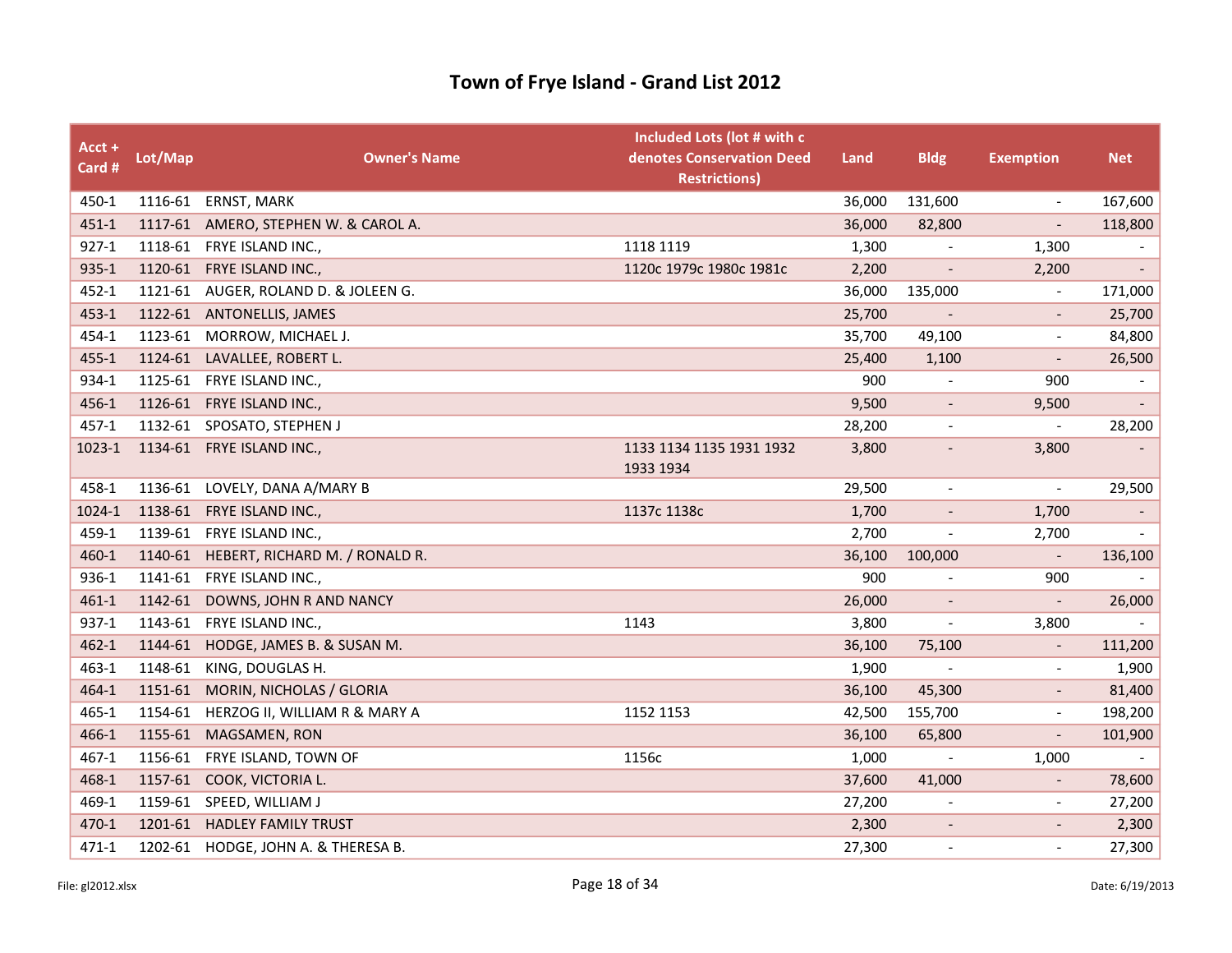| Acct +<br>Card # | Lot/Map | <b>Owner's Name</b>                        | Included Lots (lot # with c<br>denotes Conservation Deed<br><b>Restrictions)</b> | Land   | <b>Bldg</b>              | <b>Exemption</b>             | <b>Net</b>               |
|------------------|---------|--------------------------------------------|----------------------------------------------------------------------------------|--------|--------------------------|------------------------------|--------------------------|
| $472 - 1$        |         | 1203-61 MORRILL, MICHAEL P                 |                                                                                  | 27,600 | $\overline{\phantom{a}}$ | $\overline{\phantom{a}}$     | 27,600                   |
| 949-1            | 1204-61 | FRYE ISLAND INC.,                          | 1204c 1205c                                                                      | 1,500  |                          | 1,500                        | $\blacksquare$           |
| 473-1            |         | 1206-61 SHAIN, CHRISTOPHER T. & MELINDA B. |                                                                                  | 46,800 | 90,600                   | $\qquad \qquad \blacksquare$ | 137,400                  |
| 474-1            | 1207-61 | ARONSON, M HOLLY                           |                                                                                  | 29,900 |                          | $\overline{a}$               | 29,900                   |
| $475 - 1$        | 1208-61 | CHLAPOWSKI, ANTHONY J. / ESTHER            |                                                                                  | 39,700 | 74,000                   | $\overline{\phantom{0}}$     | 113,700                  |
| 476-1            | 1209-61 | ROY, RICHARD J.                            |                                                                                  | 29,300 |                          |                              | 29,300                   |
| $477 - 1$        |         | 1210-61 CUEVAS, ADOLFO JR. & MELISSA R.    |                                                                                  | 27,200 | $\overline{\phantom{a}}$ | $\overline{\phantom{a}}$     | 27,200                   |
| 478-1            | 1211-61 | ARONSON, M. HOLLY                          |                                                                                  | 27,200 | $\overline{\phantom{a}}$ | $\overline{\phantom{0}}$     | 27,200                   |
| 479-1            |         | 1212-61 ARONSON, M HOLLY                   |                                                                                  | 46,700 | 86,200                   | $\overline{\phantom{a}}$     | 132,900                  |
| 480-1            |         | 1213-61 TOOMEY, TIMOTHY / JEANNE           |                                                                                  | 40,300 | 117,200                  | $\blacksquare$               | 157,500                  |
| 481-1            | 1214-61 | HARRY B. MCCARTY, LIVING TRUST             | 1215 1216 1217 1218                                                              | 70,100 | 68,000                   | $\qquad \qquad \blacksquare$ | 138,100                  |
| 483-1            | 1219-61 | PINETTE, CYNTHIA P.                        |                                                                                  | 40,400 | 124,800                  | $\overline{\phantom{a}}$     | 165,200                  |
| 484-1            | 1220-61 | <b>BISHOP, THOMAS &amp; NANCY</b>          |                                                                                  | 38,000 | 61,100                   | $\overline{\phantom{a}}$     | 99,100                   |
| 485-1            | 1221-61 | AMATO, GEORGE S. / PIRJO R.                |                                                                                  | 41,900 | 237,000                  | $\overline{\phantom{a}}$     | 278,900                  |
| 486-1            | 1222-61 | DOLLOFF JR., KENNETH W CO-TRUSTEE          | 1223                                                                             | 52,500 | 71,200                   |                              | 123,700                  |
| 487-1            | 1224-61 | BURBANK, JOHN E. / PEGGY A.                |                                                                                  | 29,500 |                          | $\tilde{\phantom{a}}$        | 29,500                   |
| 488-1            | 1225-61 | BURBANK III, JOHN E. / PEGGY A.            |                                                                                  | 39,600 | 100,200                  | $\overline{\phantom{a}}$     | 139,800                  |
| $951 - 1$        | 1226-61 | FRYE ISLAND INC.,                          |                                                                                  | 1,100  | $\overline{a}$           | 1,100                        |                          |
| 489-1            | 1227-61 | GAUDET, RICHARD A / VIRGINIA F             |                                                                                  | 37,900 | 130,200                  | $\qquad \qquad \blacksquare$ | 168,100                  |
| 490-1            | 1228-61 | TOMS, VIRGINIA                             |                                                                                  | 27,200 |                          | $\overline{\phantom{a}}$     | 27,200                   |
| $952 - 1$        | 1230-61 | FRYE ISLAND INC.,                          | 1229 1230 1290                                                                   | 1,900  | $\overline{\phantom{a}}$ | 1,900                        |                          |
| 491-1            | 1231-61 | BELL, GEORGE C. / JOY A.                   |                                                                                  | 28,900 | $\overline{\phantom{a}}$ | $\overline{a}$               | 28,900                   |
| 492-1            | 1232-61 | FOLEY, THOMAS A.                           |                                                                                  | 30,900 |                          |                              | 30,900                   |
| 493-1            | 1234-61 | HAYDEN, MARK D & COLLEEN M                 |                                                                                  | 28,000 | $\overline{\phantom{a}}$ |                              | 28,000                   |
| 494-1            | 1235-61 | FLAHIVE, PAUL                              |                                                                                  | 38,300 | 102,600                  | $\qquad \qquad \blacksquare$ | 140,900                  |
| $953 - 1$        |         | 1240-61 FRYE ISLAND INC.,                  | 1236 1237 1238 1239 1240<br>1233                                                 | 2,800  |                          | 2,800                        |                          |
| 495-1            |         | 1241-61 O'REGAN, KEVIN M & TERRIL          |                                                                                  | 29,500 | $\overline{\phantom{a}}$ |                              | 29,500                   |
| 954-1            | 1242-61 | FRYE ISLAND INC.,                          | 1242 1243 1244 1285                                                              | 2,300  | $\tilde{\phantom{a}}$    | 2,300                        | $\overline{\phantom{a}}$ |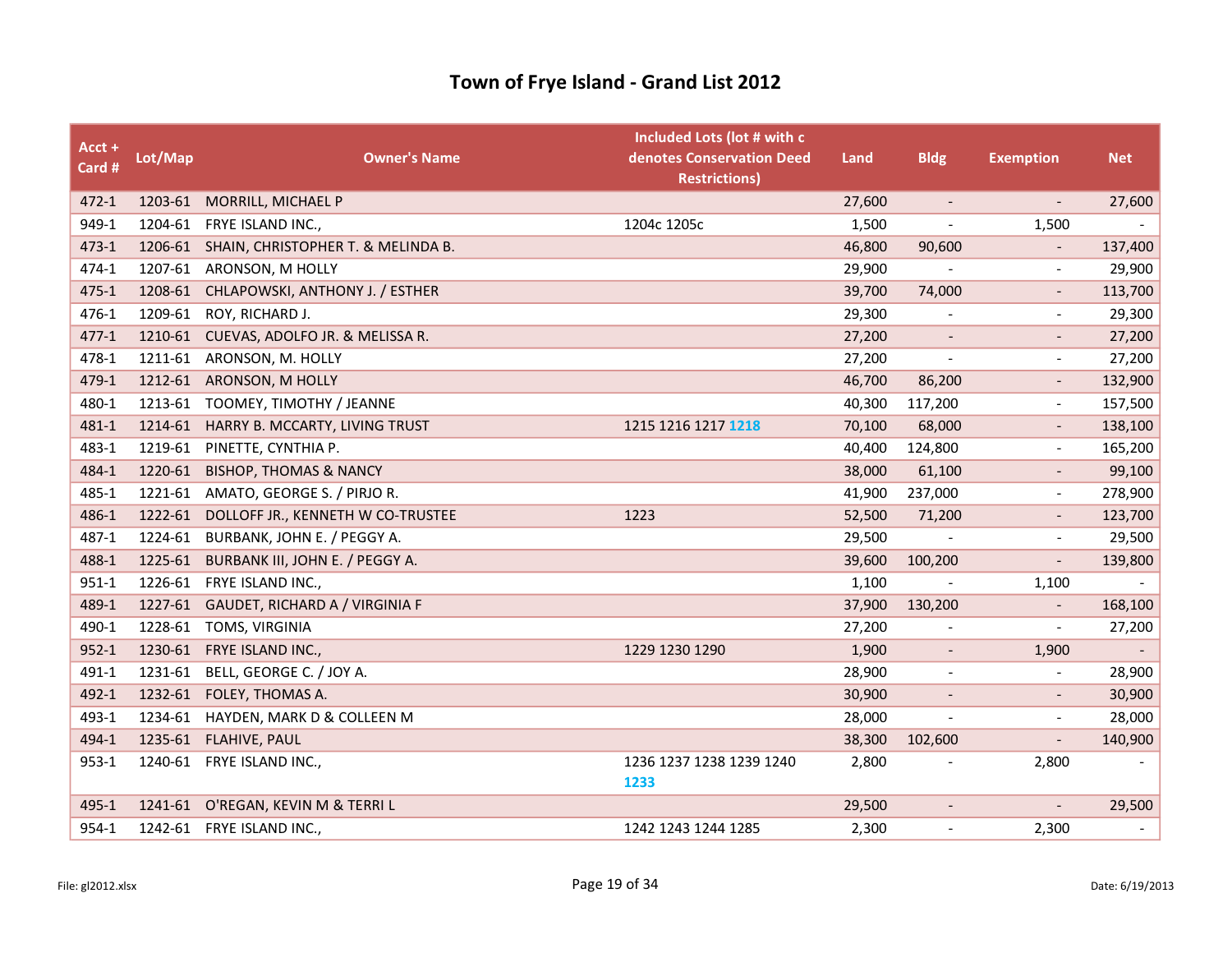| Acct +<br>Card # | Lot/Map | <b>Owner's Name</b>                          | Included Lots (lot # with c<br>denotes Conservation Deed<br><b>Restrictions)</b> | Land   | <b>Bldg</b>                  | <b>Exemption</b>             | <b>Net</b>               |
|------------------|---------|----------------------------------------------|----------------------------------------------------------------------------------|--------|------------------------------|------------------------------|--------------------------|
| 496-1            | 1245-61 | MCKEE, SCOTT N & ELLEN M                     |                                                                                  | 38,900 | 95,900                       |                              | 134,800                  |
| 956-1            |         | 1246-61 FRYE ISLAND INC.,                    |                                                                                  | 1,100  | $\overline{\phantom{a}}$     | 1,100                        | $\overline{\phantom{a}}$ |
| 497-1            | 1247-61 | <b>CUSTER, MARGO</b>                         |                                                                                  | 28,000 | $\blacksquare$               | $\overline{\phantom{a}}$     | 28,000                   |
| $955 - 1$        |         | 1248-61 FRYE ISLAND INC.,                    |                                                                                  | 1,600  | $\overline{\phantom{a}}$     | 1,600                        |                          |
| 498-1            | 1249-61 | RUDIN, JENNIFER & JOHN                       |                                                                                  | 27,500 | $\overline{\phantom{a}}$     |                              | 27,500                   |
| $957 - 1$        |         | 1250-61 FRYE ISLAND INC.,                    |                                                                                  | 1,200  | $\overline{\phantom{a}}$     | 1,200                        |                          |
| 499-1            |         | 1251-61 FRYE ISLAND, TOWN OF                 |                                                                                  | 11,900 | $\overline{\phantom{a}}$     | 11,900                       | $\overline{\phantom{a}}$ |
| $500-1$          |         | 1252-61 HANSEN, ROBERT W.                    |                                                                                  | 29,300 | $\overline{\phantom{a}}$     |                              | 29,300                   |
| $501-1$          |         | 1255-61 COOKE, STEPHEN M./HARRINGTON ROSE    |                                                                                  | 26,000 | $\overline{\phantom{a}}$     | $\qquad \qquad \blacksquare$ | 26,000                   |
| $502-1$          | 1258-61 | LEWIS III, DOUGLAS R/DARBY-SUE               |                                                                                  | 38,900 | 70,600                       | $\overline{\phantom{a}}$     | 109,500                  |
| 958-1            |         | 1259-61 FRYE ISLAND INC.,                    |                                                                                  | 1,200  | $\overline{\phantom{a}}$     | 1,200                        | $\overline{\phantom{a}}$ |
| 959-1            | 1260-61 | FRYE ISLAND INC.,                            |                                                                                  | 1,200  | $\overline{\phantom{a}}$     | 1,200                        |                          |
| $503-1$          |         | 1261-61 DALLAIRE, DANIEL B. & CATHERINE A.   |                                                                                  | 27,400 | $\overline{\phantom{a}}$     | $\overline{\phantom{a}}$     | 27,400                   |
| 960-1            | 1264-61 | FRYE ISLAND INC.,                            | 1262 1263 1264 1265                                                              | 2,300  | $\qquad \qquad \blacksquare$ | 2,300                        |                          |
| $961 - 1$        | 1266-61 | FRYE ISLAND INC.,                            | 1266 1267                                                                        | 1,600  |                              | 1,600                        |                          |
| $504-1$          | 1268-62 | HAYNES, MARK & RUTH                          |                                                                                  | 38,700 | 88,600                       | $\overline{\phantom{a}}$     | 127,300                  |
| $505-1$          | 1269-62 | NOREN, CARL W & PATRICIA                     |                                                                                  | 38,900 | 76,900                       | $\overline{\phantom{a}}$     | 115,800                  |
| $962 - 1$        | 1270-62 | FRYE ISLAND INC.,                            | 1270 1271 1272 1277c                                                             | 2,300  |                              | 2,300                        |                          |
| $506-1$          | 1273-62 | MARKOS, PETER J.                             |                                                                                  | 38,200 | 143,800                      |                              | 182,000                  |
| $507-1$          | 1274-62 | BISHOP, DEBORAH & SAINT MARTIN BETH M        |                                                                                  | 27,100 |                              | $\overline{a}$               | 27,100                   |
| $508-1$          | 1275-62 | BISHOP, JOSEPH R & DEBORAH M                 |                                                                                  | 38,100 | 119,800                      | $\overline{\phantom{a}}$     | 157,900                  |
| $509-1$          |         | 1276-62 VON HUSEN, JOHN/SALLY FORD VON HUSEN |                                                                                  | 38,100 | 78,700                       | $\overline{a}$               | 116,800                  |
| $510-1$          |         | 1278-61 RAY, STEPHEN / MARIA                 |                                                                                  | 29,100 | $\overline{\phantom{a}}$     |                              | 29,100                   |
| 1029-1           |         | 1279-62 FRYE ISLAND INC.,                    | 1279c                                                                            | 600    | $\blacksquare$               | 600                          | $\overline{\phantom{a}}$ |
| $963 - 1$        |         | 1280-61 FRYE ISLAND INC.,                    | 1253 1254 1256 1257 1280c<br>1281c 1282c                                         | 3,400  | $\overline{\phantom{a}}$     | 3,400                        |                          |
| $511-1$          |         | 1283-61 MICUE III, JOHN                      |                                                                                  | 38,700 | 103,100                      | $\tilde{\phantom{a}}$        | 141,800                  |
| $512-1$          | 1284-61 | WILLIAMS, JAMES/RALPH ALAN                   |                                                                                  | 39,200 | 85,000                       |                              | 124,200                  |
| $513 - 1$        | 1286-61 | MACKINNON, WAYNE & KATHLEEN                  |                                                                                  | 38,500 | 73,300                       | $\tilde{\phantom{a}}$        | 111,800                  |
| $514-1$          |         | 1287-61 SPEED, WILLIAM J                     |                                                                                  | 28,500 |                              |                              | 28,500                   |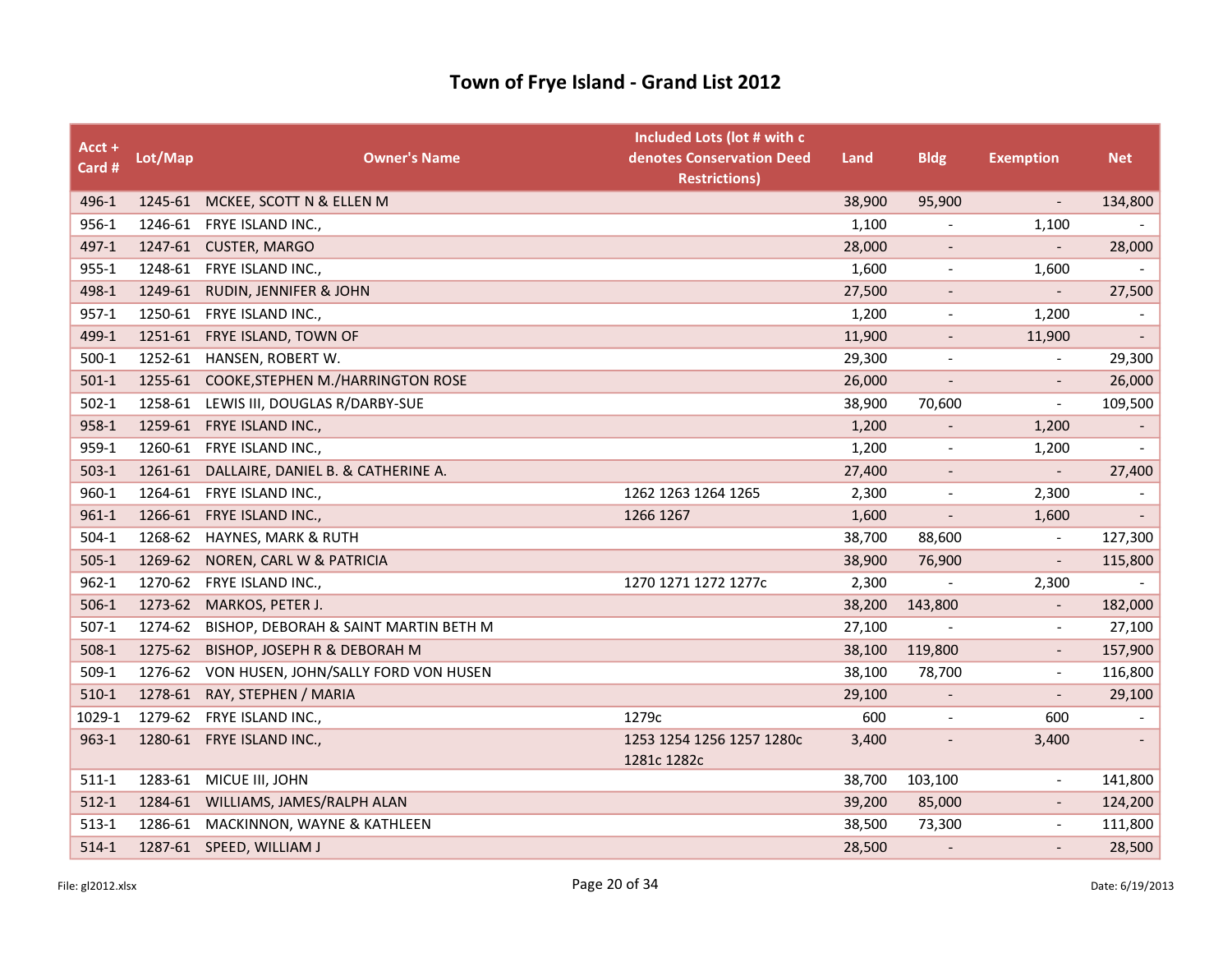| Acct +<br>Card # | Lot/Map | <b>Owner's Name</b>                                         | Included Lots (lot # with c<br>denotes Conservation Deed<br><b>Restrictions)</b> | Land   | <b>Bldg</b>              | <b>Exemption</b>             | <b>Net</b>               |
|------------------|---------|-------------------------------------------------------------|----------------------------------------------------------------------------------|--------|--------------------------|------------------------------|--------------------------|
| $515-1$          |         | 1288-61 FOLEY, THOMAS A. / KAREN M.                         |                                                                                  | 28,300 | $\overline{\phantom{a}}$ | $\overline{\phantom{a}}$     | 28,300                   |
| $516-1$          |         | 1289-61 FOLEY, KAREN M.                                     |                                                                                  | 38,300 | 47,200                   |                              | 85,500                   |
| $517-1$          |         | 1291-61 WALKER, JAMES L. / JEANNE E.                        |                                                                                  | 38,100 | 155,700                  | $\overline{\phantom{a}}$     | 193,800                  |
| 518-1            |         | 1292-61 CANTY, THOMAS J.                                    |                                                                                  | 39,100 | 108,100                  | $\overline{\phantom{a}}$     | 147,200                  |
| 519-1            | 1293-61 | FLAHIVE, CHARLES W SR & GLORIA C                            |                                                                                  | 27,800 |                          |                              | 27,800                   |
| $520 - 1$        | 1294-61 | LEVESQUE, LAWRENCE A.                                       |                                                                                  | 35,200 | 83,800                   |                              | 119,000                  |
| $521-1$          | 1301-62 | FRYE ISLAND INC.,                                           |                                                                                  | 38,300 | $\overline{\phantom{a}}$ | 38,300                       | $\overline{\phantom{a}}$ |
| $522 - 1$        |         | 1302-62 TABRIS, MICHAEL D./LINDA & ROSENTHAL DAVID & LENORE |                                                                                  | 39,000 | 106,200                  | $\overline{\phantom{a}}$     | 145,200                  |
| 1007-1           |         | 1303-62 FRYE ISLAND INC.,                                   |                                                                                  | 1,200  |                          | 1,200                        |                          |
| $523-1$          | 1304-62 | DAIGLE, MICHAEL                                             |                                                                                  | 27,400 | 80,000                   | $\overline{\phantom{a}}$     | 107,400                  |
| $524-1$          | 1305-62 | SENTER, ROBERT ANTO & JULIE ANN                             |                                                                                  | 38,200 | 95,800                   | $\blacksquare$               | 134,000                  |
| 841-1            | 1307-62 | <b>BEAULIEU, RODERICK &amp; CELESTE</b>                     | 1306                                                                             | 42,000 | 109,400                  |                              | 151,400                  |
| $526-1$          | 1308-62 | KELLEY, JAMES J & JENNIFER                                  |                                                                                  | 38,900 | 98,200                   | $\overline{\phantom{a}}$     | 137,100                  |
| $527-1$          | 1309-62 | KEUP, WILLIAM K. / NANCY A.                                 |                                                                                  | 39,700 | 78,700                   | $\overline{\phantom{a}}$     | 118,400                  |
| $528-1$          |         | 1310-62 ROGERS, EDWARD W. & APRIL A.                        |                                                                                  | 38,700 | 103,000                  | $\overline{\phantom{a}}$     | 141,700                  |
| $529-1$          |         | 1311-62 WOODS, STEPHEN L. & CHELSIE A.                      |                                                                                  | 28,600 |                          | $\overline{\phantom{a}}$     | 28,600                   |
| 842-1            | 1312-62 | SAVOIE, MARK AND CHRISTINE                                  | 1313                                                                             | 42,400 | 88,800                   | $\overline{\phantom{a}}$     | 131,200                  |
| 1008-1           | 1314-62 | FRYE ISLAND INC.,                                           |                                                                                  | 1,200  |                          | 1,200                        | $\overline{\phantom{a}}$ |
| 530-1            | 1315-62 | MARTINEZ, DANIEL J/MELISSA E                                |                                                                                  | 38,000 | 136,300                  | $\overline{\phantom{a}}$     | 174,300                  |
| $531-1$          | 1316-62 | DIMODICA, MICHAEL D. & LAURIE J.                            |                                                                                  | 36,200 | 107,100                  |                              | 143,300                  |
| $532-1$          |         | 1317-62 REALI, DEBORAH A.                                   |                                                                                  | 28,000 |                          | $\overline{\phantom{a}}$     | 28,000                   |
| $533-1$          | 1318-62 | DIMOND, WILLIAM C.                                          |                                                                                  | 28,100 | $\overline{\phantom{a}}$ |                              | 28,100                   |
| 534-1            | 1319-62 | REALI, VINCENZO JAMES                                       |                                                                                  | 27,600 | $\overline{\phantom{a}}$ |                              | 27,600                   |
| $535-1$          | 1320-62 | ASLANIAN, GREGORY/JANET                                     |                                                                                  | 28,000 |                          |                              | 28,000                   |
| 536-1            | 1321-62 | PEDERSEN, DONNA E. & ASLANIAN GREG                          |                                                                                  | 39,800 | 89,800                   | $\overline{\phantom{a}}$     | 129,600                  |
| 1013-1           | 1322-62 | FRYE ISLAND INC.,                                           | 1322 1349                                                                        | 1,700  | $\overline{\phantom{a}}$ | 1,700                        | $\overline{\phantom{a}}$ |
| $537-1$          | 1323-62 | LEVESQUE, JOANN                                             |                                                                                  | 27,600 |                          | $\qquad \qquad \blacksquare$ | 27,600                   |
| 538-1            | 1324-62 | SAMPSON, JOHN H. / JOANNE                                   |                                                                                  | 39,400 | 79,500                   |                              | 118,900                  |
| 539-1            | 1325-62 | OHANESIAN, CHARLOTTE                                        |                                                                                  | 27,300 |                          |                              | 27,300                   |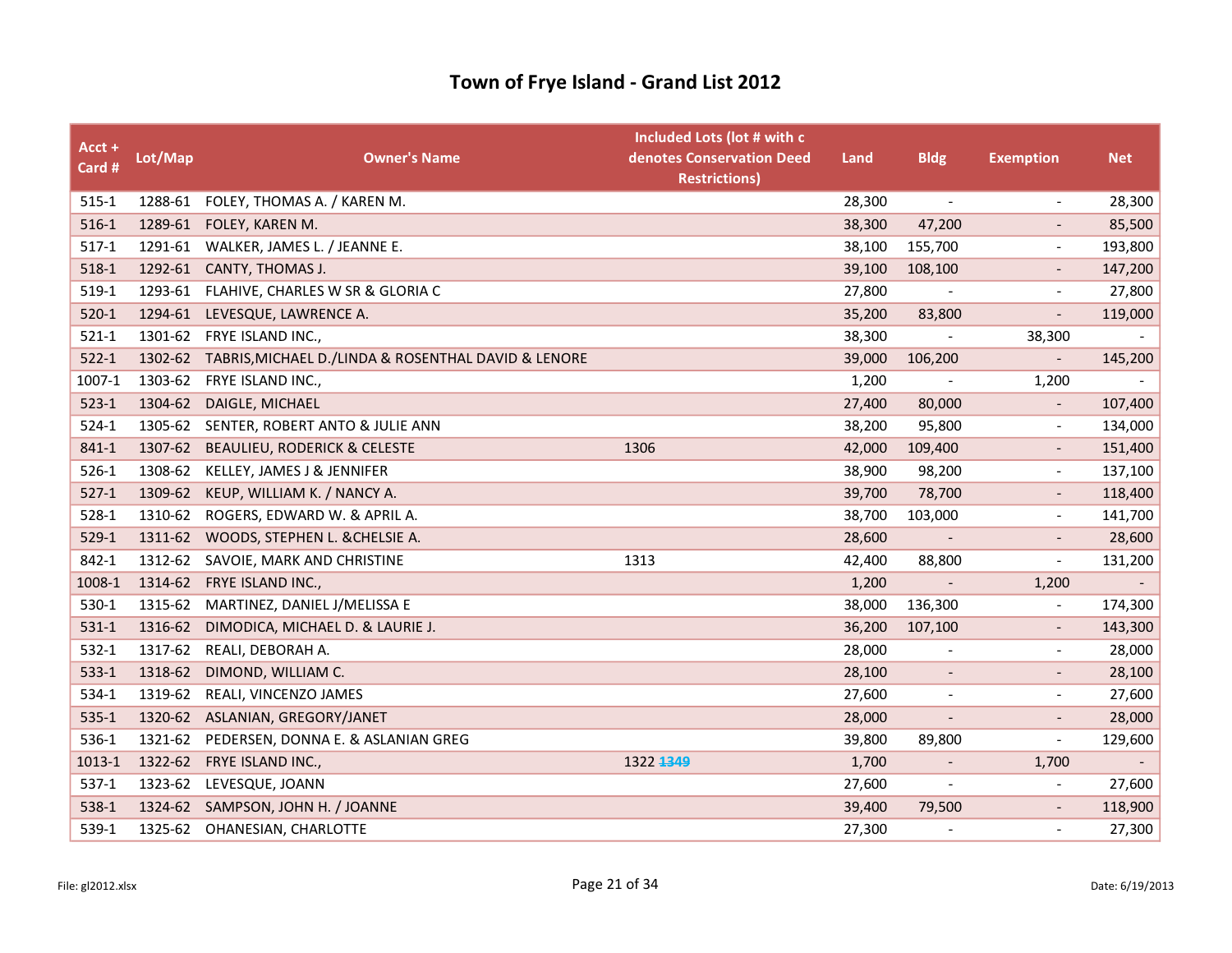| $Acct +$<br>Card # | Lot/Map | <b>Owner's Name</b>                         | Included Lots (lot # with c<br>denotes Conservation Deed<br><b>Restrictions)</b> | Land   | <b>Bldg</b>              | <b>Exemption</b>         | <b>Net</b>               |
|--------------------|---------|---------------------------------------------|----------------------------------------------------------------------------------|--------|--------------------------|--------------------------|--------------------------|
| 844-1              |         | 1326-62 TROY, LISA & QUINN JAMES            |                                                                                  | 27,900 | $\blacksquare$           | $\overline{\phantom{a}}$ | 27,900                   |
| 540-1              | 1327-62 | LINDLEY, MAX & MELISSA                      |                                                                                  | 27,400 |                          |                          | 27,400                   |
| $541-1$            |         | 1328-62 HEMMERLING, DAVID H & CORNO MEGIN L | 1329                                                                             | 43,000 | 123,900                  |                          | 166,900                  |
| $543-1$            | 1331-62 | OSBORN, ERNEST C & KAREN                    | 1330                                                                             | 31,300 | $\overline{\phantom{a}}$ | $\overline{\phantom{a}}$ | 31,300                   |
| $544-1$            | 1332-62 | SOLIMINI, VITO J. / MAUREEN                 |                                                                                  | 28,100 | $\overline{\phantom{a}}$ |                          | 28,100                   |
| $545-1$            |         | 1333-62 SOLIMINI, VITO J. / MAUREEN A.      |                                                                                  | 38,900 | 166,200                  | $\overline{\phantom{a}}$ | 205,100                  |
| 1010-1             | 1334-62 | FRYE ISLAND INC.,                           |                                                                                  | 1,100  | $\overline{\phantom{a}}$ | 1,100                    | $\overline{\phantom{a}}$ |
| 546-1              | 1335-62 | DEPIETRO, JOSEPH & RENEE                    |                                                                                  | 38,800 | 166,500                  | $\overline{a}$           | 205,300                  |
| $547-1$            |         | 1336-62 BARKER, MARCY L & MORRILL MICHAEL P |                                                                                  | 38,600 | 95,700                   |                          | 134,300                  |
| 548-1              |         | 1337-62 LYONS, PAUL & LORRAINE              |                                                                                  | 37,700 | 83,000                   | $\overline{\phantom{a}}$ | 120,700                  |
| 1011-1             |         | 1340-62 FRYE ISLAND INC.,                   | 1338 1339 1340 1341 1342<br>1343 1344                                            | 3,200  |                          | 3,200                    |                          |
| 1012-1             |         | 1345-62 FRYE ISLAND INC.,                   |                                                                                  | 6,400  | $\overline{\phantom{a}}$ | 6,400                    |                          |
| 549-1              |         | 1346-62 SANSONE, AGNES E & LEONARD NEIL H   |                                                                                  | 38,400 | 138,400                  |                          | 176,800                  |
| 550-1              | 1347-62 | BOYD, KEVIN E. & ELIZABETH D.               | 1348                                                                             | 42,600 | 74,100                   | $\overline{\phantom{a}}$ | 116,700                  |
| $551-1$            | 1350-62 | MESERVE, ALLEN L/DENISE M                   | 1349                                                                             | 43,400 | 147,000                  | $\overline{\phantom{a}}$ | 190,400                  |
| 1014-1             |         | 1352-62 FRYE ISLAND INC.,                   | 1351 1352                                                                        | 1,500  |                          | 1,500                    |                          |
| $552-1$            | 1353-62 | RUBY, ANDREW M.                             | 1354                                                                             | 42,500 | 123,500                  | $\overline{\phantom{a}}$ | 166,000                  |
| $553-1$            | 1355-62 | GARLAND, DEBORAH C.                         |                                                                                  | 29,900 |                          |                          | 29,900                   |
| 1059-1             | 1356-62 | MUSOROFITI, CORY J. / ERIN E.               |                                                                                  | 29,400 |                          |                          | 29,400                   |
| $554-1$            | 1357-62 | CUOCO, CHRISTOPHER P. & REBECCA C.          |                                                                                  | 38,600 | 78,400                   | $\overline{\phantom{a}}$ | 117,000                  |
| 1015-1             | 1358-62 | FRYE ISLAND INC.,                           | 1358 1359                                                                        | 1,600  | $\blacksquare$           | 1,600                    | $\blacksquare$           |
| $555 - 1$          |         | 1360-62 DUPONT, GEORGE / PAM                |                                                                                  | 38,700 | 145,000                  | $\overline{\phantom{a}}$ | 183,700                  |
| 556-1              | 1361-62 | FRYE ISLAND INC.,                           |                                                                                  | 1,300  |                          | 1,300                    |                          |
| 1030-1             |         | 1380-62 FRYE ISLAND, TOWN OF                | 1362c 1363c 1364c 1365c                                                          | 8,000  | $\overline{\phantom{a}}$ | 8,000                    |                          |
|                    |         |                                             | 1366c 1367c 1368c 1369c                                                          |        |                          |                          |                          |
|                    |         |                                             | 1370c 1371c 1372c 1373c                                                          |        |                          |                          |                          |
|                    |         |                                             | 1374c 1375c 1376c 1377c                                                          |        |                          |                          |                          |
| $557-1$            |         | 1381-62 SOUCY, RICHARD L. & PATRICIA A.     | 1378c 1379c 1380c                                                                | 48,500 | 115,100                  |                          | 163,600                  |
|                    |         |                                             |                                                                                  |        |                          |                          |                          |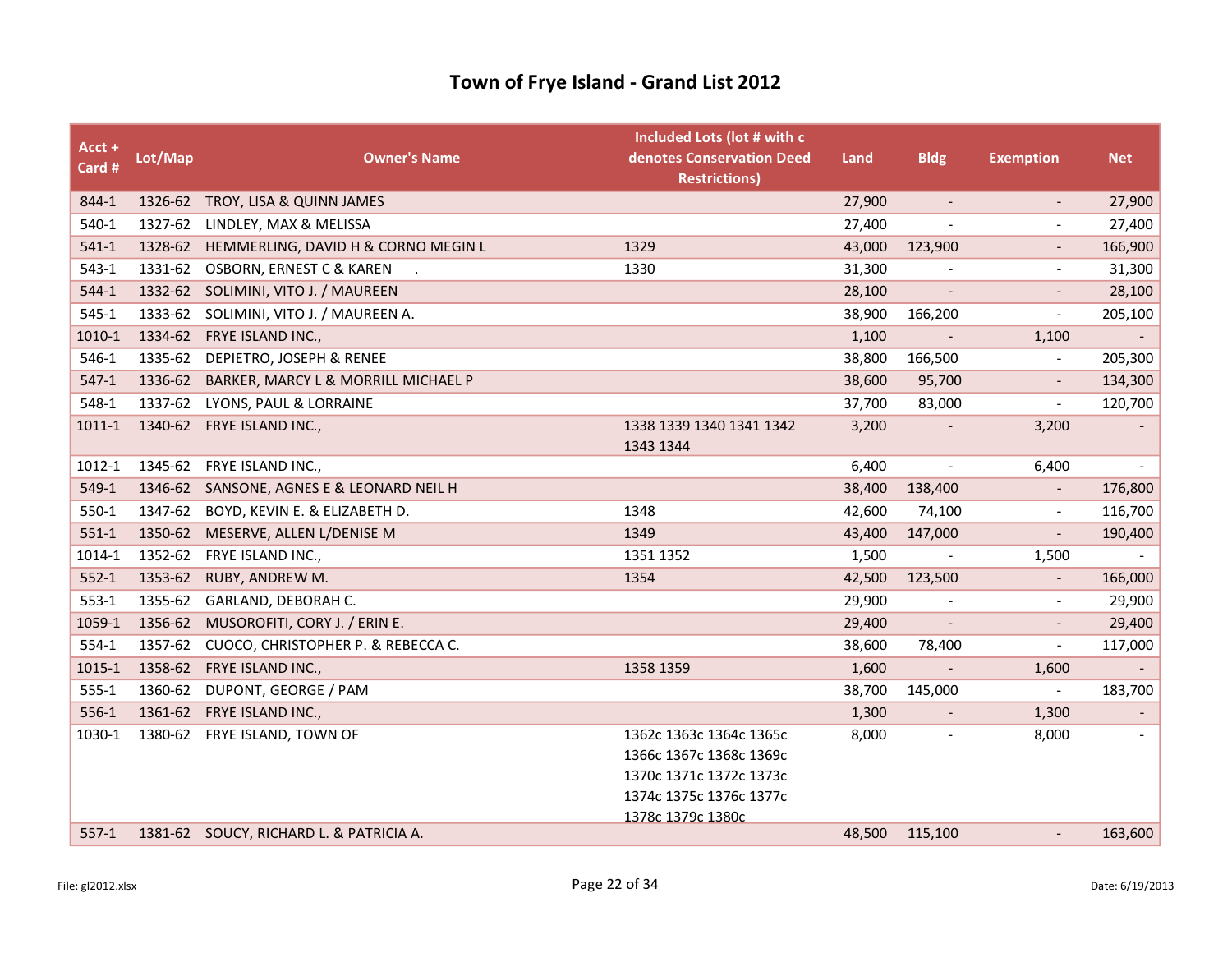| Acct +<br>Card # | Lot/Map | <b>Owner's Name</b>                          | Included Lots (lot # with c<br>denotes Conservation Deed<br><b>Restrictions)</b> | Land   | <b>Bldg</b>              | <b>Exemption</b>             | <b>Net</b>                  |
|------------------|---------|----------------------------------------------|----------------------------------------------------------------------------------|--------|--------------------------|------------------------------|-----------------------------|
| 558-1            | 1382-62 | DAVISON, GLENN & SARAH                       |                                                                                  | 46,900 | 79,100                   | $\overline{\phantom{a}}$     | 126,000                     |
| 946-1            |         | 1383-62 FRYE ISLAND INC.,                    |                                                                                  | 1,300  | $\overline{\phantom{a}}$ | 1,300                        | $\sim$                      |
| 559-1            | 1384-62 | HINGSTON REALTY, TRUST                       |                                                                                  | 40,400 | 192,800                  | $\overline{a}$               | 233,200                     |
| 797-1            | 1385-62 | KANNIARD, RANDY / KATHY                      |                                                                                  | 30,300 |                          |                              | 30,300                      |
| 945-1            | 1386-62 | FRYE ISLAND INC.,                            | 1386 1387 1388                                                                   | 2,300  | $\overline{\phantom{a}}$ | 2,300                        |                             |
| $560-1$          |         | 1389-62 THOMAS, WILLIAM / GRACE              |                                                                                  | 26,100 | $\overline{\phantom{a}}$ | $\overline{\phantom{a}}$     | 26,100                      |
| $561-1$          |         | 1390-62 STROUD, KELLY B. & TRACY L.          |                                                                                  | 28,200 | $\overline{\phantom{a}}$ | $\overline{a}$               | 28,200                      |
| $562-1$          |         | 1391-62 VOLTZ, TODD D.                       |                                                                                  | 38,500 | 107,400                  | $\overline{a}$               | 145,900                     |
| 944-1            | 1392-62 | FRYE ISLAND INC.,                            |                                                                                  | 1,200  | $\overline{\phantom{a}}$ | 1,200                        | $\overline{\phantom{a}}$    |
| 943-1            | 1393-62 | FRYE ISLAND INC.,                            |                                                                                  | 1,300  | $\overline{\phantom{a}}$ | 1,300                        | $\mathcal{L}_{\mathcal{A}}$ |
| $563-1$          |         | 1394-62 SCHRAFFT, PETER R / KRISTEN A        |                                                                                  | 39,700 | 106,700                  | $\overline{\phantom{a}}$     | 146,400                     |
| $942 - 1$        | 1395-62 | FRYE ISLAND INC.,                            |                                                                                  | 1,400  |                          | 1,400                        |                             |
| $564-1$          |         | 1396-62 E. FRANCES TAYLOR, TRUSTEE           |                                                                                  | 40,800 | 89,700                   | $\blacksquare$               | 130,500                     |
| $565-1$          |         | 1397-62 ANDERSON, FAMILY TRUST               |                                                                                  | 40,000 | 115,600                  |                              | 155,600                     |
| 566-1            |         | 1398-62 HELBICK, KIM B                       |                                                                                  | 28,800 | $\overline{\phantom{a}}$ | $\overline{a}$               | 28,800                      |
| $941 - 1$        | 1400-62 | FRYE ISLAND INC.,                            | 1399 1400                                                                        | 1,600  | $\overline{\phantom{a}}$ | 1,600                        | $\overline{\phantom{a}}$    |
| $567-1$          | 1401-62 | Town of Frye Island,                         |                                                                                  | 12,800 | $\overline{\phantom{a}}$ | 12,800                       | $\overline{\phantom{a}}$    |
| 940-1            | 1402-62 | FRYE ISLAND INC.,                            |                                                                                  | 1,400  | $\overline{a}$           | 1,400                        | $\overline{\phantom{a}}$    |
| 568-1            | 1403-62 | MACKEY, GEORGE F. / SANDRA A.                |                                                                                  | 39,500 | 77,600                   | $\overline{\phantom{a}}$     | 117,100                     |
| 569-1            | 1404-62 | RICHMOND, JAMES M. / SUSAN                   |                                                                                  | 28,900 |                          | $\overline{\phantom{a}}$     | 28,900                      |
| 570-1            | 1405-62 | ZITOLI, GERARD & SAVOIE NANCY M.             |                                                                                  | 40,600 | 109,700                  | $\overline{\phantom{a}}$     | 150,300                     |
| $571-1$          | 1406-62 | NISKA, KURT E. & LEAH                        |                                                                                  | 38,000 | 124,500                  | $\overline{\phantom{0}}$     | 162,500                     |
| $572-1$          | 1407-62 | ORLOV, ROBERT / LAURIE M                     |                                                                                  | 47,000 | 114,500                  | $\qquad \qquad \blacksquare$ | 161,500                     |
| $573-1$          | 1408-62 | DINANNO, RICHARD J.                          |                                                                                  | 28,700 | $\overline{\phantom{a}}$ | $\overline{\phantom{a}}$     | 28,700                      |
| $574-1$          | 1409-62 | MARCIONEK, DAVID J. / DEBORAH M.             |                                                                                  | 38,200 | 36,000                   | $\overline{\phantom{a}}$     | 74,200                      |
| $575-1$          | 1410-62 | <b>CUSHMAN, MARGARET F.</b>                  |                                                                                  | 27,500 |                          |                              | 27,500                      |
| 576-1            | 1411-62 | CUSHMAN, ROBERT A. & MARGARET F.             |                                                                                  | 2,000  | $\overline{\phantom{a}}$ | $\overline{\phantom{a}}$     | 2,000                       |
| $577-1$          |         | 1412-62 SALINGER PETER D. & NANCI E., TRUSTS |                                                                                  | 24,600 | $\overline{\phantom{a}}$ | $\overline{\phantom{a}}$     | 24,600                      |
| 1017-1           | 1500-61 | FRYE ISLAND, TOWN OF                         | 1556c 1557c 1500c 1501c<br>1502c 1503c                                           | 32,000 | $\overline{\phantom{a}}$ | 32,000                       |                             |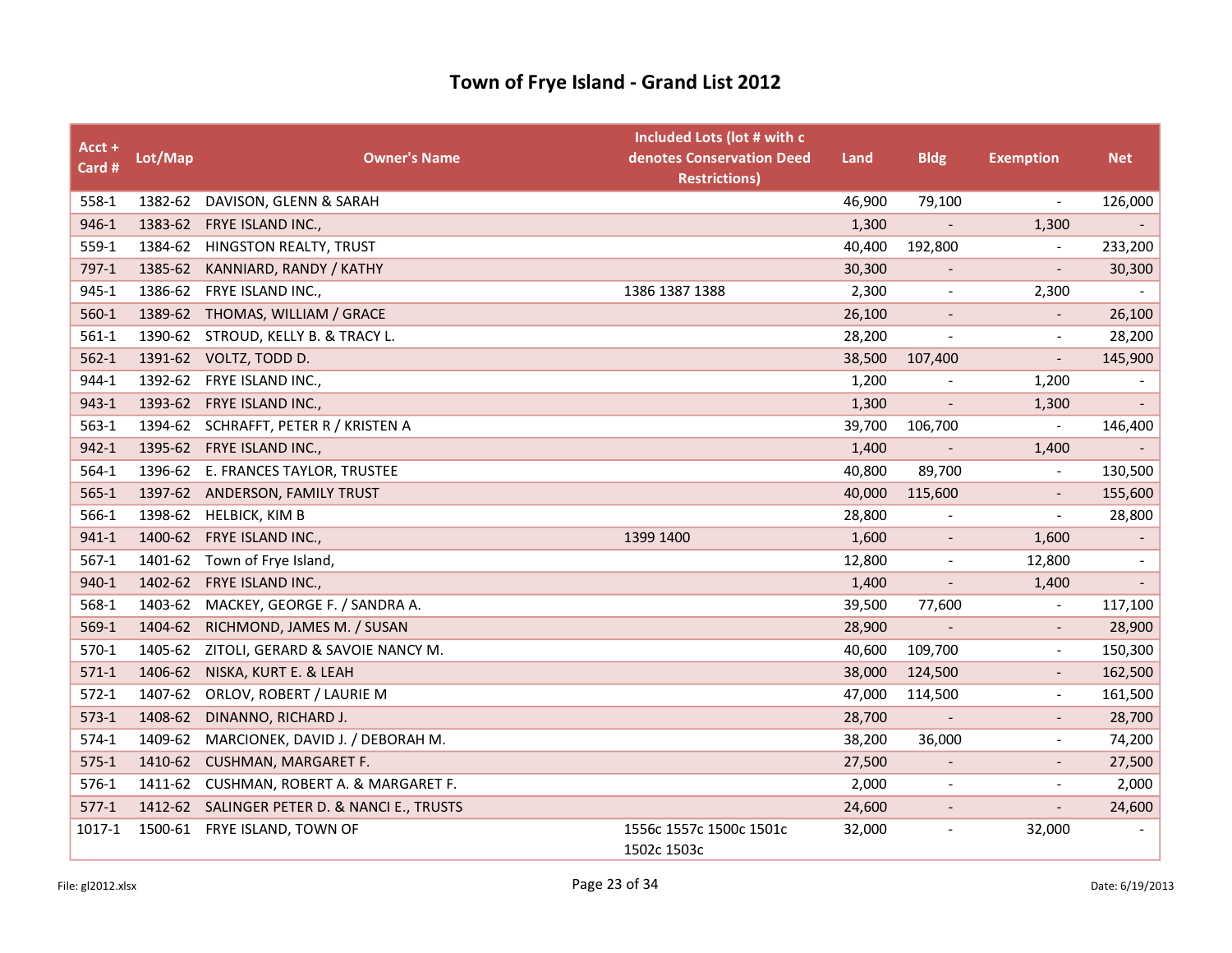| $Acct +$<br>Card # | Lot/Map            | <b>Owner's Name</b>                                            | Included Lots (lot # with c<br>denotes Conservation Deed<br><b>Restrictions)</b>                         | Land             | <b>Bldg</b>              | <b>Exemption</b>         | <b>Net</b>               |
|--------------------|--------------------|----------------------------------------------------------------|----------------------------------------------------------------------------------------------------------|------------------|--------------------------|--------------------------|--------------------------|
| $967 - 1$          |                    | 1506-61 FRYE ISLAND, TOWN OF                                   | 1505c 1506c 1507c 1508c                                                                                  | 2,200            | $\overline{\phantom{a}}$ | 2,200                    | $\overline{\phantom{a}}$ |
| 964-1              |                    | 1514-62 FRYE ISLAND, TOWN OF                                   | 1509c 1510c 1511c 1512c<br>1513c 1514c 1515c 1516c<br>1517c 1518c 1519c 1520c<br>1521c 1530c 1531c 1532c | 2,100            | $\overline{\phantom{a}}$ | 2,100                    |                          |
|                    |                    |                                                                | 1533c 1534c                                                                                              | 38,900           | 56,800                   | $\sim$                   |                          |
| $578-1$<br>579-1   |                    | 1522-62 LENHARTH, TARA                                         |                                                                                                          |                  |                          |                          | 95,700                   |
| 580-1              |                    | 1523-61 LENHARTH, WILLIAM AND TARA                             | 1525                                                                                                     | 28,100<br>42,600 |                          |                          | 28,100                   |
| 581-1              | 1524-61<br>1526-61 | KARWON, WALTER A & MELINDA S.<br>KARWON, WALTER A & MELINDA S. |                                                                                                          | 28,100           | 43,300                   | $\sim$                   | 85,900<br>28,100         |
| $582 - 1$          | 1528-61            | KARWON, WALTER A & MELINDA S.                                  |                                                                                                          | 27,500           |                          |                          | 27,500                   |
| $583-1$            | 1529-61            | KARWON, WALTER A & MELINDA S.                                  |                                                                                                          | 27,900           |                          |                          | 27,900                   |
| 584-1              | 1535-61            | DAIGLE, ARLENE                                                 |                                                                                                          | 37,600           | 119,200                  | $\overline{\phantom{a}}$ | 156,800                  |
| $965 - 1$          |                    | 1540-61 FRYE ISLAND, TOWN OF                                   | 1536c 1537c 1538c 1539c                                                                                  | 4,000            |                          | 4,000                    |                          |
|                    |                    |                                                                | 1540c 1541c 1542c 1543c<br>1544c 1527c                                                                   |                  |                          |                          |                          |
| $585-1$            |                    | 1545-61 PENDER, BERNARD A & ANN MARIE                          |                                                                                                          | 2,800            | $\blacksquare$           | $\mathbb{Z}^{\times}$    | 2,800                    |
| 966-1              |                    | 1550-61 FRYE ISLAND, TOWN OF                                   | 1546c 1547c 1548c 1549c<br>1550c 1551c                                                                   | 2,800            | $\overline{\phantom{a}}$ | 2,800                    |                          |
| 586-1              |                    | 1552-61 MITCHELL, HAROLD I.                                    |                                                                                                          | 27,200           |                          | $\overline{\phantom{a}}$ | 27,200                   |
| 587-1              |                    | 1553-61 JOYCE, DENISE M & JAMES & JOSEPH F                     |                                                                                                          | 37,600           | 72,000                   | $\blacksquare$           | 109,600                  |
| 588-1              |                    | 1554-61 ILICH, ROBERT                                          |                                                                                                          | 39,100           | 128,900                  |                          | 168,000                  |
| 589-1              | 1555-61            | LEAVITT, JAMES A.                                              |                                                                                                          | 28,500           |                          |                          | 28,500                   |
| 590-1              | 1600-62            | HIGGINS, THOMAS M.                                             |                                                                                                          | 32,000           | 1,800                    | $\overline{\phantom{a}}$ | 33,800                   |
| 968-1              | 1601-62            | FRYE ISLAND INC.,                                              | 1601 1602                                                                                                | 16,500           | $\mathcal{L}$            | 16,500                   |                          |
| $591-1$            | 1603-62            | DONNA L. R. MELANSON, TRUSTEE                                  |                                                                                                          | 153,000          | 108,600                  |                          | 261,600                  |
| $592-1$            | 1604-62            | CASAZZA, JAMES/SHAREN                                          | 1605 1606                                                                                                | 225,400          | 118,900                  |                          | 344,300                  |
| 969-1              |                    | 1610-62 FRYE ISLAND, TOWN OF                                   | 1607c 1608c 1609c 1610c<br>1611c 1612c                                                                   | 28,500           |                          | 28,500                   |                          |
| 1062-1             | 1613-62            | FRYE ISLAND INC.,                                              |                                                                                                          | 12,000           | $\overline{\phantom{a}}$ | 12,000                   | $\blacksquare$           |
| $593-1$            |                    | 1615-62 Wall, Realty Trust                                     | 1616                                                                                                     | 189,600          | 99,500                   |                          | 289,100                  |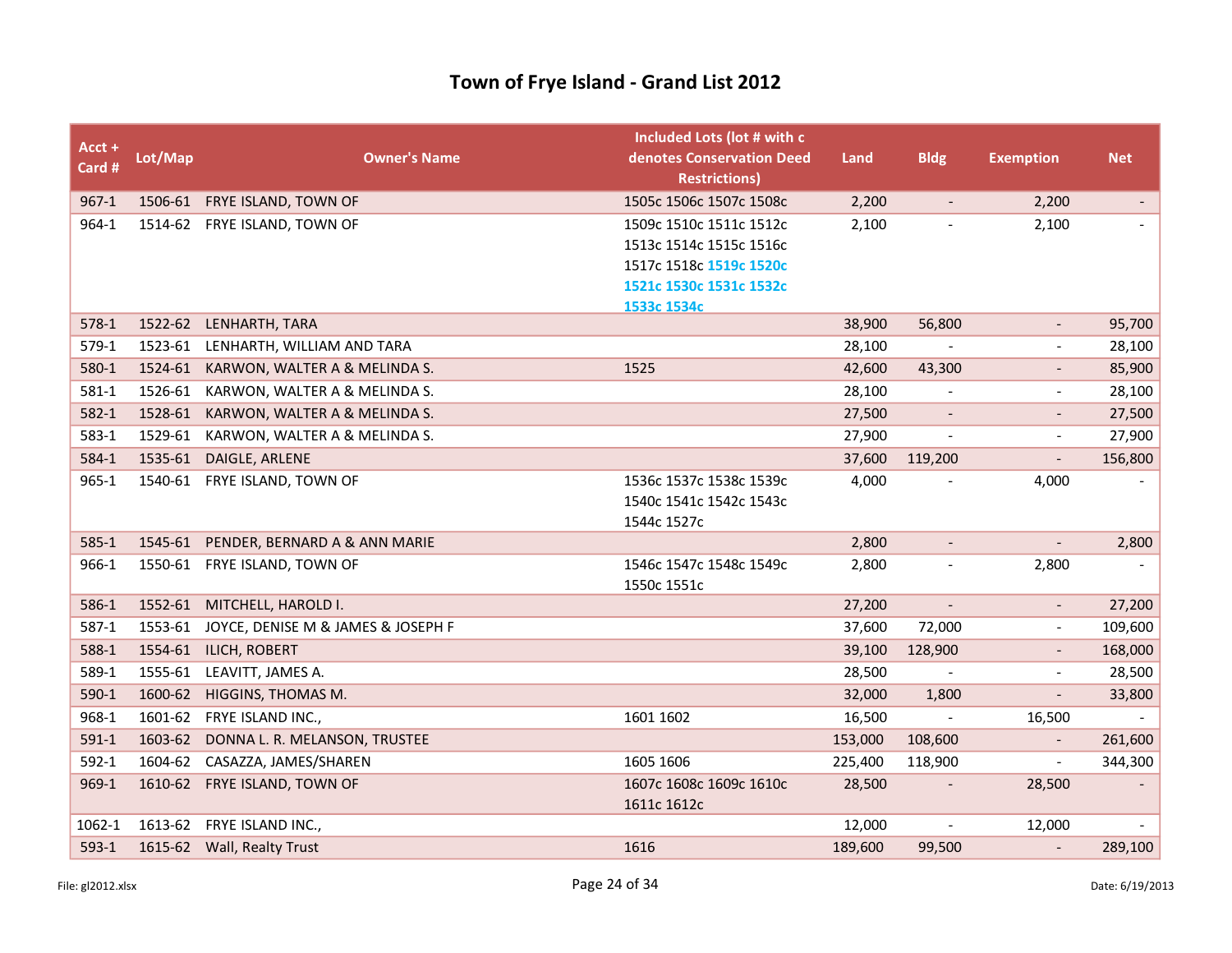| Acct +<br>Card # | Lot/Map | <b>Owner's Name</b>                      | Included Lots (lot # with c<br>denotes Conservation Deed<br><b>Restrictions)</b> | Land    | <b>Bldg</b>              | <b>Exemption</b>         | <b>Net</b>               |
|------------------|---------|------------------------------------------|----------------------------------------------------------------------------------|---------|--------------------------|--------------------------|--------------------------|
| 970-1            |         | 1618-62 FRYE ISLAND INC.,                | 1617 1618 1619                                                                   | 88,200  | $\overline{\phantom{a}}$ | 88,200                   | $\overline{\phantom{a}}$ |
| $595-1$          | 1620-62 | HUNT, ROBERT A. & MARY C./HUNT REA       |                                                                                  | 174,600 | 91,500                   |                          | 266,100                  |
| 596-1            |         | 1621-62 OSBORN, PAUL J. / LORI F.        |                                                                                  | 122,000 |                          | $\overline{\phantom{a}}$ | 122,000                  |
| $597-1$          | 1622-62 | NILES, JAY R. / MARY ANN                 |                                                                                  | 148,600 | 79,500                   | $\overline{\phantom{a}}$ | 228,100                  |
| 598-1            | 1623-62 | MOLLOY, HAROLD J. / KATHLEEN G.          |                                                                                  | 150,600 | 81,700                   | $\overline{\phantom{a}}$ | 232,300                  |
| 599-1            | 1624-62 | WILKINS D.O.& SUSAN K., TRUSTEES         |                                                                                  | 150,600 | 178,000                  |                          | 328,600                  |
| 600-1            | 1625-62 | WRIGHT, ANDREW / CYNTHIA A. TTEES        |                                                                                  | 157,800 | 174,700                  | $\overline{\phantom{a}}$ | 332,500                  |
| $601-1$          | 1626-62 | GORDON, JAMES W.                         |                                                                                  | 155,800 | 229,600                  | $\overline{\phantom{a}}$ | 385,400                  |
| $602 - 1$        | 1627-62 | Town of Frye Island, (Tax Acquired)      |                                                                                  | 130,000 |                          | $\blacksquare$           | 130,000                  |
| $603-1$          | 1628-62 | DEMARCO, RICHARD K. / NANCY H.           |                                                                                  | 166,600 | 120,000                  | $\overline{\phantom{a}}$ | 286,600                  |
| 604-1            | 1629-62 | MONTVILLE, LEIGH J. / DIANE              |                                                                                  | 168,400 | 51,300                   | $\overline{\phantom{a}}$ | 219,700                  |
| $605 - 1$        | 1630-62 | DONOHUE, GARY M. / DIANE R.              |                                                                                  | 157,400 | 120,300                  |                          | 277,700                  |
| 606-1            | 1631-62 | HANNAH, ROBERT W./ Trustee               |                                                                                  | 154,200 | 107,300                  | $\overline{\phantom{a}}$ | 261,500                  |
| $607-1$          | 1632-62 | HANCHETT, KENNETH E.                     |                                                                                  | 152,600 | 114,200                  | $\overline{\phantom{a}}$ | 266,800                  |
| 608-1            | 1633-62 | POTTS, KATHLEEN A / JOSEPH J             |                                                                                  | 158,200 | 124,800                  | $\overline{\phantom{a}}$ | 283,000                  |
| 609-1            | 1634-62 | ARONSON, BARBARA S.                      |                                                                                  | 157,000 | 229,200                  | $\overline{\phantom{a}}$ | 386,200                  |
| 610-1            | 1635-62 | BARLOW, JEFFREY G. & MELISSA B.          |                                                                                  | 158,200 | 121,400                  | $\blacksquare$           | 279,600                  |
| 611-1            | 1636-62 | HOOPER, ALLEN L. / SHERRY A.             |                                                                                  | 158,600 | 92,600                   |                          | 251,200                  |
| 612-1            | 1637-62 | STEISS, JAMES E. / HOLLY A.              |                                                                                  | 158,600 | 54,200                   | $\overline{\phantom{a}}$ | 212,800                  |
| 613-1            | 1638-62 | <b>GORRA, FERRIS G. TRUSTEE</b>          |                                                                                  | 161,000 | 76,500                   | $\overline{\phantom{a}}$ | 237,500                  |
| 614-1            |         | 1639-61 PRIESTLEY, LORNA B. FAMILY TRUST |                                                                                  | 158,600 | 55,800                   | $\overline{\phantom{a}}$ | 214,400                  |
| $615 - 1$        |         | 1640-61 SIMPSON, EDWIN / GRAYCE          |                                                                                  | 155,800 | 146,600                  | $\overline{\phantom{a}}$ | 302,400                  |
| 616-1            | 1641-61 | LENEHAN, GARY / JANICE                   |                                                                                  | 151,000 | 141,000                  | $\overline{\phantom{a}}$ | 292,000                  |
| $971 - 1$        | 1642-61 | FRYE ISLAND INC.,                        | 1642 1643                                                                        | 16,000  |                          | 16,000                   |                          |
| $972 - 1$        | 1646-61 | FRYE ISLAND INC.,                        | 1646 1647                                                                        | 17,400  | $\overline{\phantom{a}}$ | 17,400                   | $\overline{\phantom{a}}$ |
| $617-1$          | 1648-61 | HYVONEN, EERO J.                         |                                                                                  | 47,600  |                          |                          | 47,600                   |
| 618-1            |         | 1649-61 MAZZOLA, MIKE / KIRSI            | 1650                                                                             | 206,600 | 122,700                  | $\overline{\phantom{a}}$ | 329,300                  |
| 620-1            | 1651-61 | KOKARAS JR., PETER A. / JUNE L. TTEES    |                                                                                  | 158,600 | 94,900                   | $\overline{\phantom{a}}$ | 253,500                  |
| $621 - 1$        | 1652-61 | DABRITZ, KARL                            |                                                                                  | 162,600 | 191,800                  | $\overline{\phantom{a}}$ | 354,400                  |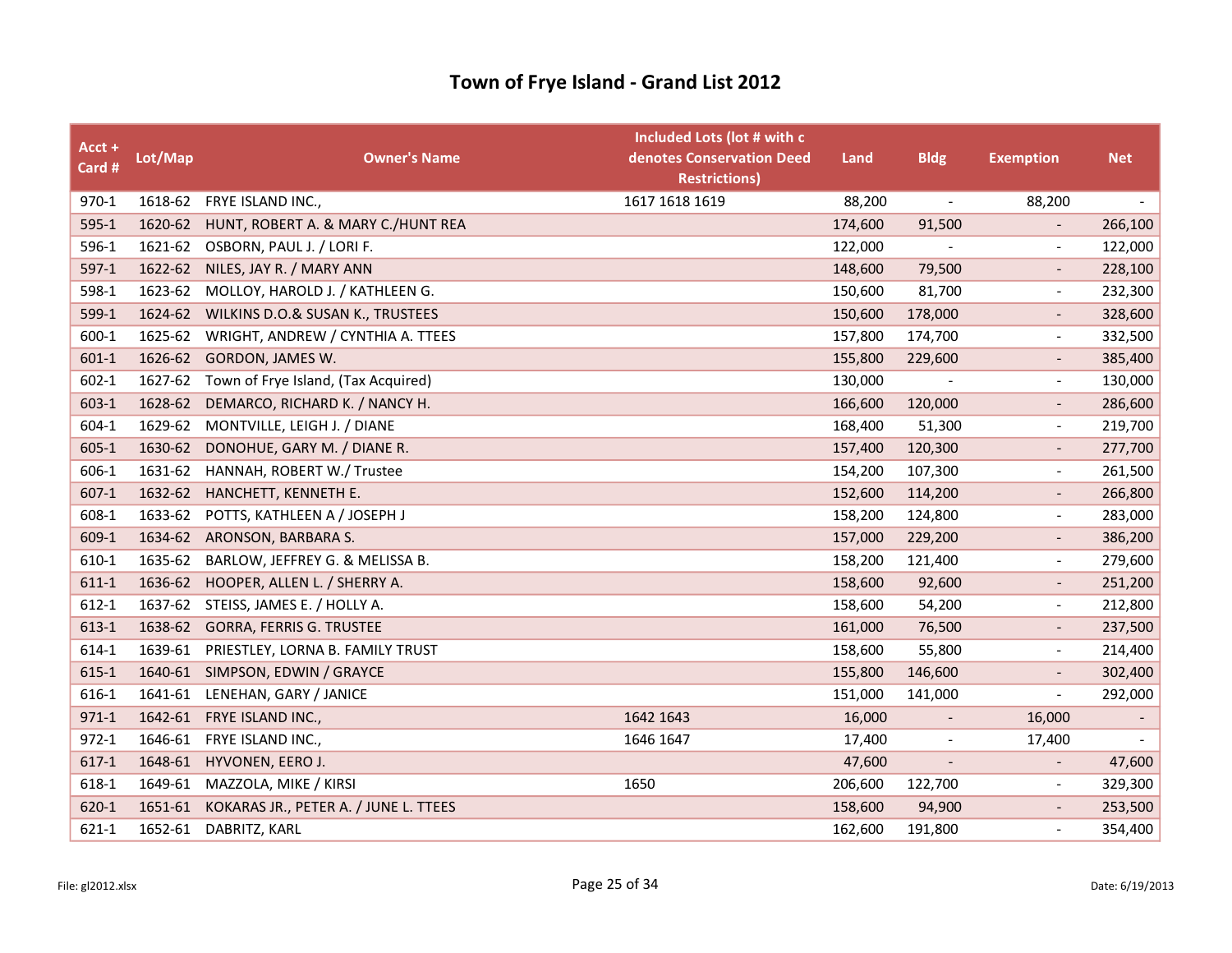| Acct +<br>Card # | Lot/Map | <b>Owner's Name</b>                        | Included Lots (lot # with c<br>denotes Conservation Deed<br><b>Restrictions)</b> | Land    | <b>Bldg</b>                  | <b>Exemption</b>             | <b>Net</b>               |
|------------------|---------|--------------------------------------------|----------------------------------------------------------------------------------|---------|------------------------------|------------------------------|--------------------------|
| 801-1            | 1653-61 | ESTABROOK, BRIAN J. & KAREN P.             | 1654                                                                             | 172,000 | $\overline{\phantom{a}}$     |                              | 172,000                  |
| $622 - 1$        |         | 1655-61 JASWIGA M. BOVAIRD FAMILY, TRUST   |                                                                                  | 146,600 | 132,500                      | $\overline{a}$               | 279,100                  |
| $623-1$          |         | 1657-61 CRIVELLARO, CHARLES P. & ANN E./TH | 1656                                                                             | 162,900 | 100,600                      |                              | 263,500                  |
| 806-1            |         | 1659-61 FRYE ISLAND TOWN OF,               | 1830 <sub>c</sub>                                                                | 127,200 | $\overline{a}$               | 127,200                      |                          |
| $975 - 1$        |         | 1660-61 FRYE ISLAND INC.,                  | 1658 1660 1661 1662 1663<br>1664 1665 1666                                       | 40,000  | $\qquad \qquad \blacksquare$ | 40,000                       | $\overline{\phantom{a}}$ |
| 624-1            |         | 1667-61 THIBODEAU, MICHAEL                 |                                                                                  | 162,600 | 56,300                       | $\overline{\phantom{a}}$     | 218,900                  |
| 625-1            | 1668-61 | ELINOFF, WILLIAM C / JANICE L              |                                                                                  | 162,600 | 158,400                      |                              | 321,000                  |
| 626-1            |         | 1669-61 ELINOFF, JANICE L.                 |                                                                                  | 134,000 |                              | $\overline{a}$               | 134,000                  |
| 976-1            |         | 1670-61 FRYE ISLAND INC.,                  |                                                                                  | 13,000  | $\overline{\phantom{a}}$     | 13,000                       |                          |
| $627 - 1$        | 1671-61 | WEISE, E.F. CHRISTIAN                      |                                                                                  | 154,600 | 100,600                      | $\overline{\phantom{a}}$     | 255,200                  |
| 628-1            | 1672-61 | WEISE, E.F. CHRISTIAN / MARIANNE           |                                                                                  | 130,400 | $\overline{\phantom{a}}$     | $\overline{\phantom{a}}$     | 130,400                  |
| 629-1            | 1673-61 | ANSON, KENT F & ELIZABETH M                |                                                                                  | 154,600 | 158,600                      | $\tilde{\phantom{a}}$        | 313,200                  |
| 630-1            | 1674-61 | <b>ANSON, KENT F</b>                       |                                                                                  | 149,000 | 180,400                      | $\qquad \qquad \blacksquare$ | 329,400                  |
| $977-1$          | 1675-61 | FRYE ISLAND INC.,                          |                                                                                  | 13,400  | $\blacksquare$               | 13,400                       |                          |
| 631-1            | 1676-61 | DEMING, ROBERT N. / MARY A.                |                                                                                  | 151,800 | 119,500                      | $\overline{\phantom{a}}$     | 271,300                  |
| 632-1            | 1677-61 | SCHUTZ, JOHN E. / CAROL A.                 |                                                                                  | 158,600 | 117,600                      | $\tilde{\phantom{a}}$        | 276,200                  |
| 633-1            | 1678-61 | <b>OHANESIAN, KRISTI</b>                   |                                                                                  | 185,600 | 174,300                      | $\qquad \qquad \blacksquare$ | 359,900                  |
| 634-1            | 1679-61 | LEMIEUX, GERARD                            |                                                                                  | 174,200 | 92,900                       | $\overline{a}$               | 267,100                  |
| 635-1            | 1680-61 | OSSI, MICHAEL J. / JACQUELINE W.           |                                                                                  | 160,600 | 138,800                      | $\overline{a}$               | 299,400                  |
| 636-1            | 1681-61 | JOHNSON, EDWARD P. / KAREN M.              |                                                                                  | 151,800 | 93,300                       | $\overline{\phantom{a}}$     | 245,100                  |
| 637-1            | 1682-61 | BOURQUE, PAUL L. / RUTH A.                 |                                                                                  | 167,000 | 145,600                      | $\overline{a}$               | 312,600                  |
| 638-1            | 1683-61 | WILSON JR., MALCOLM / NELLIE               |                                                                                  | 151,200 | 57,800                       | $\overline{\phantom{a}}$     | 209,000                  |
| 639-1            | 1684-61 | SULLIVAN, MARK                             |                                                                                  | 121,600 |                              |                              | 121,600                  |
| 640-1            | 1685-61 | GILMAN, STEVEN A.                          |                                                                                  | 12,500  | $\overline{\phantom{a}}$     | $\overline{\phantom{a}}$     | 12,500                   |
| 982-1            | 1686-60 | FRYE ISLAND INC.,                          | 1686 1687 1688                                                                   | 20,600  | $\overline{\phantom{a}}$     | 20,600                       |                          |
| 642-1            | 1690-60 | TALMADGE, PAUL C. & PATRICIA A.            | 1689                                                                             | 214,200 | 108,900                      | $\overline{\phantom{a}}$     | 323,100                  |
| $900 - 1$        | 1692-60 | FRYE ISLAND INC.,                          | 1691 1692                                                                        | 16,800  | $\overline{\phantom{a}}$     | 16,800                       |                          |
| 849-1            | 1694-60 | SCHAEFER, KATHLEEN K.                      | 1693 1695                                                                        | 195,200 | 74,300                       |                              | 269,500                  |
| $901-1$          | 1696-60 | FRYE ISLAND, TOWN OF                       | 1696c                                                                            | 1,600   |                              | 1,600                        | $\overline{\phantom{a}}$ |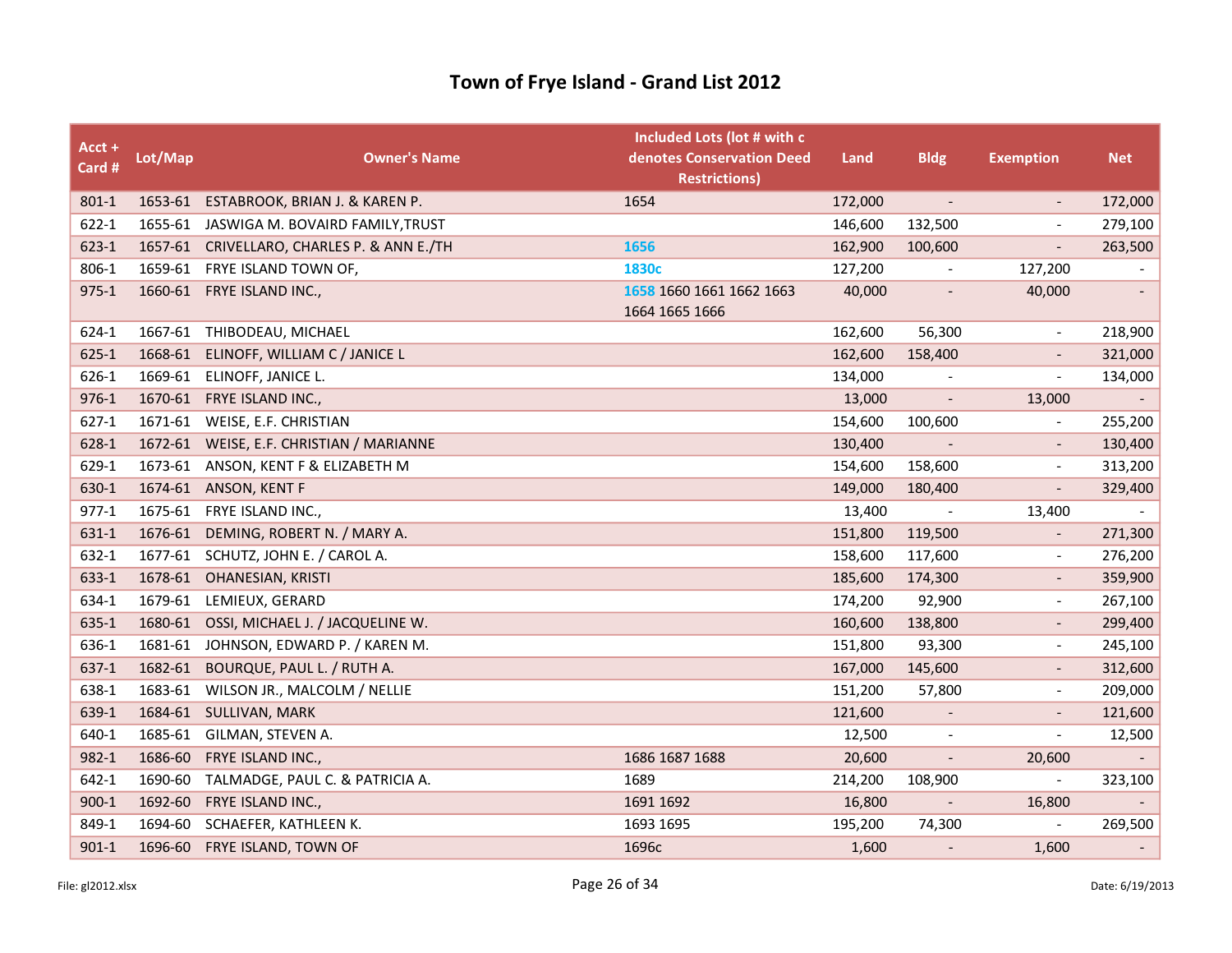| Acct +<br>Card # | Lot/Map | <b>Owner's Name</b>                     | Included Lots (lot # with c<br>denotes Conservation Deed<br><b>Restrictions)</b> | Land   | <b>Bldg</b>              | <b>Exemption</b>         | <b>Net</b>               |
|------------------|---------|-----------------------------------------|----------------------------------------------------------------------------------|--------|--------------------------|--------------------------|--------------------------|
| 645-1            |         | 1697-60 YULE, LANCE S.                  |                                                                                  | 27,400 | $\overline{\phantom{a}}$ | $\overline{\phantom{a}}$ | 27,400                   |
| 646-1            | 1698-60 | PHILBRICK, WESLEY A/NELSA W             |                                                                                  | 43,400 | 86,100                   | $\qquad \qquad -$        | 129,500                  |
| 647-1            |         | 1699-60 RUCCI, JACQUELINE M.            |                                                                                  | 28,900 |                          | $\overline{\phantom{a}}$ | 28,900                   |
| 983-1            |         | 1700-61 FRYE ISLAND INC.,               | 1700c 1701c 1702c 1703c<br>1704c 1709 1710                                       | 3,700  |                          | 3,700                    |                          |
| 984-1            |         | 1706-61 FRYE ISLAND INC.,               | 1706c 1707c                                                                      | 1,500  | $\overline{\phantom{a}}$ | 1,500                    | $\overline{\phantom{a}}$ |
| 648-1            |         | 1708-61 GILMAN, STEVEN                  |                                                                                  | 28,500 | $\overline{\phantom{a}}$ | $\overline{\phantom{a}}$ | 28,500                   |
| 649-1            |         | 1711-61 KETT, JOHN B. / THERESA M.      |                                                                                  | 42,400 | 118,500                  | $\overline{\phantom{a}}$ | 160,900                  |
| 650-1            |         | 1712-61 Town of Frye Island,            |                                                                                  | 12,900 | $\overline{\phantom{a}}$ | 12,900                   |                          |
| 651-1            |         | 1713-61 CURTIS, SHAWN G. & JORDYN C.    |                                                                                  | 31,000 | $\blacksquare$           | $\overline{a}$           | 31,000                   |
| 985-1            |         | 1716-61 FRYE ISLAND INC.,               | 1705c 1714 1715 1716 1717<br>1718                                                | 3,200  | $\overline{\phantom{a}}$ | 3,200                    |                          |
| 652-1            |         | 1719-61 HIGGINS, THOMAS M               | 1720                                                                             | 36,700 | $\blacksquare$           | $\overline{\phantom{a}}$ | 36,700                   |
| 986-1            | 1721-61 | FRYE ISLAND INC.                        | 1722                                                                             | 31,800 |                          |                          | 31,800                   |
| 987-1            |         | 1723-61 FRYE ISLAND INC.,               |                                                                                  | 1,200  | $\overline{\phantom{a}}$ | 1,200                    |                          |
| 653-1            | 1724-61 | MURPHY, PAUL / ANN MARIE                |                                                                                  | 41,700 | 160,500                  | $\overline{\phantom{a}}$ | 202,200                  |
| 988-1            |         | 1725-61 FRYE ISLAND INC.,               | 1724A 1725                                                                       | 1,700  |                          | 1,700                    |                          |
| 654-1            |         | 1726-61 WALBOURNE, MARY                 |                                                                                  | 30,700 | $\overline{\phantom{a}}$ | $\overline{\phantom{a}}$ | 30,700                   |
| 655-1            | 1727-62 | QUIST, BERTIL G. / CAROL D.             |                                                                                  | 39,600 | 64,500                   | $\overline{\phantom{a}}$ | 104,100                  |
|                  |         | 1728-62 FRYE ISLAND INC                 | 1728                                                                             |        |                          |                          |                          |
| 656-1            | 1729-62 | HANLEY, JAMES M. & BETHANY              |                                                                                  | 39,600 | 128,800                  | $\tilde{\phantom{a}}$    | 168,400                  |
| $657-1$          | 1730-62 | HODGE, PAMELA S.                        |                                                                                  | 30,700 | $\overline{\phantom{a}}$ | $\overline{\phantom{a}}$ | 30,700                   |
| 658-1            | 1731-62 | CHARRETTE, EDMOND                       |                                                                                  | 30,800 |                          |                          | 30,800                   |
| 659-1            |         | 1732-62 SPEED, WILLIAM J.               |                                                                                  | 31,000 |                          |                          | 31,000                   |
| 660-1            | 1733-62 | BARRINGER, JOHN E. / CATHERINE M.       |                                                                                  | 40,400 | 121,700                  | $\overline{\phantom{a}}$ | 162,100                  |
| 661-1            | 1734-62 | BALDWIN, DAVID H.                       | 1735                                                                             | 37,600 | $\overline{\phantom{a}}$ | $\overline{a}$           | 37,600                   |
| 662-1            |         | 1736-62 MASSARO, BETH                   |                                                                                  | 41,300 | 133,100                  | $\overline{a}$           | 174,400                  |
| 663-1            | 1737-62 | KEIGWIN, TODD A.                        |                                                                                  | 40,900 | 109,800                  | $\overline{\phantom{a}}$ | 150,700                  |
| 664-1            |         | 1738-62 THURSTON, ROBERT E.             |                                                                                  | 40,200 | 178,700                  | $\overline{\phantom{a}}$ | 218,900                  |
| 666-1            |         | 1740-62 AMBROZAVITCH, PETER W./SUSAN M. | 1739                                                                             | 45,900 | 102,800                  |                          | 148,700                  |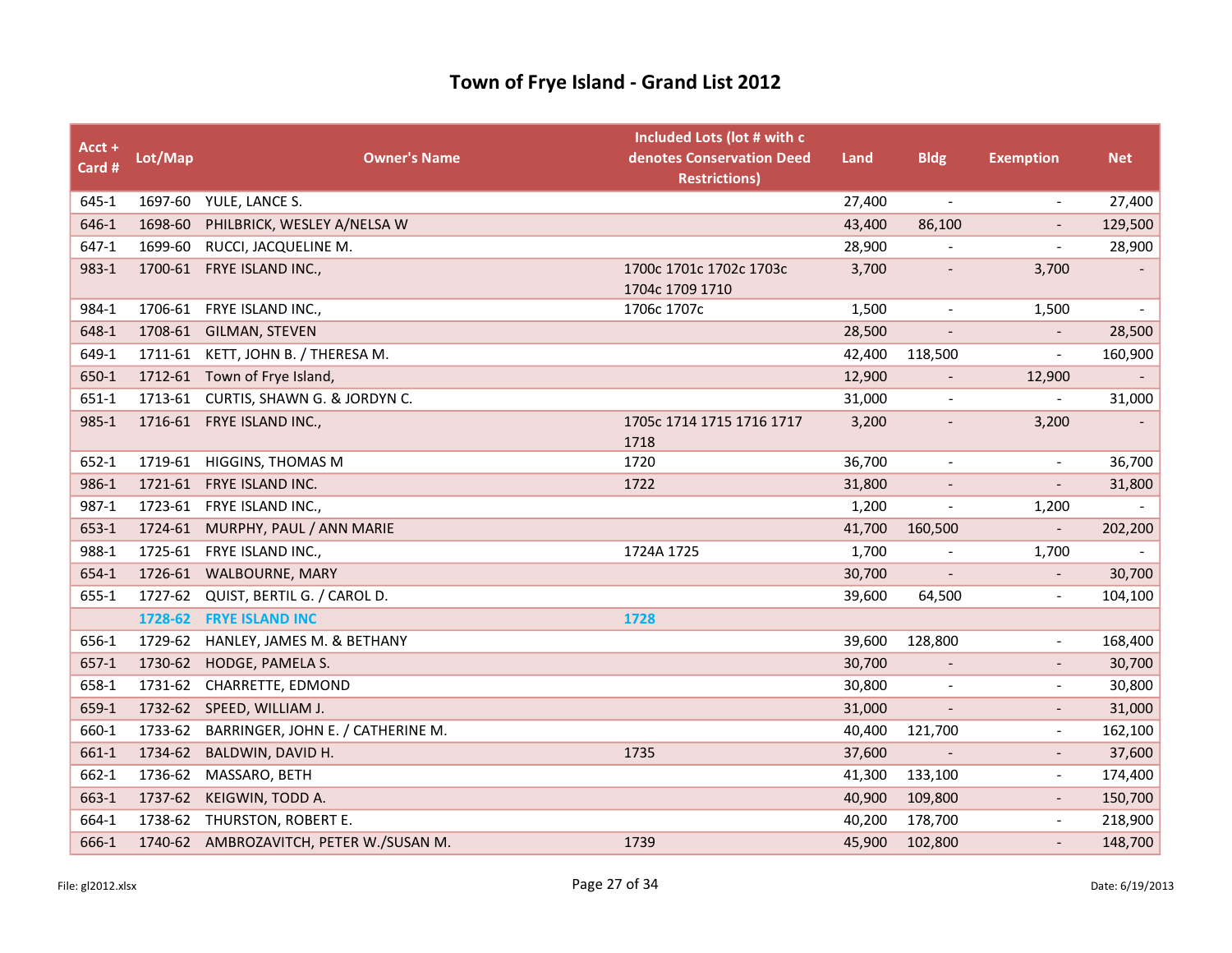| Acct +<br>Card # | Lot/Map | <b>Owner's Name</b>                                | Included Lots (lot # with c<br>denotes Conservation Deed<br><b>Restrictions)</b> | Land   | <b>Bldg</b>              | <b>Exemption</b>             | <b>Net</b> |
|------------------|---------|----------------------------------------------------|----------------------------------------------------------------------------------|--------|--------------------------|------------------------------|------------|
| 667-1            |         | 1741-62 SOLIMINI, VITO                             |                                                                                  | 43,600 | 216,000                  |                              | 259,600    |
|                  | 1743-62 | <b>FRYE ISLAND INC</b>                             | 1742 1743 1744                                                                   |        |                          |                              |            |
| 668-1            | 1745-62 | HOLGERSEN, STEVEN                                  |                                                                                  | 30,900 | $\overline{\phantom{a}}$ | $\overline{a}$               | 30,900     |
| 669-1            |         | 1746-62 SULLIVAN, JAMES J. JR.                     |                                                                                  | 12,900 | 11,100                   |                              | 24,000     |
|                  | 1748-62 | <b>FRYE ISLAND INC</b>                             | 1747 1748 1750                                                                   |        |                          |                              |            |
| 670-1            | 1749-62 | LEEMAN, SCOTT V.                                   |                                                                                  | 40,800 | 104,000                  | $\overline{\phantom{a}}$     | 144,800    |
| 672-1            | 1752-62 | FAULK, HERMAN A. / DORIS C. & MACLEAN ELAINE L.    | 1751                                                                             | 46,400 | 51,900                   | 7,700                        | 90,600     |
| 673-1            | 1753-62 | <b>HIGGINS, THOMAS M.</b>                          |                                                                                  | 40,200 | 37,600                   |                              | 77,800     |
| 674-1            | 1754-62 | MCCRILLIS, ROBERT A. & SUZANNE M.                  |                                                                                  | 31,500 | 1,800                    | $\overline{\phantom{a}}$     | 33,300     |
| 675-1            | 1755-62 | LAFLAMME, CHERYL A.                                |                                                                                  | 35,800 | $\overline{\phantom{a}}$ | $\overline{\phantom{0}}$     | 35,800     |
| 676-1            |         | 1757-62 COUSINEAU, STEPHEN J. & LAFLAMME CHERYL A. |                                                                                  | 46,400 | 91,000                   | $\overline{\phantom{a}}$     | 137,400    |
| $677-1$          | 1758-62 | RICHARDSON, CHERYL                                 |                                                                                  | 33,900 |                          |                              | 33,900     |
| 678-1            | 1759-62 | MCKEE, TODD C. & CATHERINE M.                      |                                                                                  | 40,100 | 148,800                  | $\tilde{\phantom{a}}$        | 188,900    |
| 679-1            | 1760-62 | POWERS, TIMOTHY M. / NANCY A.                      |                                                                                  | 31,400 | $\overline{\phantom{a}}$ |                              | 31,400     |
| 680-1            |         | 1761-62 FLYNN, ROBERT P & PATRICIA A               |                                                                                  | 39,800 | 188,000                  | $\qquad \qquad \blacksquare$ | 227,800    |
| 681-1            | 1762-62 | <b>WALGROVE SEBAGO, LLC</b>                        |                                                                                  | 34,900 |                          |                              | 34,900     |
| 989-1            |         | 1764-62 FRYE ISLAND INC.,                          | 1763 1764 1765 1766 1777                                                         | 3,000  | $\overline{\phantom{a}}$ | 3,000                        | $\sim$     |
| 682-1            |         | 1767-62 STEVENS III, WILLIAM / LOUISE              |                                                                                  | 42,400 | 154,000                  | $\overline{\phantom{a}}$     | 196,400    |
| 1057-1           |         | 1768-62 FRYE ISLAND INC.,                          |                                                                                  | 1,800  |                          | 1,800                        |            |
| 990-1            | 1770-62 | <b>KENNEY, JAN &amp; BRIAN</b>                     | 1769 1770                                                                        | 41,600 | $\overline{\phantom{a}}$ | $\overline{\phantom{a}}$     | 41,600     |
| 683-1            | 1771-62 | FRYE ISLAND TOWN OF,                               |                                                                                  | 11,400 | $\overline{\phantom{a}}$ | 11,400                       |            |
| 684-1            | 1772-62 | DOWNS, AMANDA L.                                   |                                                                                  | 27,600 |                          | $\overline{\phantom{a}}$     | 27,600     |
| 991-1            | 1773-62 | FRYE ISLAND, TOWN OF                               | 1773c                                                                            | 1,100  | $\overline{\phantom{a}}$ | 1,100                        | $\sim$     |
| 685-1            | 1774-62 | CHRISTY, KRISTOPHER M/DIANE M                      |                                                                                  | 37,800 | 159,200                  | $\overline{\phantom{a}}$     | 197,000    |
| 686-1            | 1775-62 | DALY, NEIL & PAULA                                 |                                                                                  | 37,700 | 100,300                  | $\overline{\phantom{a}}$     | 138,000    |
| 687-1            | 1776-62 | DRISCOLL, EUGENE C. & HART ELLEN                   |                                                                                  | 27,600 |                          |                              | 27,600     |
| 688-1            | 1778-62 | MESSER SR., DANIEL L.                              |                                                                                  | 39,500 | 42,500                   |                              | 82,000     |
| 992-1            |         | 1780-62 FRYE ISLAND INC.,                          | 1779 1780 1781 1782 1783<br>1784 1785                                            | 3,900  |                          | 3,900                        |            |
| 689-1            |         | 1786-62 Town of Frye Island, (Tax Acquired)        |                                                                                  | 2,700  | $\overline{a}$           | $\blacksquare$               | 2,700      |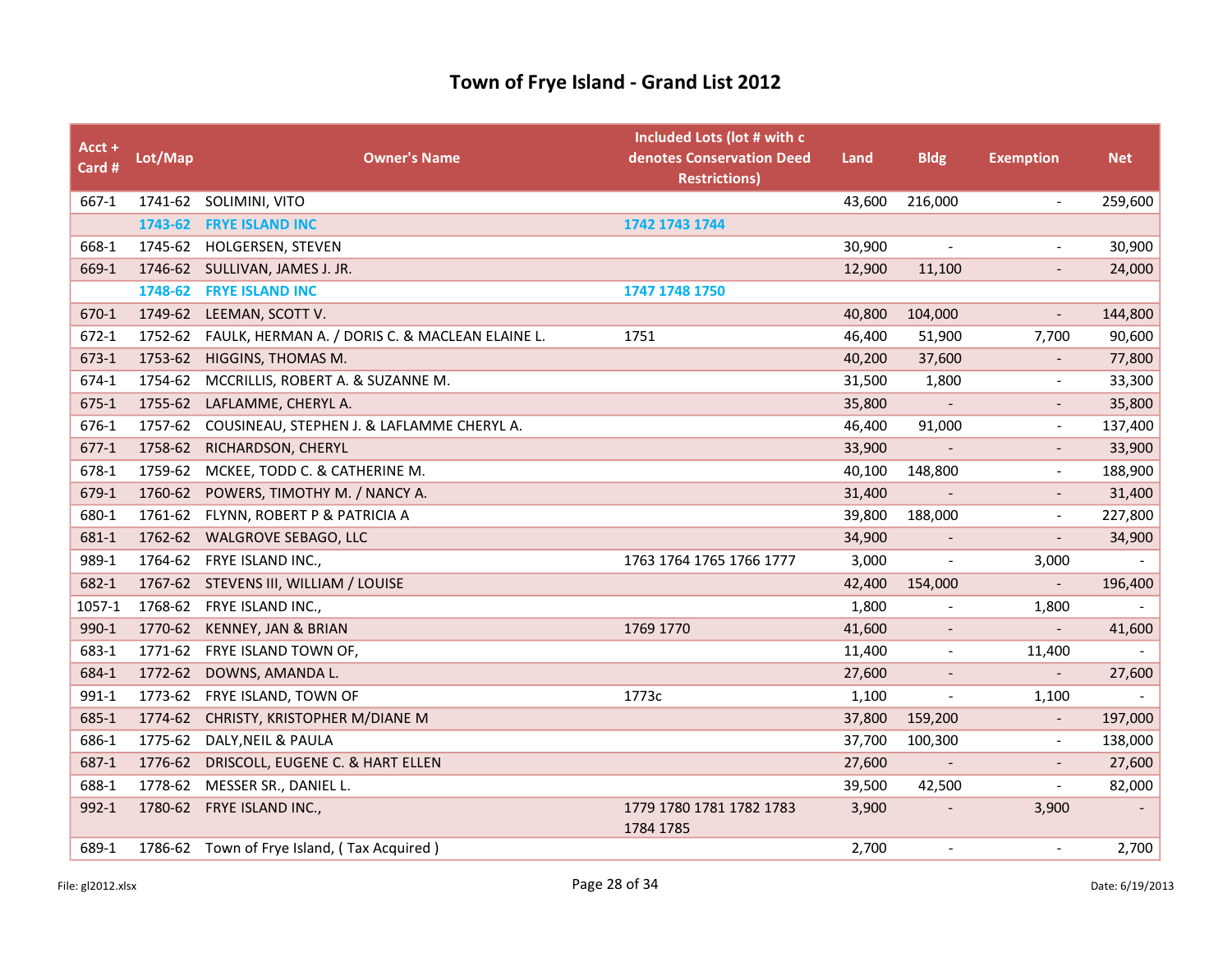| Acct +<br>Card # | Lot/Map | <b>Owner's Name</b>                            | Included Lots (lot # with c<br>denotes Conservation Deed<br><b>Restrictions)</b> | Land   | <b>Bldg</b>              | <b>Exemption</b>             | <b>Net</b>               |
|------------------|---------|------------------------------------------------|----------------------------------------------------------------------------------|--------|--------------------------|------------------------------|--------------------------|
| 993-1            |         | 1788-62 FRYE ISLAND INC.,                      | 1787 1788                                                                        | 1,800  | $\overline{\phantom{a}}$ | 1,800                        | $\overline{\phantom{a}}$ |
| 690-1            | 1789-62 | <b>BOYD, BRIAN R &amp; BRETT</b>               |                                                                                  | 30,600 |                          |                              | 30,600                   |
| 691-1            |         | 1790-62 MCKEE, JOHN H. / HELEN H.              |                                                                                  | 39,400 | 55,500                   |                              | 94,900                   |
| 692-1            | 1791-62 | NADEAU, SCOTT/JULIE                            |                                                                                  | 39,900 | 110,900                  | $\overline{\phantom{a}}$     | 150,800                  |
| 994-1            | 1794-62 | FRYE ISLAND INC.,                              | 1792c 1793c 1794c 1795c                                                          | 2,800  | $\overline{\phantom{a}}$ | 2,800                        |                          |
| 995-1            |         | 1796-62 FRYE ISLAND, TOWN OF                   | 1796c 1797c 1798c 1799c<br>1801c                                                 | 2,500  |                          | 2,500                        |                          |
| 693-1            | 1800-62 | MACOMBER, ROBERT T.                            |                                                                                  | 35,700 |                          | $\overline{\phantom{a}}$     | 35,700                   |
| 996-1            |         | 1802-62 FRYE ISLAND, TOWN OF                   | 1802c 1803c                                                                      | 2,600  | $\overline{\phantom{a}}$ | 2,600                        | $\overline{\phantom{a}}$ |
| 1061-1           | 1804-62 | FRYE ISLAND INC.,                              |                                                                                  | 1,800  | $\overline{\phantom{a}}$ | 1,800                        | $\overline{\phantom{a}}$ |
| 694-1            |         | 1805-62 FRYE ISLAND INC.,                      |                                                                                  | 9,500  | $\overline{\phantom{a}}$ | 9,500                        |                          |
| 695-1            | 1806-62 | OSBORN, PAUL J. / LORI F.                      |                                                                                  | 42,400 | 145,300                  |                              | 187,700                  |
| 696-1            | 1807-62 | WITTLIFF, DAVID S./CATHERINE N.                |                                                                                  | 42,400 | 118,000                  | $\overline{\phantom{0}}$     | 160,400                  |
| 697-1            | 1808-62 | ADAMS, PHILLIP REVOCABLE LIVING TRUST          |                                                                                  | 43,700 | 142,900                  | $\overline{\phantom{a}}$     | 186,600                  |
| 997-1            |         | 1809-62 FRYE ISLAND INC.,                      |                                                                                  | 1,600  |                          | 1,600                        |                          |
| 698-1            | 1810-62 | <b>GORDON, JAMES W</b>                         |                                                                                  | 33,800 | $\overline{\phantom{a}}$ | $\qquad \qquad \blacksquare$ | 33,800                   |
| 699-1            | 1811-62 | DONOHUE, GARY M. / DIANE R.                    |                                                                                  | 6,300  | $\overline{\phantom{a}}$ | $\blacksquare$               | 6,300                    |
| $700-1$          | 1812-62 | POTTS, KATHLEEN A. & JOSEPH                    | 1813                                                                             | 40,300 |                          |                              | 40,300                   |
| $702-1$          | 1814-62 | RILEY, HEATHER                                 |                                                                                  | 47,200 | 41,900                   | $\overline{\phantom{a}}$     | 89,100                   |
| $703-1$          | 1815-62 | BARLOW, JEFFREY G. & MELISA                    |                                                                                  | 32,700 | $\overline{\phantom{a}}$ | $\overline{\phantom{a}}$     | 32,700                   |
| 704-1            | 1816-62 | MOSES, JAMES P.                                |                                                                                  | 32,700 |                          |                              | 32,700                   |
| $705-1$          | 1817-62 | SAVAGE, TODD S. & LINDA M. & PRENT             |                                                                                  | 32,700 | $\overline{\phantom{a}}$ |                              | 32,700                   |
| 706-1            | 1818-62 | CORNUT, CHARLES L. / SHIRLEY E.                |                                                                                  | 32,700 | $\overline{\phantom{a}}$ | $\overline{\phantom{a}}$     | 32,700                   |
| 998-1            | 1822-61 | FRYE ISLAND INC.,                              | 1819c 1820 1821 1822 1823<br>1824 1825 1826 1827                                 | 6,700  | $\overline{\phantom{a}}$ | 6,700                        |                          |
| $707-1$          |         | 1828-61 HYVONEN, EERO J.                       |                                                                                  | 38,000 | 92,500                   | $\overline{\phantom{a}}$     | 130,500                  |
| 708-1            | 1829-61 | GATELY, WILLIAM / ELAINE                       |                                                                                  | 42,400 | 112,600                  |                              | 155,000                  |
| 709-1            | 1831-61 | MACDONALD, JANE                                |                                                                                  | 42,300 | 68,400                   | $\overline{\phantom{a}}$     | 110,700                  |
| $710-1$          | 1832-61 | BURGESS, THOMAS A. / JUDITH A.                 |                                                                                  | 42,400 | 81,400                   |                              | 123,800                  |
| $711-1$          | 1833-61 | PORT HARBOR REALTY LLC, PORT HARBOR REALTY LLC |                                                                                  | 32,800 |                          |                              | 32,800                   |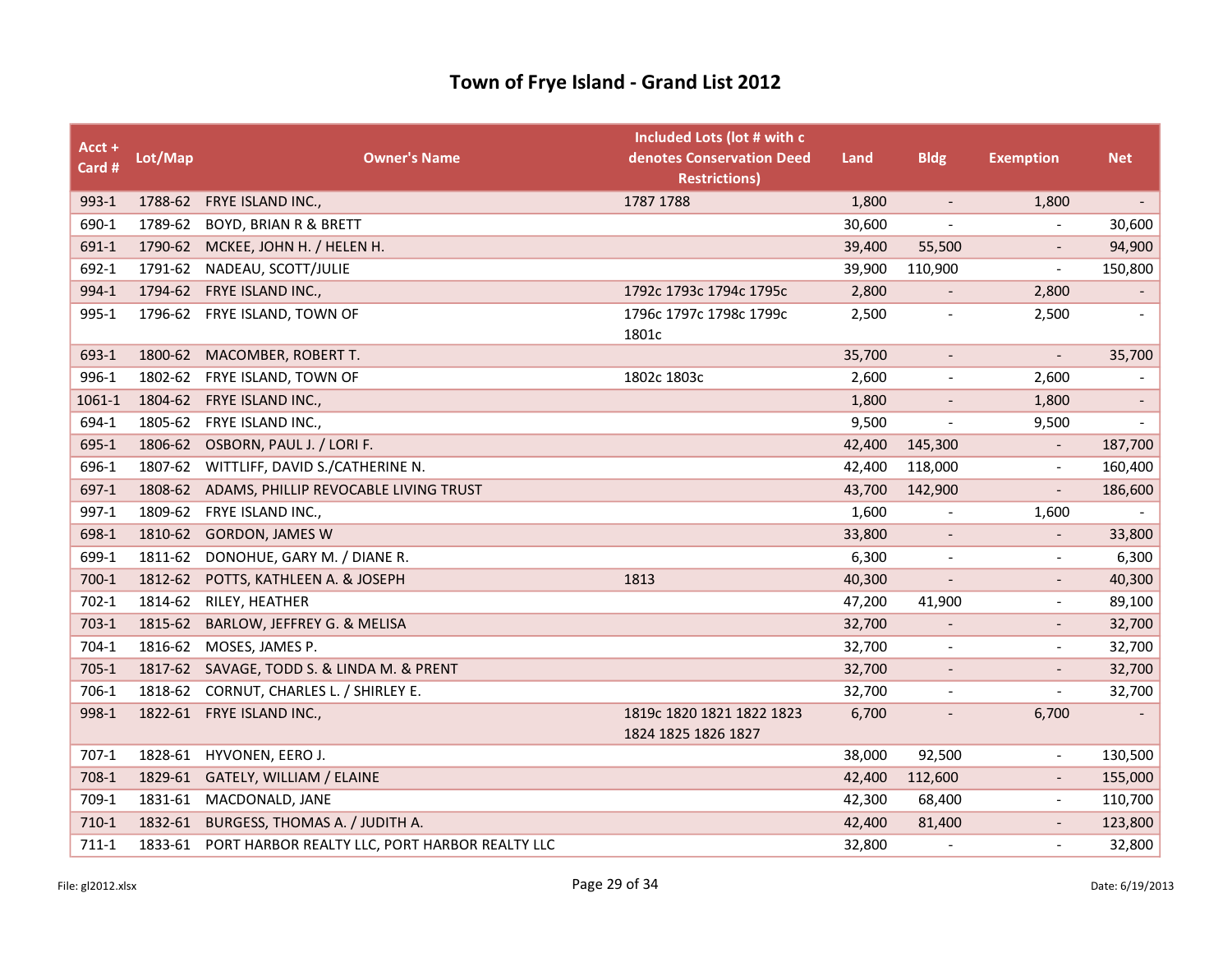| Acct +<br>Card # | Lot/Map | <b>Owner's Name</b>                       | Included Lots (lot # with c<br>denotes Conservation Deed<br><b>Restrictions)</b> | Land   | <b>Bldg</b>              | <b>Exemption</b>             | <b>Net</b>               |
|------------------|---------|-------------------------------------------|----------------------------------------------------------------------------------|--------|--------------------------|------------------------------|--------------------------|
| $712-1$          | 1834-61 | <b>GUTHRIE, JACQUELINE</b>                |                                                                                  | 42,400 | 61,300                   |                              | 103,700                  |
| $713-1$          | 1835-61 | BOVAIRD, NEILL L. & JADWIGA M.            |                                                                                  | 3,200  |                          | $\overline{\phantom{a}}$     | 3,200                    |
| 1000-1           | 1836-61 | CRIVELLARO, CHARLES P./ANN E. TTEES       |                                                                                  | 3,200  |                          |                              | 3,200                    |
| 714-1            |         | 1837-61 BARTLETT JR., JOHN S. / CAMILLE E |                                                                                  | 3,200  |                          | $\qquad \qquad \blacksquare$ | 3,200                    |
| $715-1$          | 1838-61 | LOWE, ELAINE                              |                                                                                  | 3,200  | $\overline{\phantom{a}}$ | $\overline{\phantom{a}}$     | 3,200                    |
| 716-1            | 1839-61 | LOWE, DAVID C. / ELAINE                   |                                                                                  | 42,400 | 114,800                  | $\overline{\phantom{a}}$     | 157,200                  |
| 1001-1           |         | 1842-61 FRYE ISLAND INC.,                 | 1840 1841 1842 1843 1844<br>1845                                                 | 5,500  |                          | 5,500                        |                          |
| $717-1$          | 1846-61 | BOYD, ROSEMARIE A. BOYD TRUST-2004        |                                                                                  | 32,700 |                          | $\overline{\phantom{a}}$     | 32,700                   |
| 718-1            | 1847-61 | BOYD, JOHN R. BOYD TRUST-2004             |                                                                                  | 47,800 | 107,800                  |                              | 155,600                  |
| 1002-1           | 1848-61 | FRYE ISLAND INC.,                         |                                                                                  | 1,700  | $\overline{a}$           | 1,700                        |                          |
| $719-1$          | 1849-61 | PELISSIER, RICHARD L TRUSTEE              |                                                                                  | 43,800 | 139,200                  |                              | 183,000                  |
| 720-1            | 1850-61 | HALADUN, WILLIAM G / JOANN D              |                                                                                  | 34,400 |                          |                              | 34,400                   |
| 1003-1           |         | 1851-61 FRYE ISLAND INC.,                 |                                                                                  | 1,800  | $\overline{\phantom{a}}$ | 1,800                        |                          |
| $721-1$          | 1852-61 | HICKS, KENNETH C.                         |                                                                                  | 35,300 | $\sim$                   |                              | 35,300                   |
| 722-1            |         | 1853-61 T-12 LLC,                         |                                                                                  | 45,500 | 93,000                   |                              | 138,500                  |
| $723-1$          | 1854-61 | T-12 LLC,                                 |                                                                                  | 37,200 | $\overline{\phantom{a}}$ | $\overline{\phantom{a}}$     | 37,200                   |
| 1004-1           | 1855-61 | FRYE ISLAND INC.,                         |                                                                                  | 2,000  | $\overline{\phantom{a}}$ | 2,000                        | $\overline{\phantom{a}}$ |
| $724-1$          |         | 1856-61 HARRIS, DUNCAN B. / BETH O.       |                                                                                  | 36,300 |                          | $\overline{\phantom{a}}$     | 36,300                   |
| $725-1$          |         | 1857-61 FRYE ISLAND INC.,                 |                                                                                  | 7,800  | $\overline{\phantom{a}}$ | 7,800                        |                          |
| 726-1            | 1858-61 | SCHUTZ, CAROL A.                          |                                                                                  | 45,700 | 110,700                  | $\overline{\phantom{a}}$     | 156,400                  |
| $11-1$           | 1859-61 | OHANESIAN, KRISTI                         |                                                                                  | 7,800  |                          |                              | 7,800                    |
| $727-1$          | 1860-61 | PIPER, GREGORY W. / ELIZABETH L.          |                                                                                  | 34,500 |                          | $\overline{\phantom{a}}$     | 34,500                   |
| 978-1            | 1861-61 | FRYE ISLAND INC.,                         |                                                                                  | 1,800  | $\overline{\phantom{a}}$ | 1,800                        | $\overline{\phantom{a}}$ |
| 728-1            | 1862-61 | POOLER, ADAM / JACOB / PATRICK            |                                                                                  | 34,000 | $\overline{\phantom{a}}$ | $\overline{\phantom{a}}$     | 34,000                   |
| $729-1$          | 1863-61 | ILICH, RON MARIE                          |                                                                                  | 28,100 |                          | $\overline{\phantom{a}}$     | 28,100                   |
| 1005-1           | 1864-61 | FRYE ISLAND INC.,                         |                                                                                  | 8,400  | $\overline{\phantom{a}}$ | 8,400                        |                          |
| $812 - 1$        |         | 1865-61 FRYE ISLAND INC.,                 |                                                                                  | 7,600  | $\overline{\phantom{a}}$ | 7,600                        |                          |
| 730-1            | 1866-61 | ALEXANDER, FRANCIS E. / SHORT MARY        |                                                                                  | 38,200 | 138,500                  |                              | 176,700                  |
| 979-1            |         | 1867-61 FRYE ISLAND INC.,                 |                                                                                  | 1,200  |                          | 1,200                        | $\overline{\phantom{0}}$ |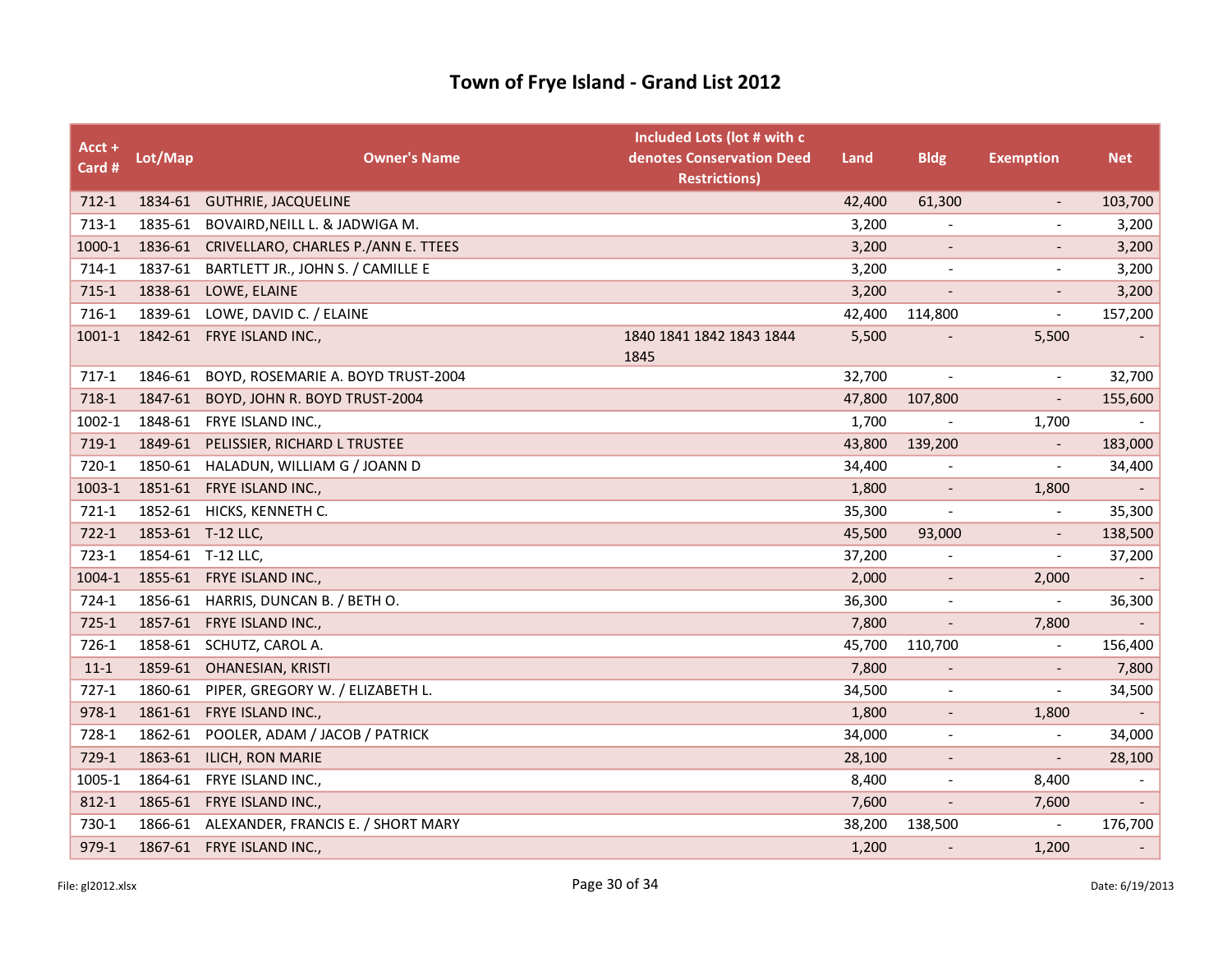| $Acct +$<br>Card # | Lot/Map | <b>Owner's Name</b>            | Included Lots (lot # with c<br>denotes Conservation Deed<br><b>Restrictions)</b> | Land   | <b>Bldg</b>              | <b>Exemption</b>         | <b>Net</b>               |
|--------------------|---------|--------------------------------|----------------------------------------------------------------------------------|--------|--------------------------|--------------------------|--------------------------|
| 731-1              |         | 1868-61 FRYE ISLAND TOWN OF,   |                                                                                  | 2,300  | $\overline{\phantom{a}}$ | 2,300                    | $\overline{\phantom{a}}$ |
| 980-1              |         | 1870-61 FRYE ISLAND INC.,      | 1869c 1870c 1871 1873                                                            | 2,300  | $\blacksquare$           | 2,300                    | $\overline{\phantom{a}}$ |
| 732-1              | 1872-61 | HOLGERSEN, STEVEN M            |                                                                                  | 42,500 | 6,300                    |                          | 48,800                   |
| 733-1              |         | 1874-61 SAVOIE, DENISE J.      |                                                                                  | 45,400 | 191,300                  |                          | 236,700                  |
| 734-1              | 1875-61 | SHELKOVA, REGINA               |                                                                                  | 42,100 | 120,700                  | $\overline{\phantom{a}}$ | 162,800                  |
| 981-1              | 1876-61 | SULLIVAN, MARK                 |                                                                                  | 3,100  | $\overline{\phantom{a}}$ |                          | 3,100                    |
| 810-1              | 1877-61 | FRYE ISLAND INC.,              |                                                                                  | 1,600  | $\overline{\phantom{a}}$ | 1,600                    |                          |
| 811-1              | 1878-61 | FRYE ISLAND INC.,              |                                                                                  | 6,200  | $\overline{\phantom{a}}$ | 6,200                    | $\overline{\phantom{a}}$ |
| 735-1              | 1879-61 | FRYE ISLAND INC.,              |                                                                                  | 1,600  | $\overline{\phantom{a}}$ | 1,600                    | $\overline{\phantom{a}}$ |
| 899-1              | 1880-60 | FRYE ISLAND INC.,              |                                                                                  | 1,600  | $\overline{\phantom{a}}$ | 1,600                    | $\overline{\phantom{a}}$ |
| 736-1              | 1881-60 | BATES, CLIFFORD S & THERESA L  |                                                                                  | 42,100 | 166,100                  | $\overline{\phantom{a}}$ | 208,200                  |
| 898-1              | 1882-60 | FRYE ISLAND INC.,              | 1882 1883                                                                        | 2,300  |                          | 2,300                    |                          |
| 737-1              | 1884-60 | ROSEBUSH, DONALD A.            |                                                                                  | 32,300 | $\blacksquare$           |                          | 32,300                   |
| 897-1              | 1886-60 | FRYE ISLAND, TOWN OF           | 1885c 1886c                                                                      | 2,500  | $\overline{a}$           | 2,500                    |                          |
| 738-1              | 1887-60 | YULE, LANCE S.                 |                                                                                  | 12,400 | 41,800                   |                          | 54,200                   |
| 739-1              | 1888-60 | TORRA, ANTHONY N. / MARY L.    |                                                                                  | 38,100 | 142,000                  | $\overline{\phantom{a}}$ | 180,100                  |
| 740-1              | 1889-60 | DISALVO, ANDREW J. / CELINE M. |                                                                                  | 38,100 | 115,900                  |                          | 154,000                  |
| $741-1$            | 1890-60 | MESSERVEY, WANDA               | 1891                                                                             | 42,400 | 135,200                  |                          | 177,600                  |
| 743-1              | 1892-60 | NOBLE, SHIRLEY                 |                                                                                  | 38,400 | 124,000                  |                          | 162,400                  |
| 744-1              | 1896-60 | ROOS, MARTIN F.                |                                                                                  | 28,200 | $\overline{\phantom{a}}$ | $\overline{\phantom{a}}$ | 28,200                   |
| 896-1              | 1898-60 | FRYE ISLAND INC.,              | 1893 1894 1895 1897 1898<br>1899                                                 | 2,900  |                          | 2,900                    |                          |
| $745 - 1$          | 1900-60 | HOLT, CAROL                    |                                                                                  | 38,600 | 122,900                  |                          | 161,500                  |
| $851 - 1$          | 1901-61 | BROWN, MICHAEL J / SHARON D    |                                                                                  | 44,600 | 142,400                  |                          | 187,000                  |
|                    | 1902-61 | <b>FRYE ISLAND INC.,</b>       | 1902                                                                             |        |                          |                          |                          |
| 746-1              | 1903-61 | TRUE, TYLER D.                 |                                                                                  | 28,200 | $\blacksquare$           |                          | 28,200                   |
| 932-1              | 1904-61 | FRYE ISLAND INC.,              | 1904 1905                                                                        | 1,900  | $\overline{\phantom{a}}$ | 1,900                    |                          |
| 747-1              | 1906-61 | STANSBURY, GREGORY & JODI      |                                                                                  | 38,600 | 24,400                   |                          | 63,000                   |
| 748-1              | 1907-61 | PENDER, BERNARD A/ANN MARIE    |                                                                                  | 28,200 | $\overline{\phantom{a}}$ |                          | 28,200                   |
| 933-1              |         | 1908-61 FRYE ISLAND INC.,      |                                                                                  | 1,400  |                          | 1,400                    |                          |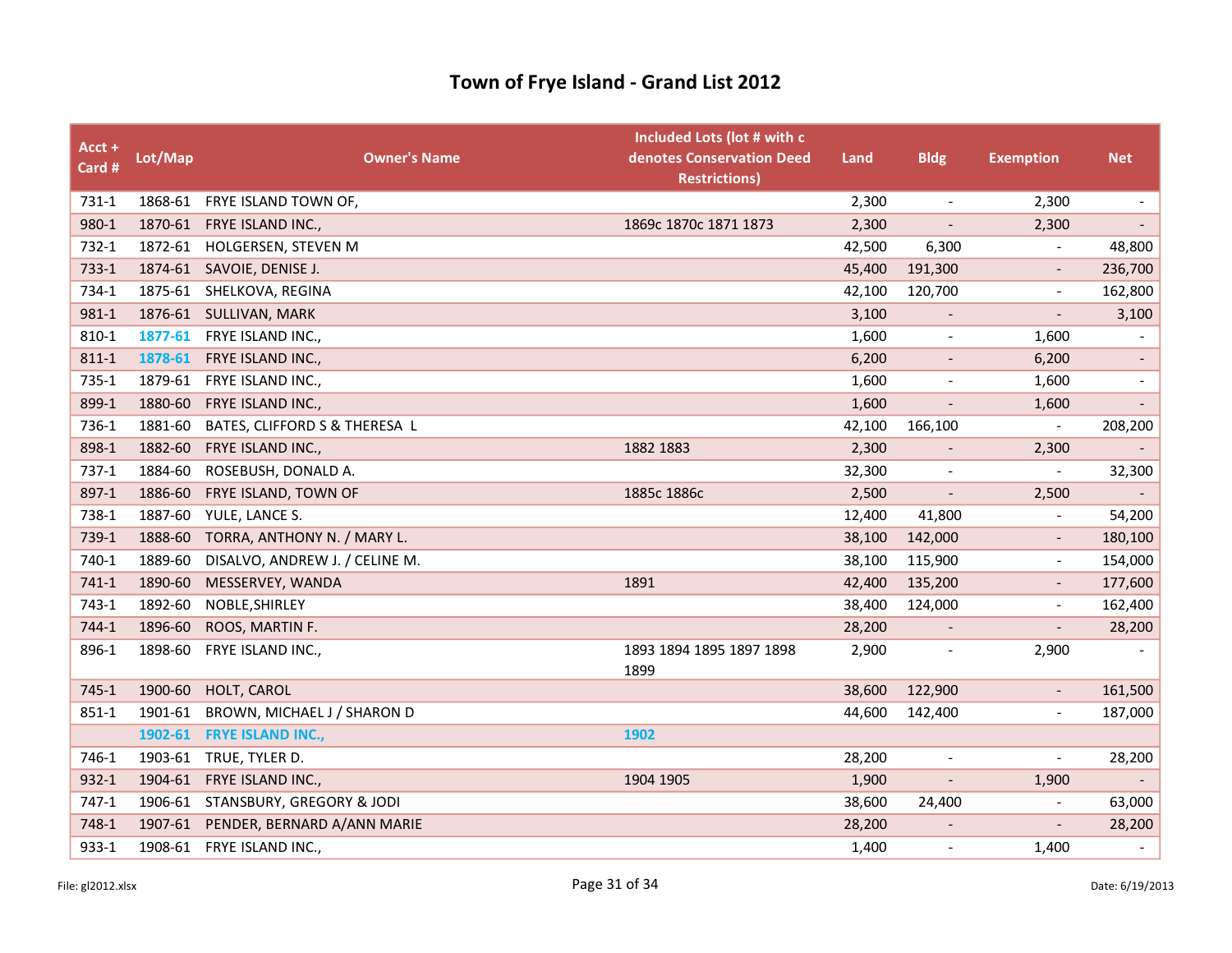| Acct +<br>Card # | Lot/Map | <b>Owner's Name</b>                                  | Included Lots (lot # with c<br>denotes Conservation Deed<br><b>Restrictions)</b> | Land    | <b>Bldg</b>              | <b>Exemption</b>         | <b>Net</b>               |
|------------------|---------|------------------------------------------------------|----------------------------------------------------------------------------------|---------|--------------------------|--------------------------|--------------------------|
| 1018-1           |         | 1910-61 FRYE ISLAND INC.,                            | 1909                                                                             | 1,400   | $\overline{\phantom{a}}$ | 1,400                    | $\overline{\phantom{a}}$ |
| 749-1            |         | 1911-61 MACVANE, ERIC J/GINA L                       |                                                                                  | 28,200  |                          |                          | 28,200                   |
| 1019-1           |         | 1914-61 FRYE ISLAND INC.,                            | 1912 1913 1914 1915 1916<br>1917 1918c                                           | 3,900   | $\overline{\phantom{a}}$ | 3,900                    |                          |
| 1020-1           |         | 1920-61 FRYE ISLAND INC.,                            | 1919c 1920c                                                                      | 1,900   | $\overline{\phantom{a}}$ | 1,900                    | $\overline{\phantom{a}}$ |
| 750-1            | 1921-61 | FRYE ISLAND INC.,                                    |                                                                                  | 12,400  | $\overline{\phantom{a}}$ | 12,400                   |                          |
| $751-1$          |         | 1922-61 YANICKY, JOHN F. / ALICE R.                  |                                                                                  | 2,400   |                          |                          | 2,400                    |
| $752-1$          |         | 1923-61 FRYE ISLAND TOWN OF,                         |                                                                                  | 605,000 | 109,700                  | 714,700                  | $\overline{\phantom{a}}$ |
| $852 - 1$        | 1924-61 | FRYE ISLAND INC.,                                    | 1923, 1924c                                                                      | 1,700   | $\overline{\phantom{a}}$ | 1,700                    | $\sim$                   |
| $753-1$          |         | 1925-61 JOHN M & LINDA J. KIRK, TRUSTEES             |                                                                                  | 27,600  |                          |                          | 27,600                   |
| 853-1            | 1926-61 | TYACK, WILLIAM J                                     |                                                                                  | 39,200  | 58,000                   | $\overline{\phantom{a}}$ | 97,200                   |
| $754-1$          | 1927-61 | CLAYTON, KENNETH J/CHRISTINE M                       |                                                                                  | 28,500  | $\blacksquare$           | $\overline{\phantom{a}}$ | 28,500                   |
| $755 - 1$        |         | 1928-61 HELBICK, JOSEPH J. JR & MARIJANE V.          |                                                                                  | 39,700  | 130,300                  |                          | 170,000                  |
| 756-1            | 1929-61 | HELBICK, JOSEPH J. JR. & MARIJANE V.                 |                                                                                  | 29,300  | $\overline{\phantom{a}}$ |                          | 29,300                   |
| $757-1$          | 1930-61 | HELBICK, JOSEPH J. JR & MARIJANE V.                  |                                                                                  | 28,600  | $\blacksquare$           | $\overline{\phantom{a}}$ | 28,600                   |
| 1022-1           |         | 1936-61 FRYE ISLAND INC.,                            | 1127 1128 1129 1130 1131<br>1935 1936 1937 1938                                  | 4,100   | $\overline{\phantom{a}}$ | 4,100                    |                          |
| 758-1            | 1939-61 | FRECHETTE, DALE D. ELIZABETH A.                      |                                                                                  | 29,100  | $\blacksquare$           | $\overline{\phantom{0}}$ | 29,100                   |
| 759-1            |         | 1940-61 YATES, DEREK L. & CATHERINE                  |                                                                                  | 28,600  |                          |                          | 28,600                   |
| 928-1            | 1941-61 | YATES, DEREK L                                       | 1942                                                                             | 40,900  | 169,300                  | $\overline{\phantom{a}}$ | 210,200                  |
| 760-1            | 1943-61 | GASCO, BRUCE A./TARA A                               |                                                                                  | 39,500  | 77,800                   | $\overline{\phantom{a}}$ | 117,300                  |
| 761-1            |         | 1944-61 THE RICHARD AND DIANE BEAUDOIN, FAMILY TRUST |                                                                                  | 39,000  | 39,000                   |                          | 78,000                   |
| $762-1$          | 1945-61 | RUBIN, DAVID V. L.                                   |                                                                                  | 28,600  |                          |                          | 28,600                   |
| 763-1            | 1946-61 | KAKITIS, LEON H/SALLY E.                             |                                                                                  | 39,000  | 139,100                  | $\blacksquare$           | 178,100                  |
| $765-1$          | 1948-60 | MYATT, JOHN                                          | 1947                                                                             | 42,000  | 95,900                   |                          | 137,900                  |
| 766-1            | 1949-60 | MYATT, JOHN/ROBERTA L.                               |                                                                                  | 28,200  |                          | $\overline{\phantom{a}}$ | 28,200                   |
| $903 - 1$        | 1950-60 | FRYE ISLAND INC.,                                    | 1951 1953 1954 1955 1086                                                         | 2,200   | $\overline{\phantom{a}}$ | 2,200                    |                          |
|                  | 1952-60 | <b>FRYE ISLAND, TOWN OF</b>                          | 1085 1038 1039 1040 1024                                                         |         |                          |                          |                          |
| 880-1            | 1957-60 | FRYE ISLAND INC.,                                    |                                                                                  | 1,200   | $\overline{\phantom{a}}$ | 1,200                    | $\overline{\phantom{a}}$ |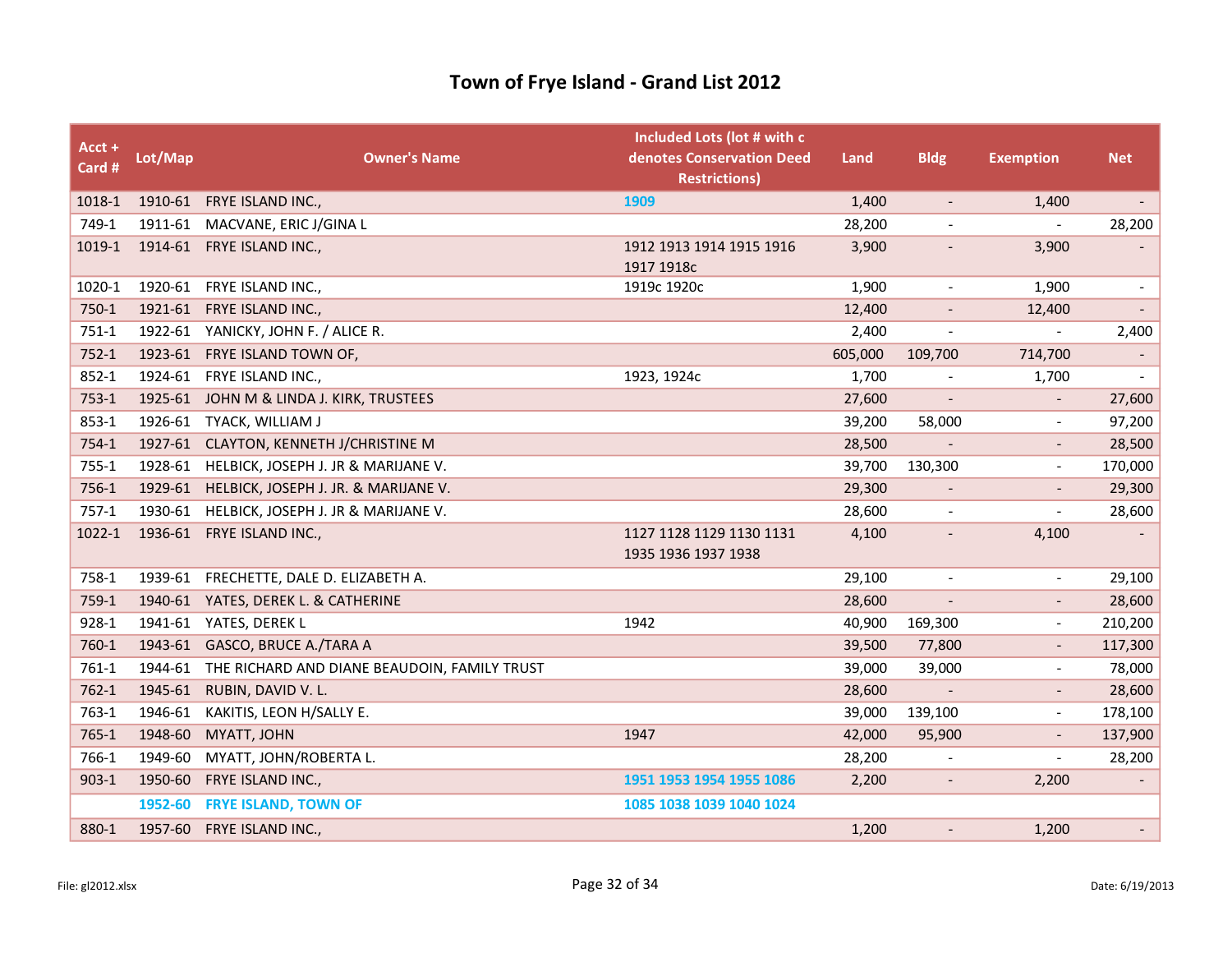| Acct +<br>Card # | Lot/Map | <b>Owner's Name</b>                      | Included Lots (lot # with c<br>denotes Conservation Deed<br><b>Restrictions)</b> | Land    | <b>Bldg</b>              | <b>Exemption</b>         | <b>Net</b>               |
|------------------|---------|------------------------------------------|----------------------------------------------------------------------------------|---------|--------------------------|--------------------------|--------------------------|
| 767-1            | 1958-60 | LIBBY, ROBERT W & CYNTHIA F              |                                                                                  | 2,400   | $\overline{\phantom{a}}$ | $\overline{\phantom{a}}$ | 2,400                    |
| 768-1            | 1959-60 | LIBBY, ROBERT W/CYNTHIA F                |                                                                                  | 38,700  | 59,500                   |                          | 98,200                   |
| $902 - 1$        |         | 1960-60 FRYE ISLAND INC.,                | 1961                                                                             | 1,600   |                          | 1,600                    |                          |
| 769-1            | 1962-60 | KIRBY, ROBINSON J. & CAITLIN H.          |                                                                                  | 38,300  | 115,900                  |                          | 154,200                  |
| 770-1            | 1963-60 | BLOOM, DEBORAH A                         |                                                                                  | 38,300  | 39,700                   |                          | 78,000                   |
| $771-1$          | 1964-60 | RUCCI, RONALD S. / JACQUELINE M.         |                                                                                  | 39,700  | 101,200                  |                          | 140,900                  |
| $772-1$          | 1967-61 | MCLATCHY, PAUL / ELIZABETH               |                                                                                  | 2,400   |                          |                          | 2,400                    |
| 1027-1           |         | 1970-61 FRYE ISLAND INC.,                | 1965c 1966c 1970c 1971c                                                          | 3,900   | $\overline{\phantom{a}}$ | 3,900                    |                          |
|                  |         |                                          | 1969 1968 1145 1146 1147                                                         |         |                          |                          |                          |
|                  |         |                                          | 1149 1150                                                                        |         |                          |                          |                          |
| 938-1            |         | 1972-61 FRYE ISLAND INC.,                | 1972c 1973c 1974c 1975c                                                          | 3,000   | $\tilde{\phantom{a}}$    | 3,000                    |                          |
| $773-1$          | 1978-61 | DEL CAMP, BRIAN J.                       | 1976 1977 1983                                                                   | 27,200  | $\overline{\phantom{a}}$ |                          | 27,200                   |
| $774-1$          | 1982-61 | ROKES, RICHARD A. & MICHELLE M.          |                                                                                  | 37,800  | 139,500                  |                          | 177,300                  |
| $775-1$          | 1984-61 | <b>REBUCK, BERNICE</b>                   |                                                                                  | 4,300   |                          | $\overline{\phantom{a}}$ | 4,300                    |
| $776-1$          | 1985-61 | FRYE ISLAND TOWN OF,                     |                                                                                  | 2,400   |                          | 2,400                    |                          |
| $777-1$          | 1986-62 | CHAPIN, JULIE                            |                                                                                  | 194,600 | 175,500                  |                          | 370,100                  |
| 778-1            | 1987-62 | ROGERS, WINIFRED J                       |                                                                                  | 194,600 | 150,300                  | $\overline{\phantom{a}}$ | 344,900                  |
| $779-1$          | 1988-62 | ASHLEY, MICHAEL A. / JUDITH L. TTEES     |                                                                                  | 188,400 | 165,900                  |                          | 354,300                  |
| 780-1            | 1989-62 | WHITE, PAUL J.                           |                                                                                  | 186,600 | 138,400                  |                          | 325,000                  |
| 781-1            | 1990-62 | JACKSON, ROSEMARY F TRUSTEE              |                                                                                  | 186,600 | 155,900                  |                          | 342,500                  |
| 782-1            | 1991-62 | REALI, FRANK / CARMELA A.                |                                                                                  | 186,600 | 105,000                  |                          | 291,600                  |
| 783-1            | 1992-62 | HAMBLETON, BARBARA J.                    |                                                                                  | 186,600 | 52,800                   |                          | 239,400                  |
| 784-1            | 1993-62 | NICHOL, ROBERT F.                        |                                                                                  | 186,600 | 145,100                  | $\overline{\phantom{a}}$ | 331,700                  |
| 929-1            | 1994-62 | FRYE ISLAND INC.,                        |                                                                                  | 14,200  | $\overline{\phantom{a}}$ | 14,200                   |                          |
| 785-1            |         | 1997-62 MARCIONEK, DAVID J. / DEBORAH M. |                                                                                  | 40,500  | 400                      |                          | 40,900                   |
| 930-1            | 1998-62 | FRYE ISLAND, TOWN OF                     | 1995 1996 1998                                                                   | 11,000  | $\overline{\phantom{a}}$ | 11,000                   |                          |
| 939-1            | 1999-62 | FRYE ISLAND, TOWN OF                     |                                                                                  | 1,100   | $\overline{\phantom{a}}$ | 1,100                    | $\overline{\phantom{a}}$ |
| 947-1            | 2000-62 | FRYE ISLAND INC.,                        | 2000 2001 2002 2003 2004                                                         | 7,100   |                          | 7,100                    |                          |
|                  |         |                                          | 2005 2006                                                                        |         |                          |                          |                          |